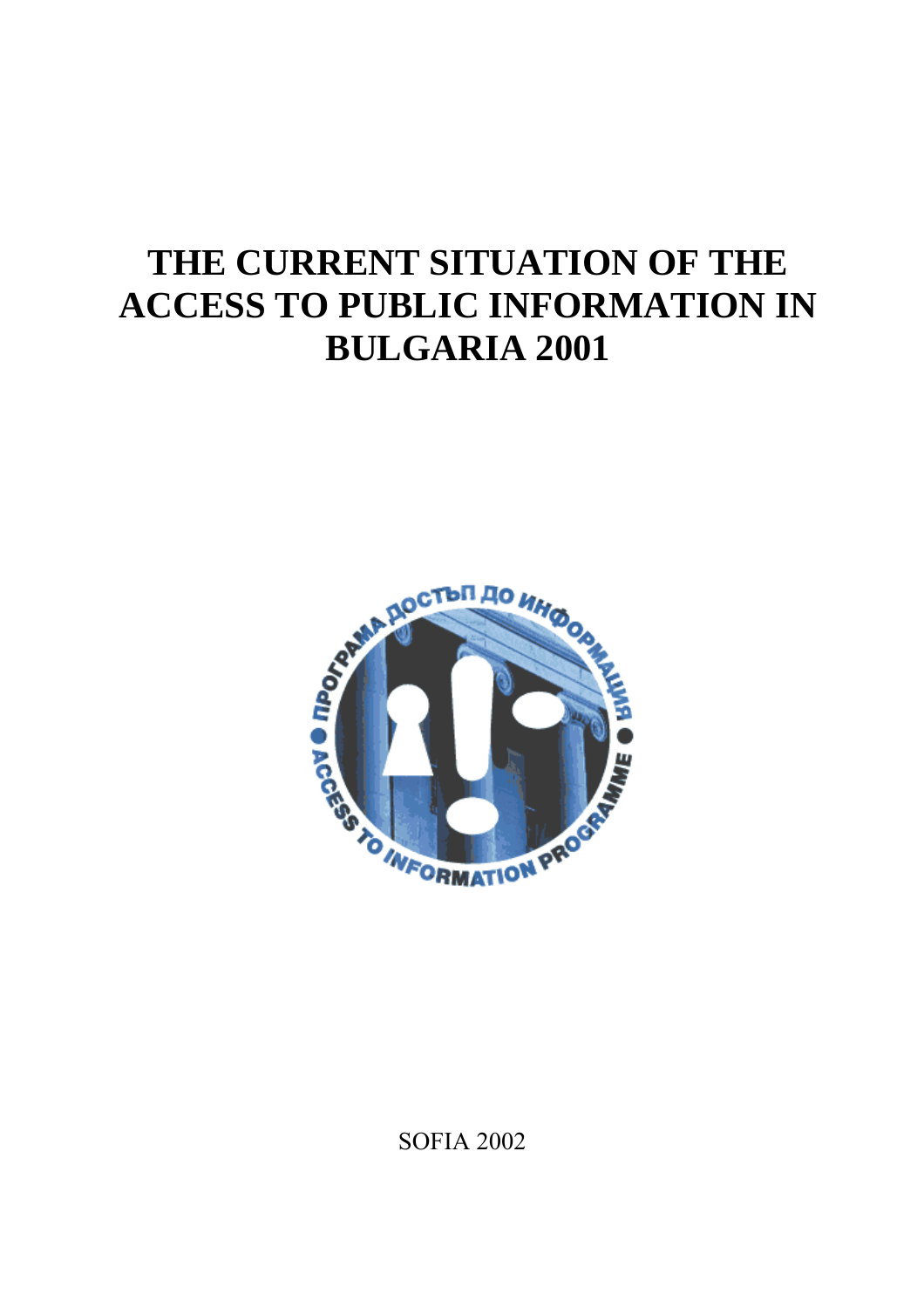*This Report is published within the framework of the project Monitoring the Implementation of the Access to Public Information Act (APIA) and Civic Education implemented by the Access to Information Programme with the kind assistance of the Netherlands Organization for International Development Cooperation (Novib).* 

#### **THE CURRENT SITUATION OF THE ACCESS TO PUBLIC INFORMATION IN BULGARIA 2001**

#### **Report**

*Authors:* Gergana Jouleva, Ph.D Fanny Davidova Alexander Kashamov

*Translation:* Vera Georgieva

*Editors:* David Krushe, Nikolay Marekov

© Access to Information Programme

All rights reserved. No part of this publication may be reproduced, stored in a retrieval system, or transmitted, in any form or by any means, electronic mechanical, photocopying, recording or otherwise, without the prior permission of the publisher.

ISBN 954-9953-16-5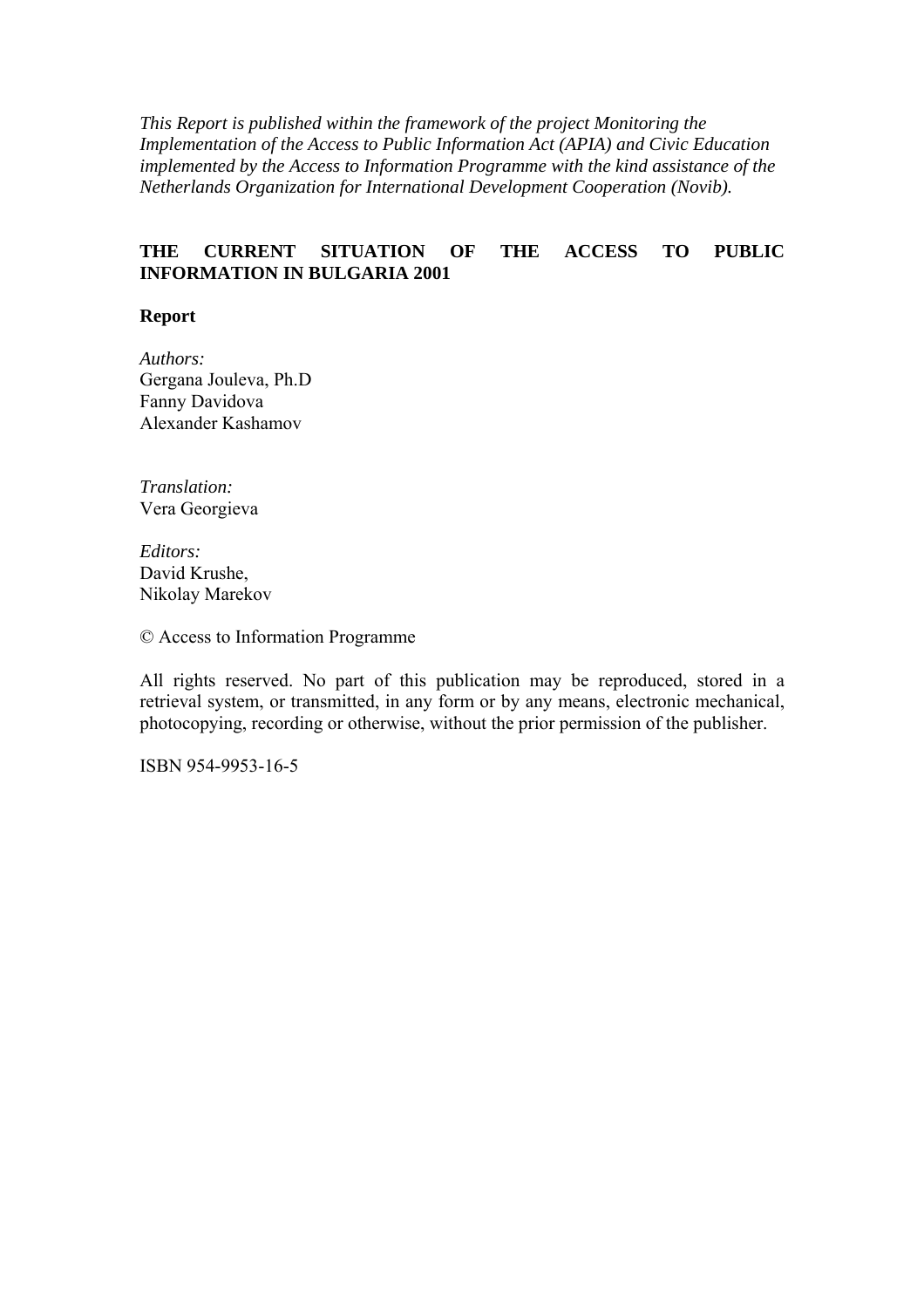#### **INTRODUCTION**

The Access to Information Programme Foundation is presenting its second Report on the status of the access to information in Bulgaria.

For those readers who follow the development of legislation in the field of the freedom of information and its restrictions, we have tried to outline the changes in this sphere.

For those who are particularly interested in the practices related to the access to information, we have tried to outline the findings of the systematic monitoring of the implementation of Access to Public Information Act (APIA).

2001 was quite dynamic with regard to the access to information at the European and global level. On 30 May 2001, the European Parliament and the European Council adopted Regulation No. 1049/2001<sup>1</sup> on the Public Access to the Documents of the European Parliament, the Council and the Commission.

At various forums, representatives of the Council of Europe presented the draft of the new recommendation<sup>2</sup> in the field of the access to information, which was adopted by the Council of Ministers on 21 February 2001.

Romania and Bosnia and Herzegovina adopted laws on the access to information. Article 19 disseminated a Model Law<sup>3</sup> on the access to information. A series of regional working meetings on the access to information in Abudja, Nigeria and Bucharest, Romania pointed to the emergence of NGO networks in this sphere.

The winter issue of the Regional Newsletter of the NGOs in CEE and NIS – NGO News of Freedom House was dedicated to the access to information.

The experience in the application of the Access to Public Information Act in Bulgaria is continuously being enriched. The legislative regulation of restrictions is developing

 $\overline{a}$ 

<sup>&</sup>lt;sup>1</sup> The text is available at: http://europa.eu.int/comm/secretariat\_general/sgc/acc\_doc/docs/1049EN.pdf  $^2$ .  $\frac{1}{2}$  The translation of the text of the Recommendation can be found at: http://www.aip-

bg.org/eurolaw\_bg.htm

<sup>&</sup>lt;sup>3</sup> The text can be found at: http://www.article19.org/docimages/1112.htm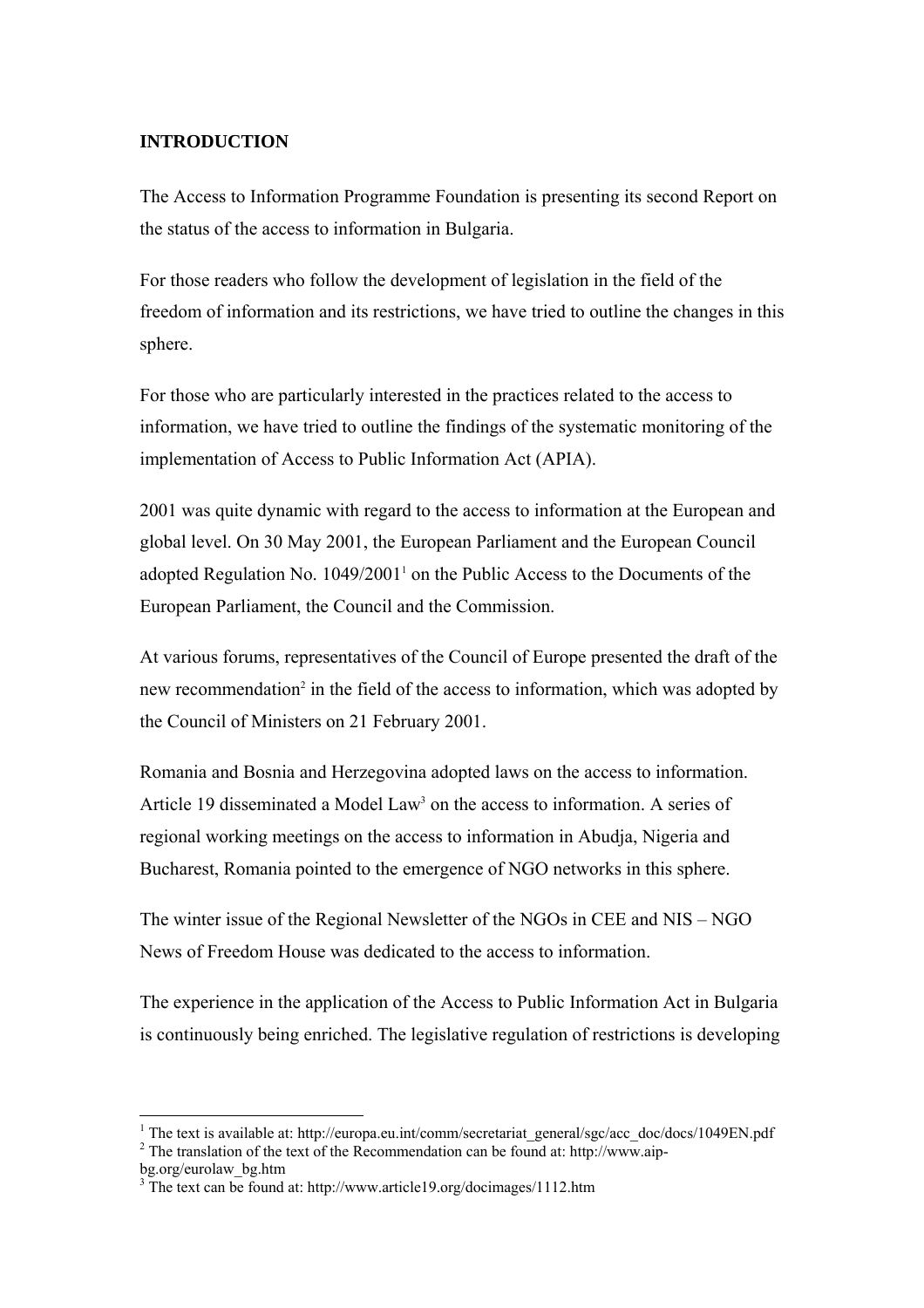as well. The Personal Data Protection Act<sup>4</sup> was adopted by the National Assembly and came into force on 1 January 2002. The Classified Information Protection Act was adopted at first reading<sup>5</sup>.

Draft amendments to the Access to Public Information Act were submitted to Parliament<sup>6</sup>. Without changing the structure of the existing law, the new bill suggests clearer wording of some basic concepts. It introduces the triple test of restrictions and provides for administrative control of decisions on the applications for access to public information. The bill is currently being discussed in the relevant Parliamentary Committees.

The objective of this Report is to outline in a systematic manner the changes in the legal framework of the access to information in Bulgaria in 2001.

The systematic presentation of the experience gained so far leads to some conclusions on the overall condition of the access to information in Bulgaria. The recommendations in the first part of this Report are part and parcel of the practical approach of the Access to Information Programme in its effort to promote the exercise of the right of access to information. Hopefully these recommendations will be taken into consideration in the choice of policies for improvementation of the access to information in this country.

Gergana Jouleva, Ph.D

 $\overline{a}$ 

 $4$  The text can be found at: http://www.aip-bg.org/library/laws/zzld.htm <sup>4</sup> The text can be found at: http://www.aip-bg.org/library/laws/zzld.htm  $\frac{5}{3}$ . The debate on the bill can be followed at: http://www.perliament.bo/la

The debate on the bill can be followed at: http://www.parliament.bg/kns/39NS/diskusia.htm  $^{6}$  Meterials on the bill can be found at: http://www.yain be erg/projlew, be htm

 $6$  Materials on the bill can be found at: http://www.aip-bg.org/projlaw bg.htm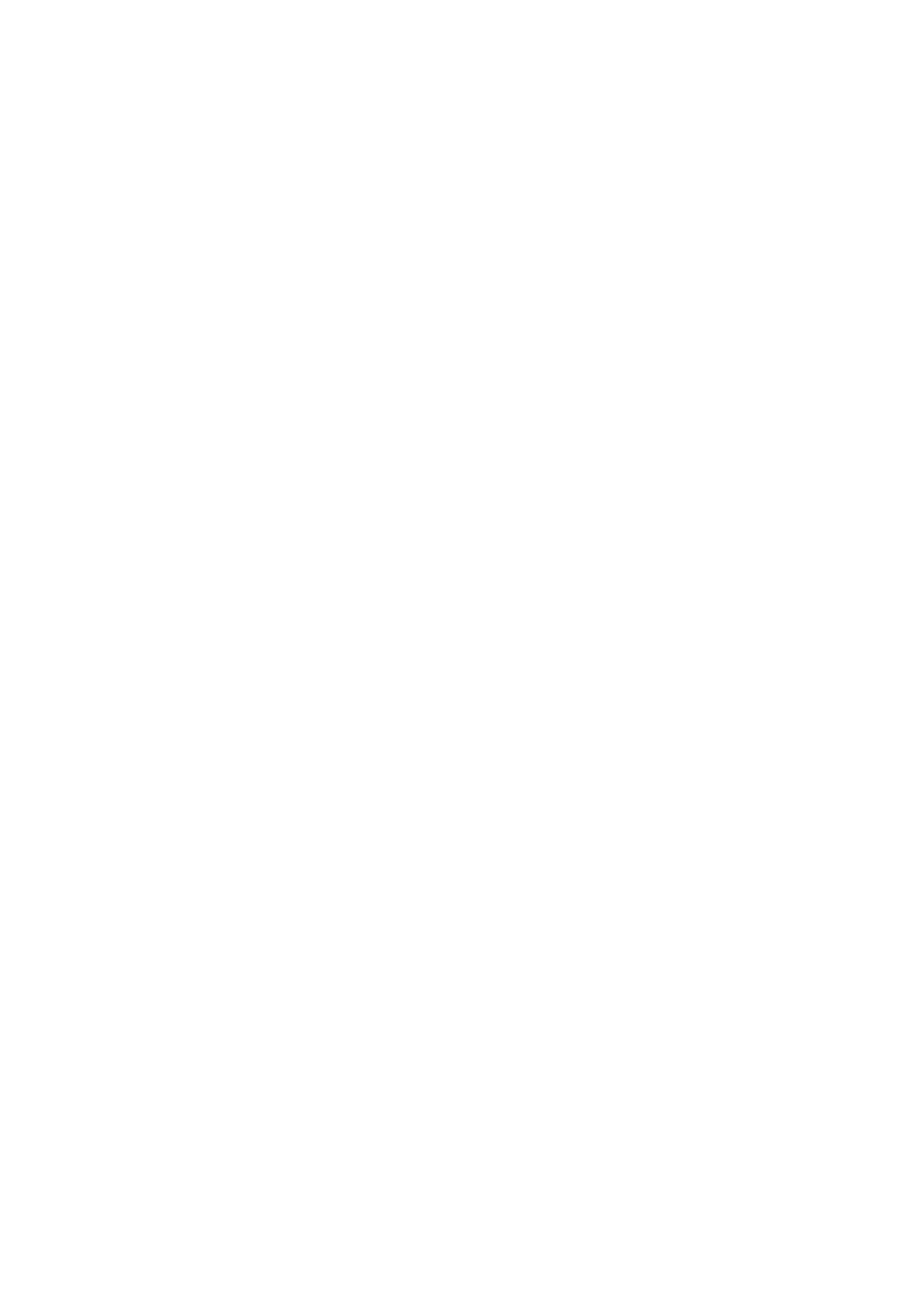#### **RECOMMENDATIONS**

#### **1. Legislation**

1.1. The second reading of **the Classified Information Protection Act** will take place soon.

The new law will regulate yet another restriction of the right to seek, obtain and disseminate information, which is enshrined in Art. 41 of the Constitution of the Republic of Bulgaria.

Pursuant to the Constitution, Judgement No. 7/1996<sup>7</sup> of the Constitutional Court and the international agreements in the field of human rights, the freedom of each person to seek, obtain and disseminate information underpins the democratic process. This freedom can be restricted only in some specific cases with appropriate checks and balances.

Although practices follow some old rules familiar only to the people working with classified information, we would recommend that the Members of Parliament take into consideration the international standards in this sphere as follows:

- The right to information is the principle, whereas the protection of the information related to the interests of national security and public order is the exception to the rule;
- The law should contain clear, comprehensible and unambiguous provisions on the range of data, the free access to which should be restricted in order to protect the interests of national security and public order;

<sup>&</sup>lt;sup>7</sup> The text of the Judgement can be found at: http://www.aip-bg.org/documents/constjud\_bg.htm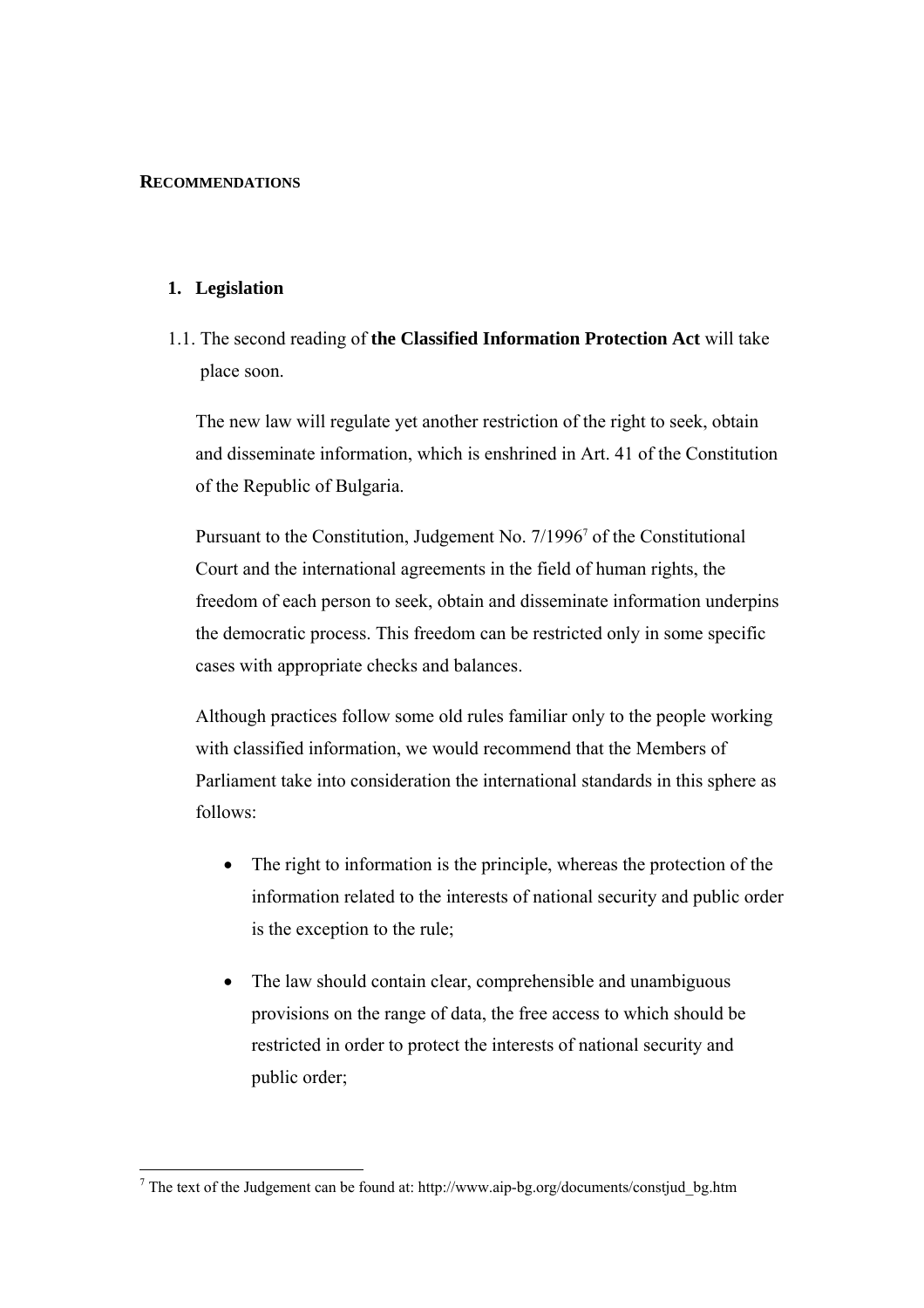• Independent judicial control should be provided to ensure compliance of classification with the foregoing objective.

#### **1.2. Amendments to the Access to Public Information Act**

On 21 February 2001, the Committee of Ministers of the Member States of the Council of Europe adopted Recommendation R(2000)2 on the access to official documents. As is known, the Recommendation provides for the minimum requirements that Member States should meet in their national legislation and practices.

In December 2001, an amending bill to APIA was submitted to the  $39<sup>th</sup>$  National Assembly. The proposed provisions comply with some concepts and principles set out in the new Recommendation.

The adoption of the bill will give an opportunity to improve the legal framework of the access to information in Bulgaria.

We recommend that the Members of Parliament take into consideration the new Recommendation of the Council of Europe and adopt the proposed amendments.

#### **1.3. Adoption a new Archives Act**

AIP made that recommendation also in its 2000 Report. The provisions of a new Archives Act should comply with Recommendation R(2002)13 of the Council of Europe on the European policy concerning the access to public records.

## **2. Strengthen the administrative capacity of institutions for application of APIA**

2.1. Officials under APIA perform functions that differ from those of the spokespersons of PR departments of the respective institutions. Experience shows that they should not belong to the political office of the head of the institution. We recommend that they have the status of civil servants, which will enhance the stability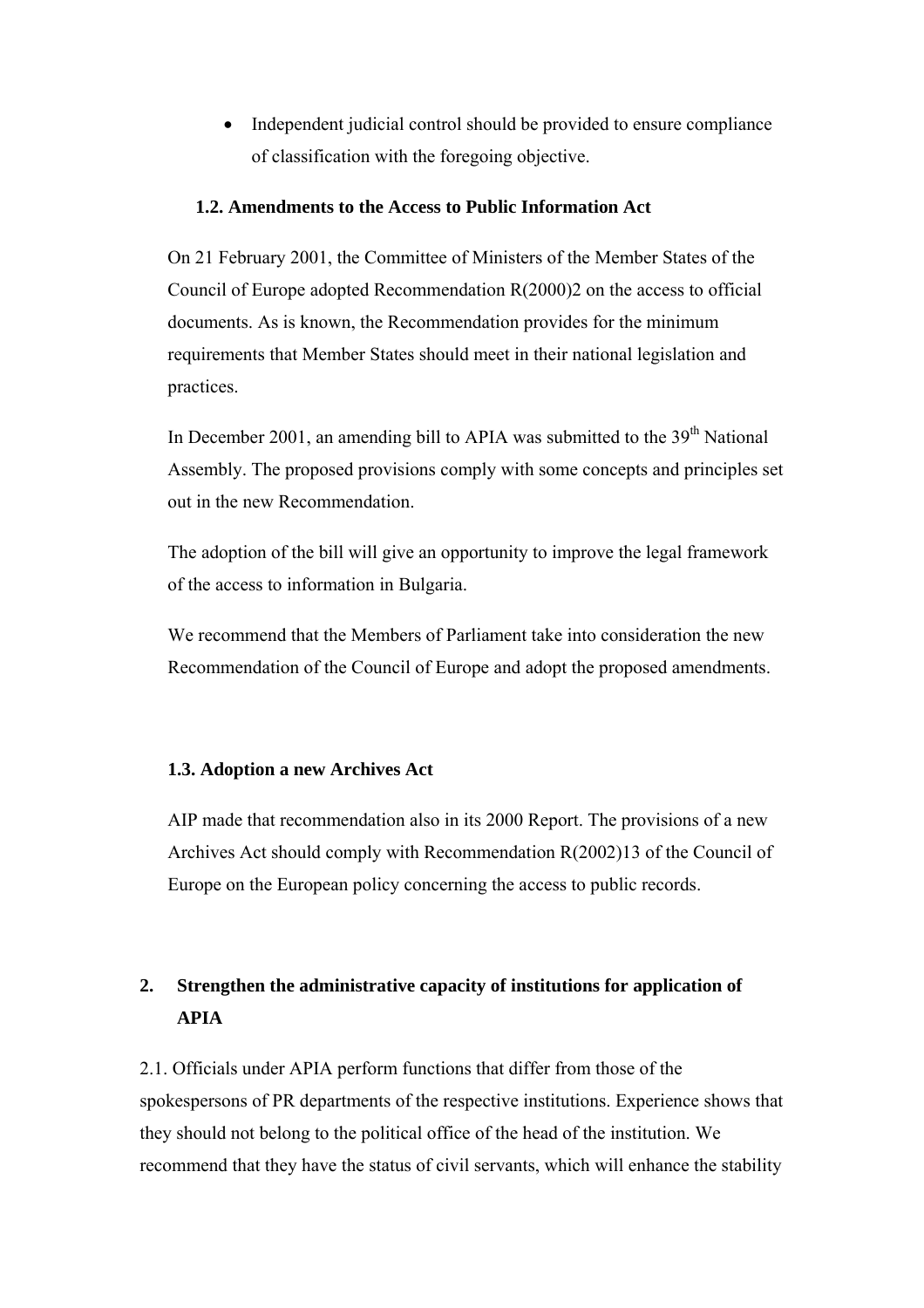of practices and promote the preparedness of the very institution that officials under APIA represent.

2.2. Special training of these officials is necessary. The findings of the survey conducted by AIP in October 2001 reveal that only 16 % of the officials under APIA have been exposed to special training in this sphere. The officials, on their part, are aware of this need.

## **3. Special efforts to create conditions for easier exercise of the rights under APIA**

#### **3.1. Informing the general public of its rights under APIA**

Citizens should be aware of their rights in order to exercise them. Measures should be undertaken to inform citizens of their rights in cooperation with non-governmental organisations. The most appropriate place for dissemination of awareness materials is the place where applications are received.

#### **3.2. Maintenance of updated registers of documents**

Institutions should maintain records or registers of the documents they store in order to improve the access to public information. These records or registers should be accessible to the citizens. This will facilitate the exercise of the right to access and will enhance the effectiveness of the public administration, as the experience of other countries comes to prove.

#### **3.3. Places for reading and review of documents**

The institutions that have obligations under APIA should designate appropriate places for contact with citizens and making documents available to them. Many institutions like Parliament and a number of local governments have already established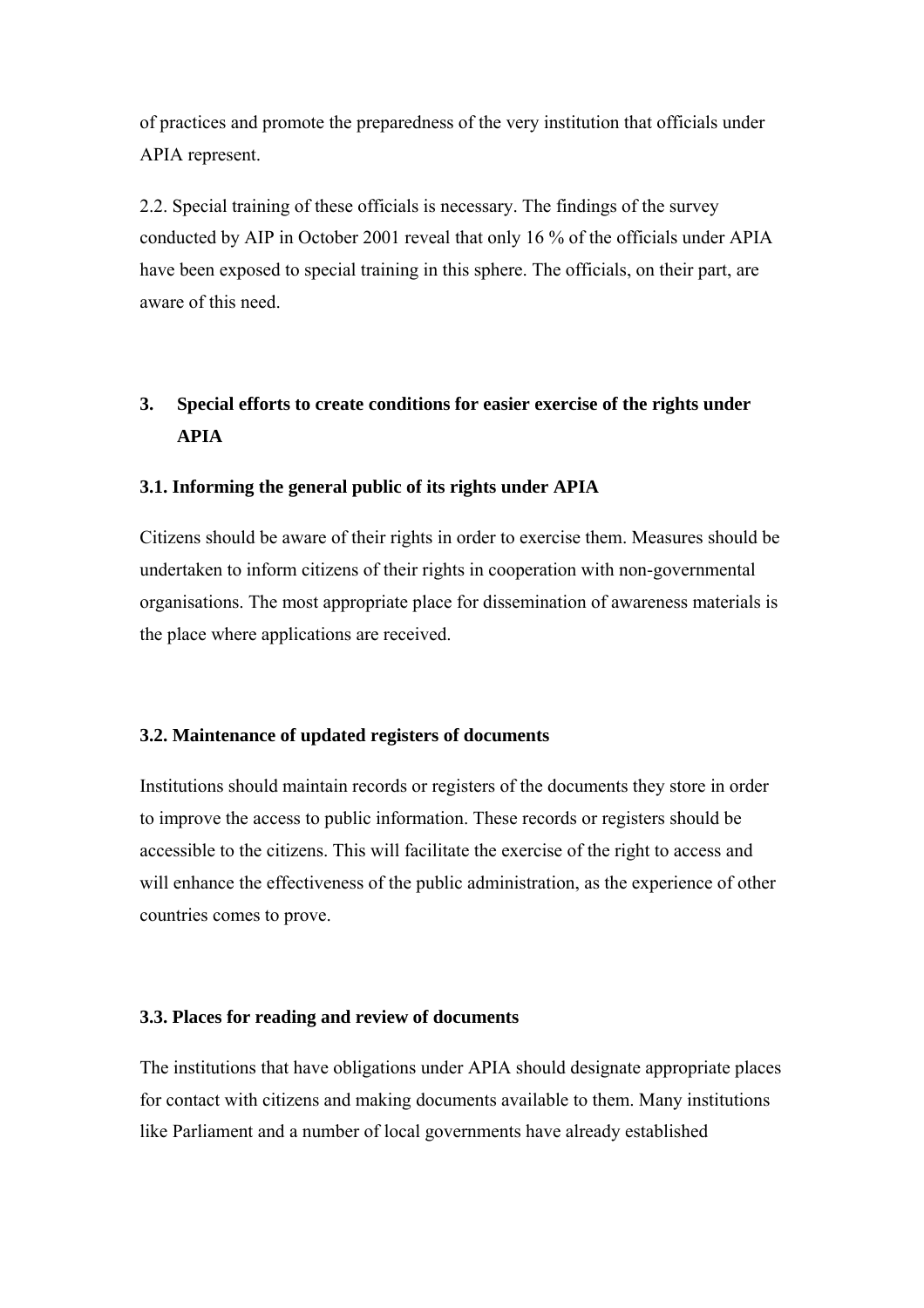information centres that are or can become places for reading and review of information.

## **Legal Framework**

 $\overline{a}$ 

Last year, important steps were undertaken in the legislative regulation of the right of access to information and its restrictions.

With regard to the access to information, some important amendments were introduced in the Access to the Documents of the Former State Security Service Act. APIA provided for the adoption of secondary legislation to facilitate its implementation. As well as the internal orders of individual institutions<sup>8</sup>, specifying the procedure of making documents available, a regulation was adopted on the access to information concerning privatisation deals.

The Personal Data Protection Act was adopted in 2001. It was a necessary step towards the comprehensive regulation of the right of access to information and its restrictions because APIA regulated only the procedure of making information available without any provisions on the restrictions. Last year saw also the adoption of the Public Internal and Financial Control Act (PIFCA), regulating *inter alia* the administrative secret concerning audit statements of findings and reports of PIFC authorities.

<sup>&</sup>lt;sup>8</sup> Order of the Prime Minister dated 5 December 2000 on the information made available within the Council of Ministers.

Letter No. 24 - 0000 - 42 of 15 May 2001 concerning the information provided by PIFC authorities.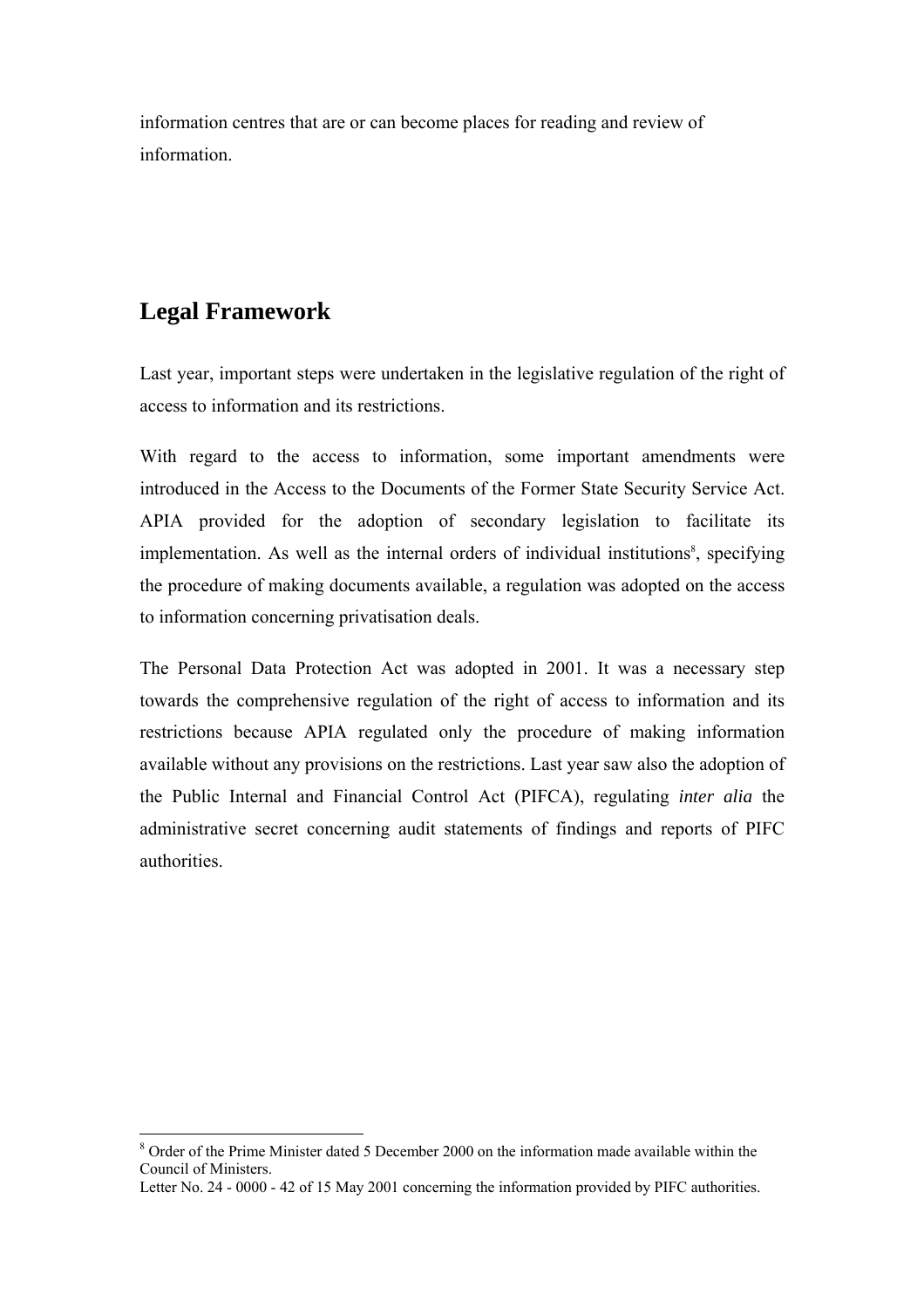## **Outline of the Legal Framework of the Access to Information and Its Restrictions**

## **Legislation Related to the Right of Access to Information**

І. Amendments to the Access to the Documents of the Former State Security Service and the Former Intelligence Service of the General Staff Act<sup>9</sup>

The law regulates the access to, disclosure and use of information held in the documents of the former State Security Service and the former Intelligence Service of the General Staff, including their legal predecessors and successors over the period from 9 September 1944 to 25 February 1991.

In March 2001, substantial amendments to the law were passed. They referred to the procedures for ascertaining the affiliation of persons to the former state security services and expanded the scope of persons subject to verification (the previous wording of the law provided for mandatory verification only with regard to top public officials). Two new Commissions were established:

- Commission for the identification of documents and ascertaining of affiliation to the former State Security Service; and
- Commission for disclosure of the affiliation to the former State Security Service.

After the effective date of the amendments to the law, the Constitutional Court was seized with a request of 54 Members of Parliament from the  $38<sup>th</sup>$  National Assembly to proclaim the whole Amending Act to the Access to the Documents of the Former State Security Service  $Act^{10}$  unconstitutional. The presenters of the request to proclaim the amendments to the law unconstitutional claimed that there existed

 $\overline{a}$ <sup>9</sup> Amendments to the title, The State Gazette, No. 24 of 2001; Promulgated in The State Gazette, No. 63 of 6 August 1997; Judgement No. 10 of 22 September 1997 of the Constitutional Court of the Republic of Bulgaria, No. 89 of 7 October 1997; Amended, No. 69 of 3 August 1999 effective as from 3 August 1999; Amended, No. 24 of 13 March 2001; Judgement No. 14 of 30 May 2001 of the Constitutional Court of the Republic of Bulgaria – No. 52 of 8 June 2001.

<sup>&</sup>lt;sup>10</sup> Title amended into the Access to the Documents of the Former State Security Service and the Former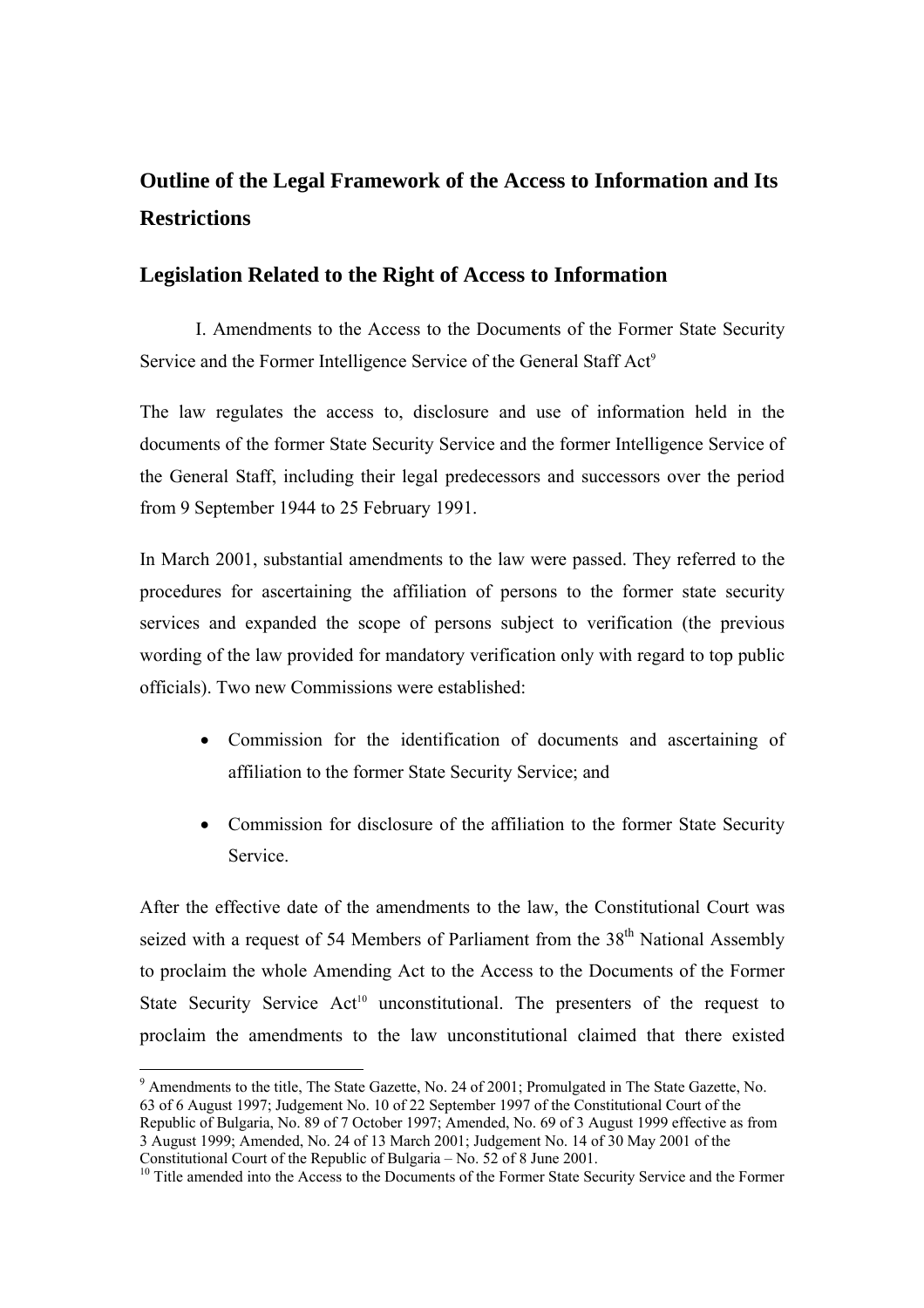conflict with the provisions of Art. 4, para 1, Art. 87, para 1 and Art. 88, para 1 of the Constitution. The principles of the rule of law, the separation of powers and the right of citizens to protection of their honour, dignity and good name were allegedly violated.

When examining the right of citizens to protection of their honour, dignity and good name, the Constitutional Court noted that this right was not absolute<sup>11</sup>. Hence when it competed with another constitutional right, a proper balance had to be struck. There was a competing right of citizens in that particular case:

ìThe public disclosure of persons working at the special security services (State Security Service, Intelligence Service of the General Staff) of the totalitarian state is an expression of the right of individual citizens and the public at large to obtain information"

At the same time, when examining the balance between competing rights, one should take into consideration also justice as the underpinning principle of law, making it imperative for the general public to know who served repressive authorities and who were the abettors in the persecution and reprisals of thousands of innocent people<sup>12</sup>.

## **II. Regulation on the Terms and Conditions for Disclosure of Information Constituting Administrative Secret in the Transactions under the Re-organisation and Privatisation of State-owned and Municipal Enterprises Act (the Privatisation Act)13**

The Regulation governs the terms and conditions for disclosure of information related to privatisation deals under the Privatisation Act to officials, on the one hand, and the disclosure of and access to such information granted to citizens, on the other hand. The Regulation gives an exhaustive list of the documents and information, with regard to which the access to information is restricted on the grounds of being an administrative secret. At the same time, in accordance with the international

Intelligence Service of the General Staff Act.<br><sup>11</sup> Judgement No. 14 of 30 May 2001 on Constitutional Case No. 7/2001 of the Constitutional Court of the Republic of Bulgaria, The State Gazette, No. 52 of 2001.

 $12$  It was only part of the provisions of Art. 3, para 2, subpara 1, item (f) on the disclosure of the names of collaborators with pending or closed preliminary criminal proceedings that was proclaimed unconstitutional. The rest of the request was not granted.

<sup>&</sup>lt;sup>13</sup> Adopted with Decree No. 95 of 11 April 2001 of the Council of Ministers; promulgated in The State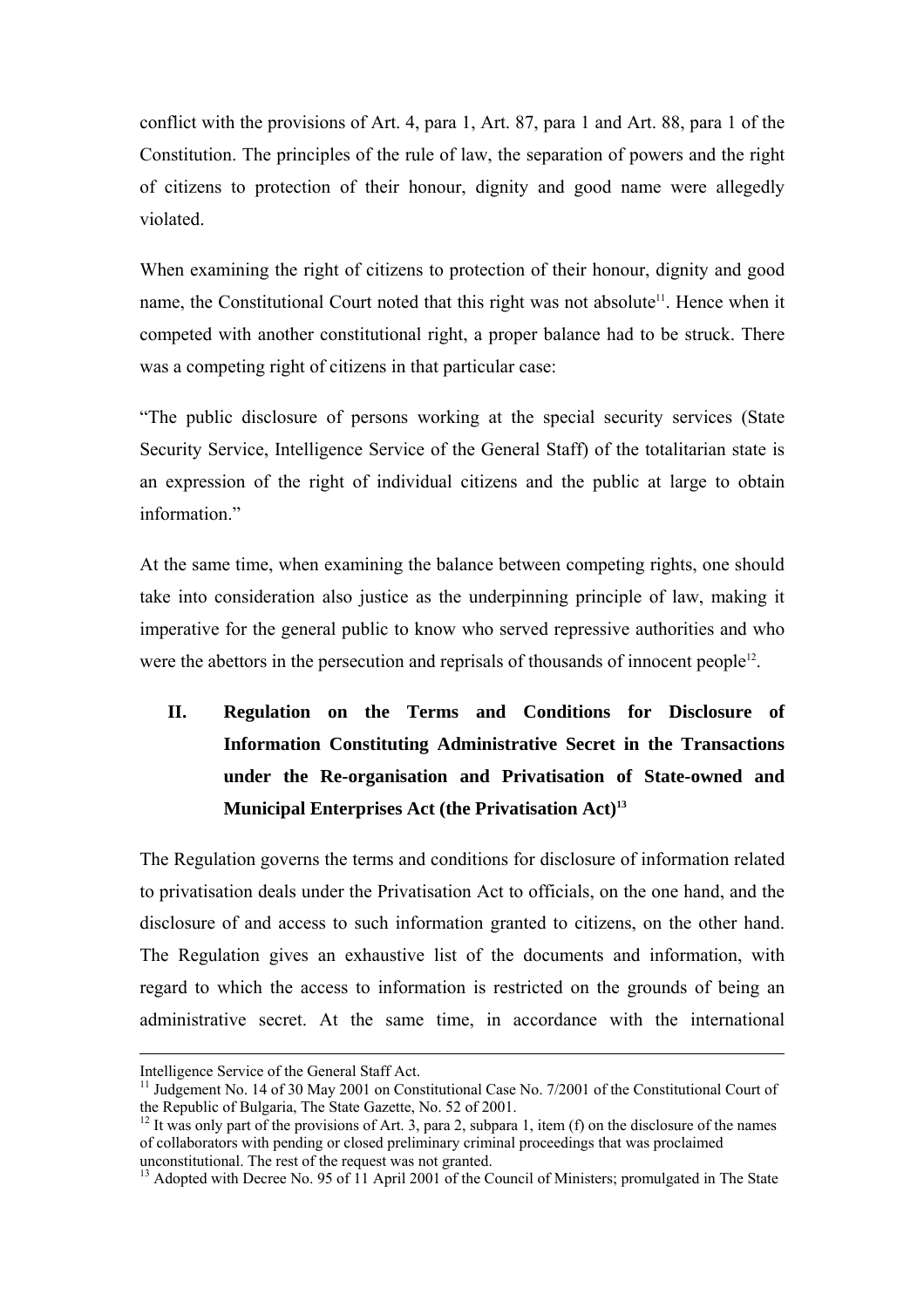standards, the statutory principles of freedom of information, and the declared policy of transparency of the privatisation, a short time limit is explicitly provided for that information to be protected as an administrative secret, i.e. until the time of completion of the privatisation procedure. Afterwards, all documents and other materials are subject to access under the Access to Public Information Act.

With a view to ensure openness of the privatisation process, the authority under Art. 3 of the Privatisation Act is entitled to disclose documents and information constituting administrative secret within the meaning of the Regulation at its own initiative as well. The documents and information constituting an administrative secret are disclosed at a decision of the authority under Art. 3 of the Privatisation Act with reasons attached thereof<sup> $14$ </sup>.

#### **Legislation Related to the Restriction of the Access to Information**

#### **I.** Personal Data Protection Act<sup>15</sup>

The Personal Data Protection Act was adopted at the end of 2001. It was for the first time that the national legislation regulated matters related to the protection of personal data of individuals<sup>16</sup>. The adoption of the law was a necessary step on the way to Bulgaria's accession to the European Union<sup>17</sup>. Besides, Bulgaria's membership of the Council of Europe called for ratification of the Convention on the Protection of Persons in Connection with the Automatic Processing of Personal Data ("the Conventionî), which in its turn required the existence of national legislation on the personal data protection as a condition precedent.

Gazette, No. 39 of 18 April 2001; effective date 18 April 2001.<br><sup>14</sup> Where the authority under Art. 3 of the Privatisation Act is the Privatisation Agency, the latter discloses documents and information at a decision of its Executive Board. Where the relevant authority is the Municipal Council, the latter discloses documents and information at its own decision.<br><sup>15</sup> Promulgated in The State Gazette, No. 1 of 4 January 2002; effective date 1 January 2002.

<sup>&</sup>lt;sup>16</sup> The legal doctrine, legislation and practices of some countries and some international documents use the term "privacy", meaning the right to "inviolability of private life" (Cf. Art. 1 of the Convention on the Protection of Persons I Connection with the Automatic Processing of Personal Data and Art. 1, para 2 of EC Directive 95/46). This right is partially covered by Art. 32 of the Bulgarian Constitution. The personal data protection is considered to be an integral part of this right.<br><sup>17</sup> The standards of the acquis communautaire in this respect are set out in EC Directive 95/46 ("the

Directive").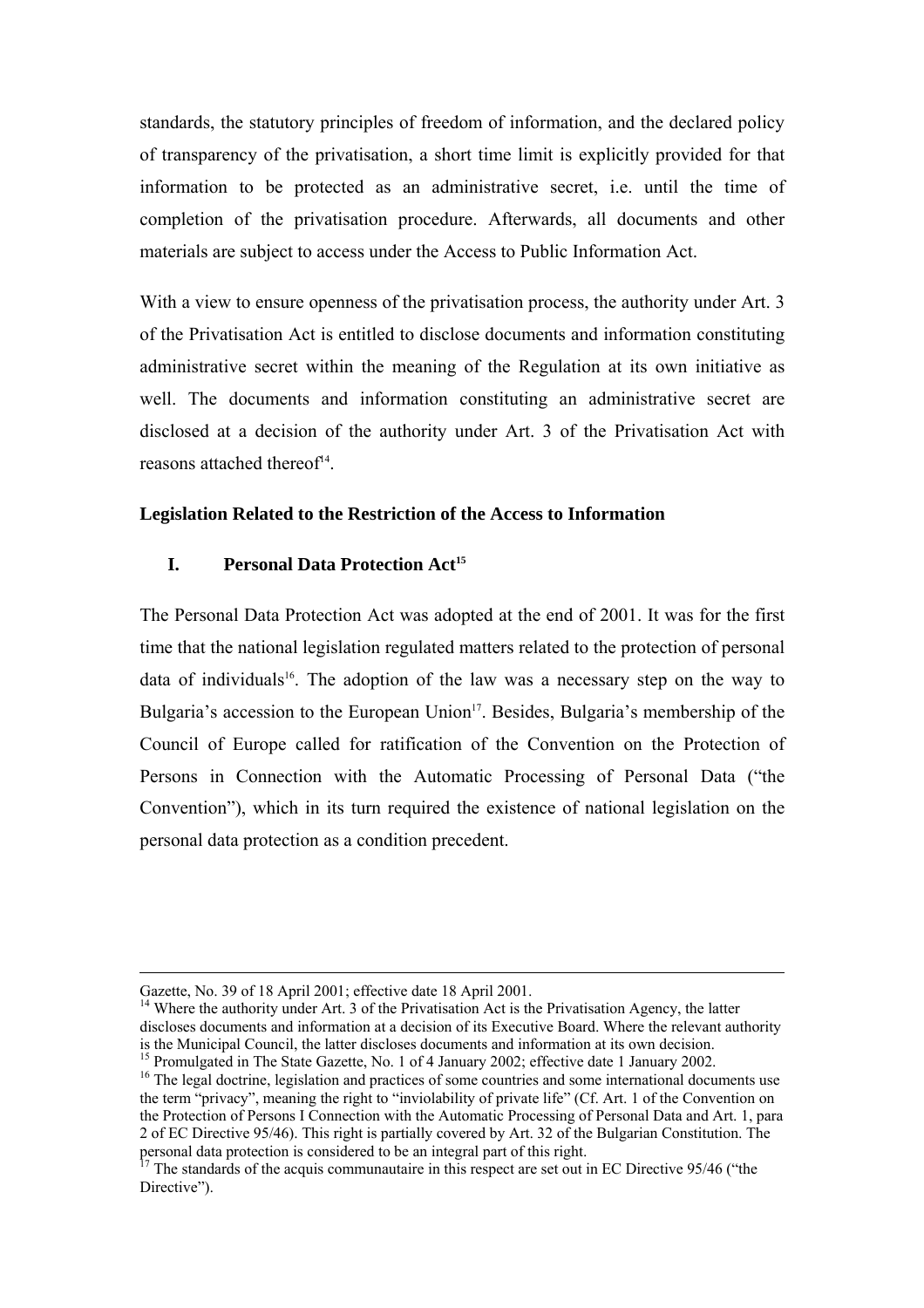The right to personal data protection, referred to also as "right to information selfdetermination<sup> $18$ </sup>, usually contains the following elements:

- 1. The personal data of any individual may be processed (and also collected) only with his or her consent or where this is prescribed by law and the purpose of such processing is determined in advance;
- 2. Any individual is entitled to demand correction of errors in his or her personal data subject to processing;
- 3. Any individual is entitled to know who processes, when and what personal data are processed and for what purposes;
- 4. Personal data may be disclosed to a third party only when prescribed by law or with the consent of the respective individual.

The Bulgarian law covers all these aspects. The persons obligated to meet these requirements in the processing of personal data are not only central and local government institutions but also any other person holding a database (information array) with personal data structured by more than one single criterion. This category includes a number of companies working with a multitude of customers and generating such databases like banks, insurance companies, pension funds, etc.

The law provides for higher level of protection of some types of personal data as follows: data revealing racial or ethnic origin, political or religious affiliation, health, sexual life, and beliefs. Their processing may take place only with the consent of the individual concerned given in writing, except for the cases explicitly mentioned in the law.

However, the law has some weaknesses. Since personal data constitute information, the free access to which is normally restricted, the law had to contain clear and accurate provisions on the cases of possible conflict with the Access to Public Information Act. Furthermore, the definition of the term "personal data" is rather inaccurate, thus expanding its scope inappropriately. The term "personal data" includes information related to the performance of functions of government bodies, as

 $\overline{a}$ 

<sup>&</sup>lt;sup>18</sup> See, for example, Judgement No. 15 of 1991 of the Constitutional Court of Hungary.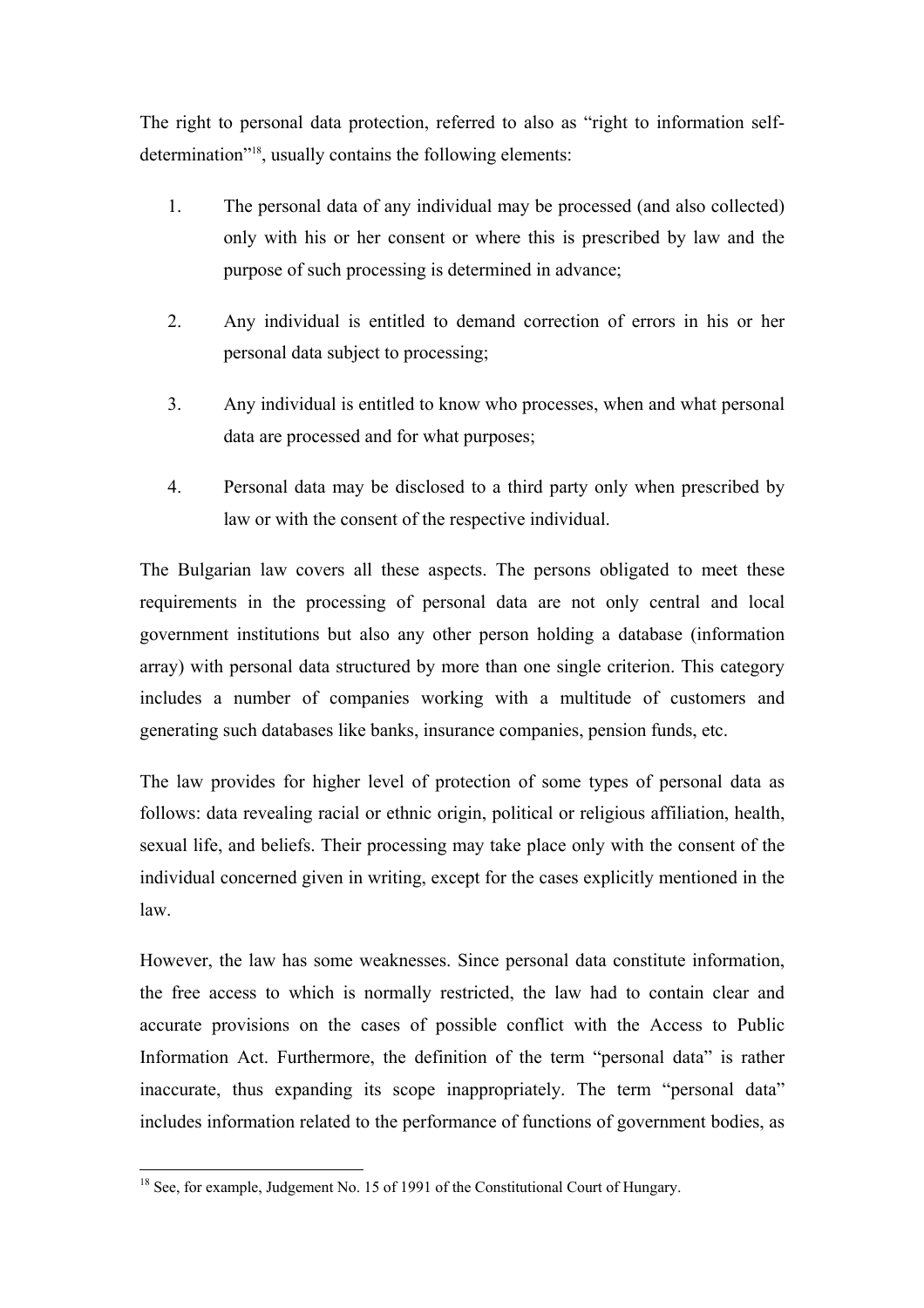well as the data related to the participation in management or supervisory bodies of legal entities $19$ .

The too broad scope of the term "personal data" obviously contravenes the purpose of the law proclaimed in Art. 1, para 2, i.e. to protect privacy. In some cases, there is obvious conflict with other statutory provisions as well, e.g. the information on the participation in management bodies of legal entities is recorded in the commercial registers of regional courts pursuant to the Commercial Code and the Civil Procedure Code. In the context of the right of access to public information enshrined in Art. 41 of the Constitution and APIA and its natural objectives to ensure accountability of the authorities before the citizens and informed choice of the voters, as well as the effective fight against corruption, it is inconceivable for the scope of the Personal Data Protection Act to include data of persons involved in the performance of functions of government authorities.

Pursuant to **Art. 6, para 1** of the Act, a Personal Data Protection Commission is set up to protect persons in the processing of their personal data and the access to such information and to monitor the observance of the law. The members of the Commission and its chairperson are elected by the National Assembly at the proposal of the Council of Ministers for a five-year term of office. They may seek only one reelection.

The Commission will keep a register of personal data administrators. It will inspect them, give opinions and issue permissions in the cases provided by law. The Commission will examine appeals against administrators in connection with any denied access of individuals to their personal data, etc.

## **II.** Public Internal Financial Control Act (PIFCA)<sup>20</sup>

 $\overline{a}$ 

The law regulates the scope and conduct of public internal financial control and the organisation and powers of the authorities exercising it. The public internal financial control encompasses the financial activities of:

 $19$  The problem is further aggravated by the concept of the law-makers that any information disclosing the "public" identity of individuals is also part of the personal data. For the sake of comparison, we should note that the term used in the Convention and the Directive is "social" rather than "public". <sup>20</sup> Promulgated in The State Gazette, No. 92 of 10 November 2000; effective date 1 January 2001.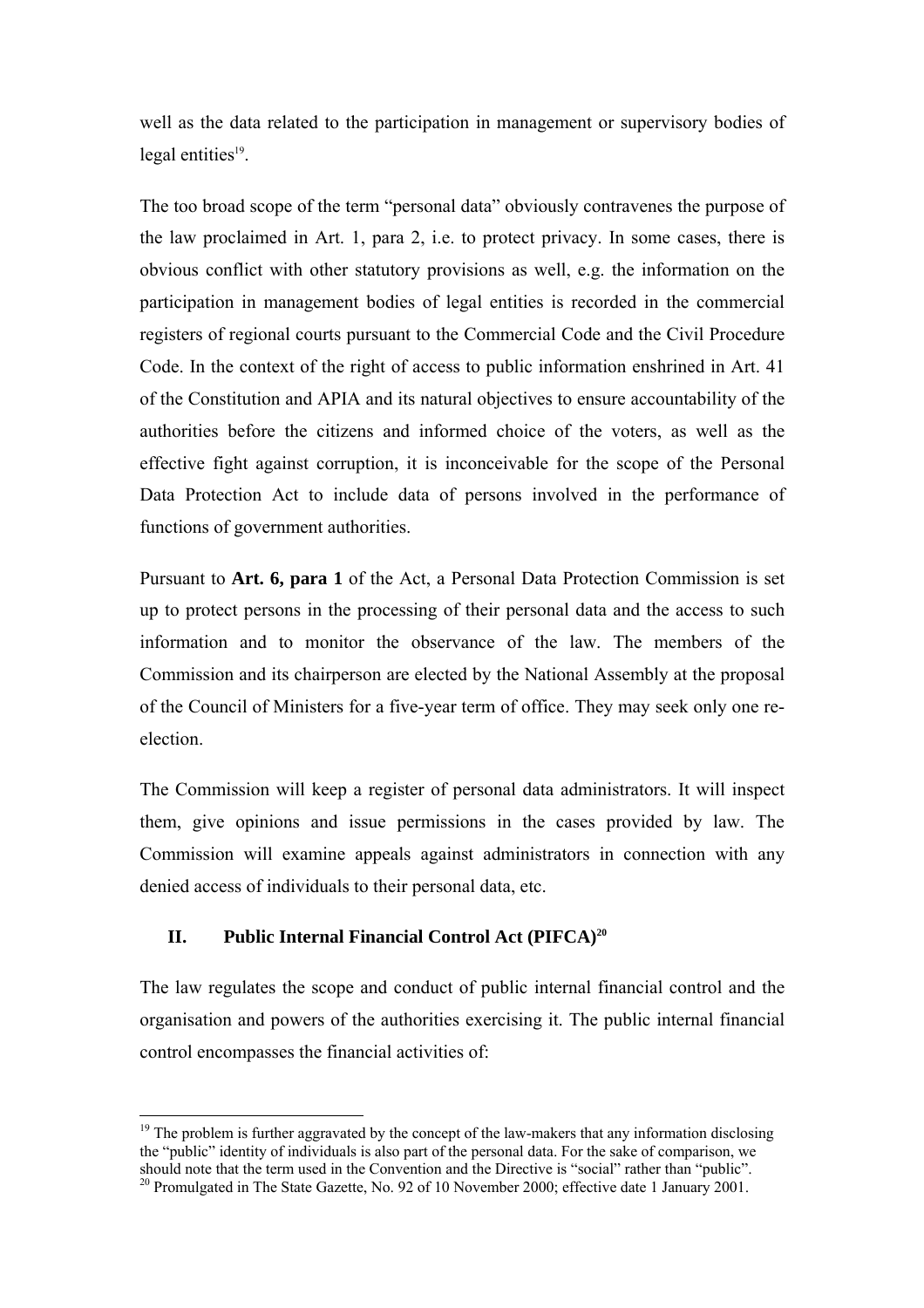- Holders of budget credits from the central government budget and holders of resources under EU programmes;
- Holders of extra-budgetary accounts and funds under the State Budget Act of the Republic of Bulgaria for the respective year;
- Holders of budget credits from local government budgets and funds;
- The State Social Security Scheme, the Vocational Training and Unemployment Fund, the National Health Insurance Fund, etc.

The public internal financial control relates also to the activities of persons financed from the central or local government budgets or EU programmes with regard to the spending of such resources.

Since the new law regulates financial audits (similar to those performed under the old State Financial Control Act) of the above mentioned budget spending units, the general public and each citizen take justified and legitimate interest in the information generated by the PIFC authorities. Instead of expanding the right of citizens for access to such information, which was guaranteed in a certain measure by the old State Financial Control Act, the new PIFCA has introduced a ban on the PIFC authorities to disclose information. The provisions of Art. 3, para 4 and Art. 12, para 3 of PIFCA introduce an obligation for non-disclosure of administrative secrets and nondisclosure and non-dissemination of information that has become known in the course of or in connection with the discharge of official duties, unless disclosure is required by law. The lack of a definition of the term "administrative secret" and the purpose of its non-disclosure, as well as the ban on the disclosure of any information "that has become known" is an obstacle even to the disclosure of audit findings after the audit is completed at the discretion of the relevant regional director, which existed in the old law. The existing PIFCA generates substantial doubts as to the constitutionality of the provisions of Art. 3, para 4 and Art. 12, para 3.

#### **Bills**

**Amending Bill to the Access to Public Information Act**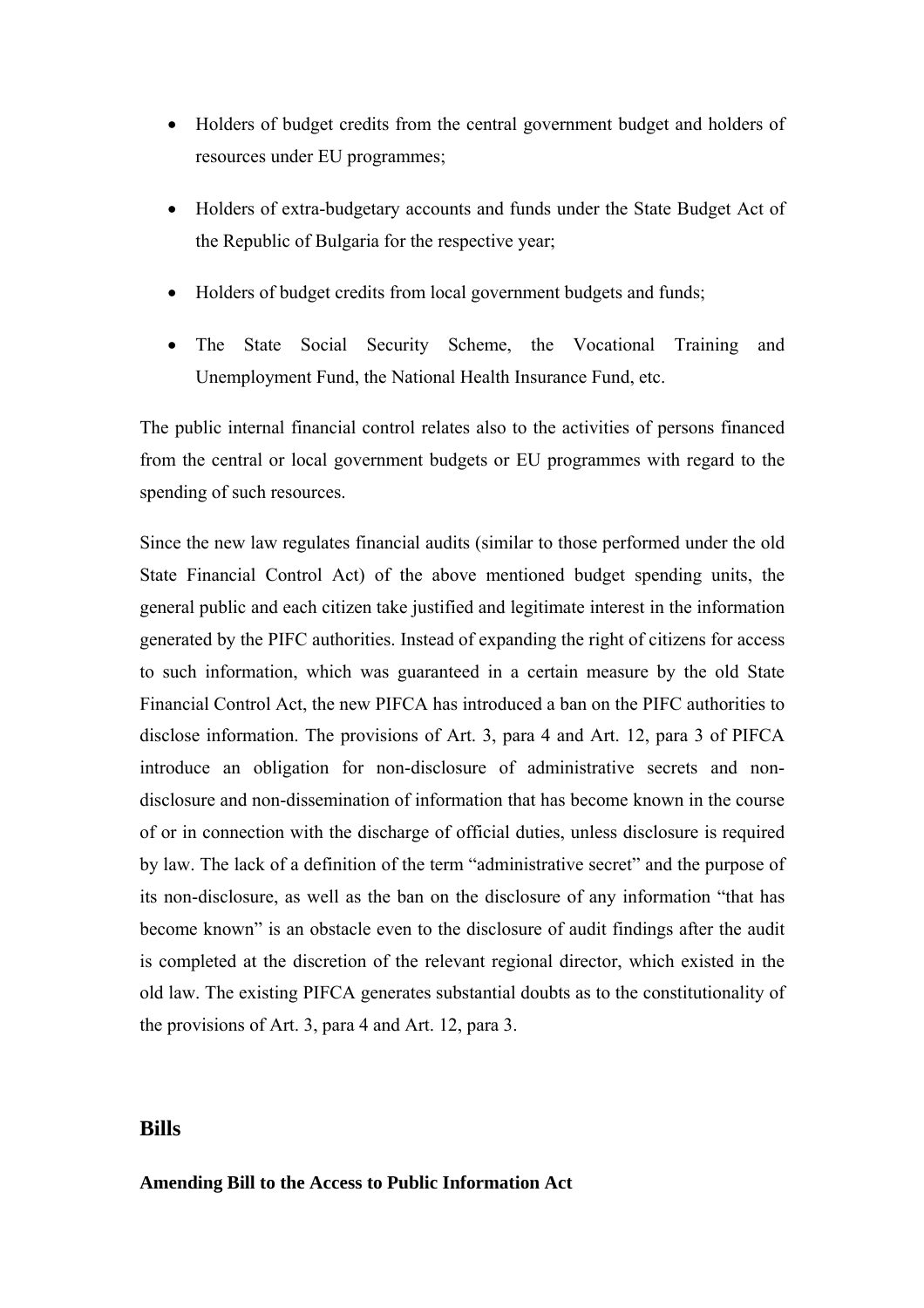Right from the outset, APIA did not comply with all international standards in this sphere and the interpretation of Arts. 39 to 41 of the Constitution given in Judgement No. 7 of the Constitutional Court on Constitutional Case No. 1 of 1996. No **balance of interests** was provided for in making the decision whether to grant or refuse access to information. No independent body was established to monitor and supervise the implementation of the law.

The information about the implementation of APIA from its effective date to November 2001 makes it clear that substantial steps are needed for preparing the public administration to fulfill its statutory obligations. At the same time, APIA contains some provisions that diverge from its purpose and some ambiguous wording. Certain gaps exist that affect the proper implementation of the law, i.e. no opportunities for administrative appeals before higher-standing administrative bodies, lack of explicit provisions on tacit refusals to grant access to information (the information on the practical problems arising out of these gaps has been collected as a result of the legal assistance and legal defence in litigation provided by the Access to Information Programme).

The amending bill to the Access to Public Information Act submitted by a group of Members of Parliament is aimed at adjusting the legislation to the international standards, re-defining ambiguous terms and filling in the gaps of the existing law.

The amendments provide for:

- 1. Re-definition of the term "public information" within the meaning of the law;
- 2. Expansion of the scope of officials under APIA by adding the heads of the regional subdivisions of central government authorities;
- 3. Removal of the media as persons obligated to provide access to information under APIA;
- 4. Amendment to Art. 13, para 2, providing for the opportunity to restrict the access to certain types of information related to the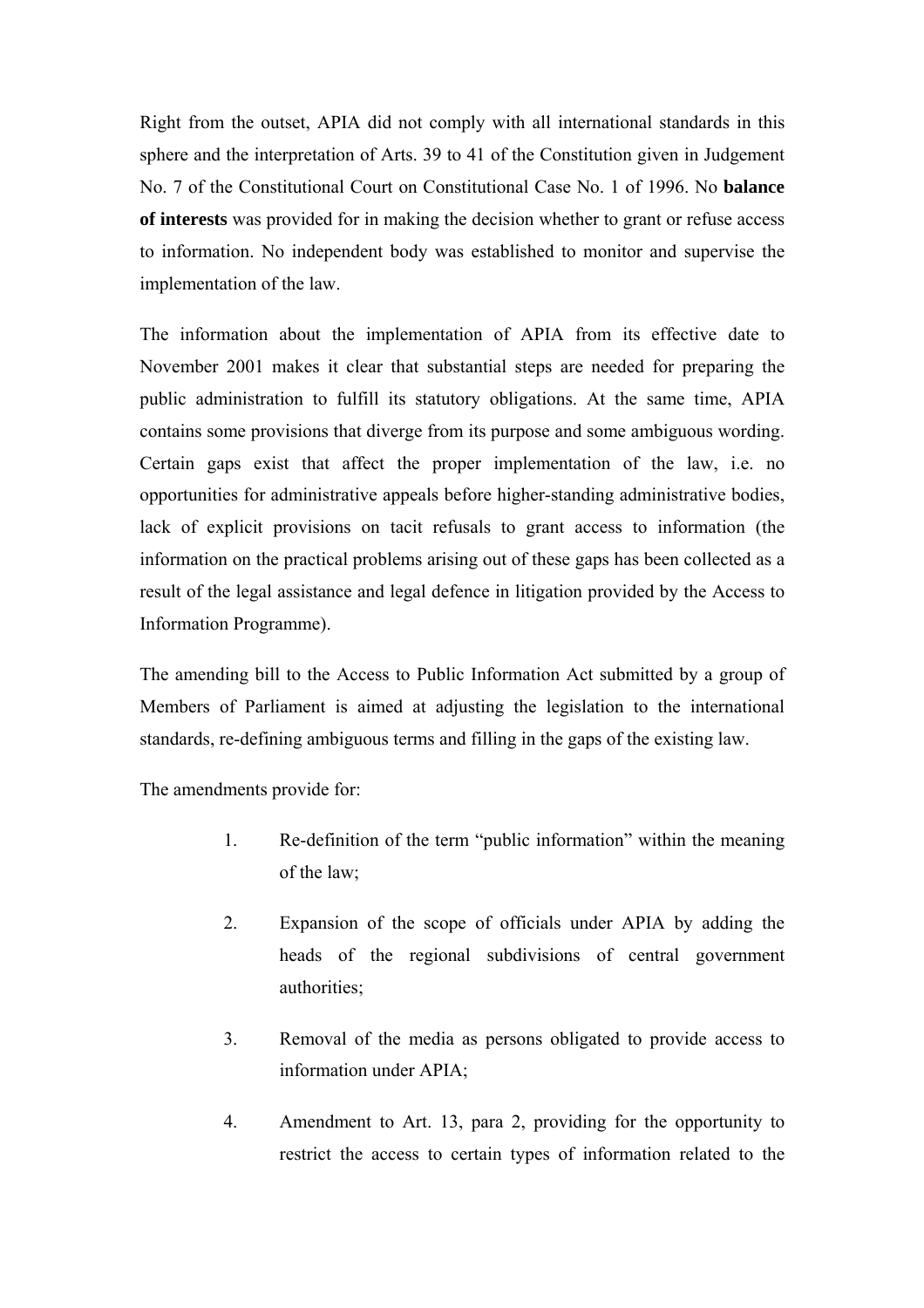drafting of administrative instruments. The amendment introduces a clear and short time limit for this restriction until the adoption of the final version of the draft;

- 5. Introduction of a "balance of interests", which is a major international standard. It provides that the right of citizens to access cannot be restricted on purely formal grounds, i.e. when this is prescribed by law. The law has to ensure the disclosure of certain types of information even in such cases provided that the public interest in disclosing the information prevails over the interest in its non-disclosure;
- 6. Opportunity for appeal against tacit refusals;
- 7. Introduction of an opportunity for administrative appeal of refusals to grant access to information.

#### **Environmental Protection Bill<sup>21</sup>**

 $\overline{a}$ 

Two environmental protection bills have been submitted to Parliament<sup>22</sup>. These bills regulate the citizens' right of access to environmental information<sup>23</sup>. These provisions are included in Chapter II "Environmental Information" of both bills.

The new regulation will emerge in the context of the already existing Access to Public Information Act. The special provisions on the right of access to environmental information in the Environmental Protection Act should lead to better arrangements than those provided under APIA. However, the two bills that are not substantially different from one another fail to achieve this objective.

Where a general law and a special law regulate the same matters, the special law prevails (ad argumentum of Art. 11, para 2 of the Legal Instruments Act). Hence the Environmental Protection Act will apply to environmental information but its new wording is less favourable than the provisions of APIA.

<sup>&</sup>lt;sup>21</sup> More information on the bill can be found at: http://www.aip-bg.org/projlaw\_bg.htm.<br><sup>22</sup> A government bill and a private bill of Members of Parliament from the UDF.<br><sup>23</sup> The guaranteed right of each citizen to access Besides, such a guarantee has been in existence under the Bulgarian laws since 1991 (Environmental Protection Act).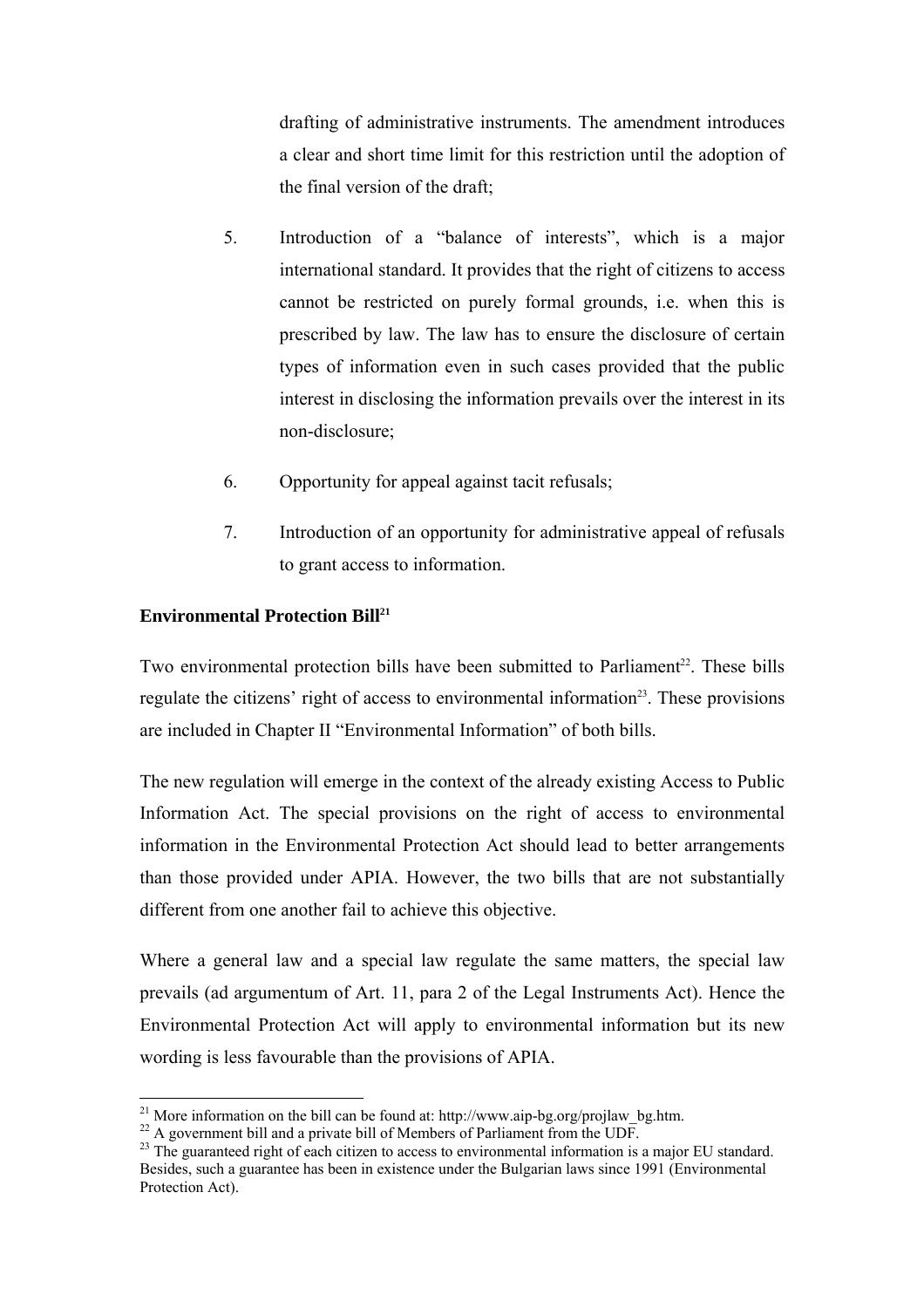The environmental protection bills aggravate the existing arrangements by means of:

- Introducing additional restrictions for the right of access to information;
- Lack of any requirement for the restrictions of the right of access to information to be prescribed by law;
- Reducing the number of persons obligated to provide access to information as compared to Art. 12, para 1 of the existing Environmental Protection Act<sup>24</sup>;
- Insufficient regulation of the proactive obligation of government authorities, individuals and legal entities to provide access to information in comparison to the existing Environmental Protection Act;
- Lack of provisions on the subsidiary application of APIA.

### **Bills Related to the Restriction of the Right of Access to Information**

#### **Classified Information Protection Bill**

 $\overline{a}$ 

The earliest draft of the bill was prepared, submitted and approved by the Council of Ministers in May 2001. In the wake of the 2001 parliamentary elections, the new Parliament received two bills on the protection of classified information<sup>25</sup>. Both were amended after the first reading so that to adjust them to the existing standards. The final version should reflect the following principles:

- 1. The main objective of such a law should be to give a clear definition of the information, the free access to which has to be restricted because of the protection of national security and public order, while guaranteeing the right of citizens to information;
- 2. Information has to be classified on the basis of the triple test, i.e. the classification should be prescribed by law, it should be proportionate to the objectives of the law, and its need for the democratic society should be proven;

<sup>&</sup>lt;sup>24</sup> The draft Directive of the European Parliament and the Council for Public Access to Environmental Information COM (2000) 402 provides for a broader scope of persons obligated to provide access to information.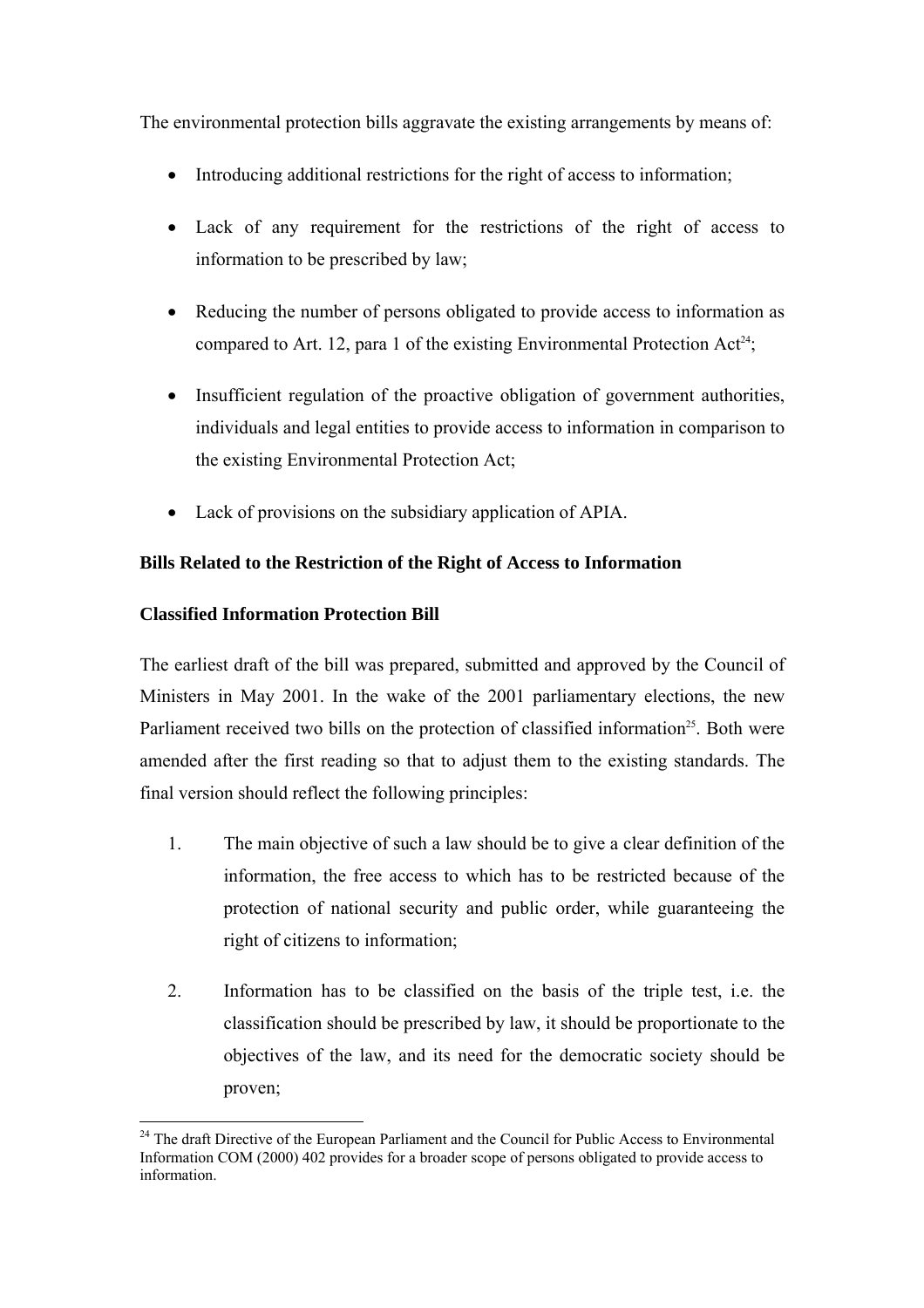- 3. The law has to prescribe clear competences as to the classification process;
- 4. The law has to provide clear classification procedure, including:
- observance of the procedural rules and the substantive law;
- assessment of possible material damage from the disclosure of information;
- issuance of a classification statement.
- 5. Classification has to pertain only to a specific document, explicitly providing for partial access, if possible;
- 6. Classified documents have to be registered in public records;
- 7. The list of the categories of information subject to possible classification as a state secret has to be thoroughly reviewed, reduced and specified in size.

After its promulgation in The State Gazette, No. 55 of 7 July 2000, the Access to Public Information Act introduced certain obligations of government institutions and regulated the exercise of the citizens' right of access to information. The experience of other countries comes to show that the successful implementation of the law calls for continued efforts to create conditions for exercising the rights provided by the law.

 $25$  A private bill of Members of Parliament from the UDF and a government bill.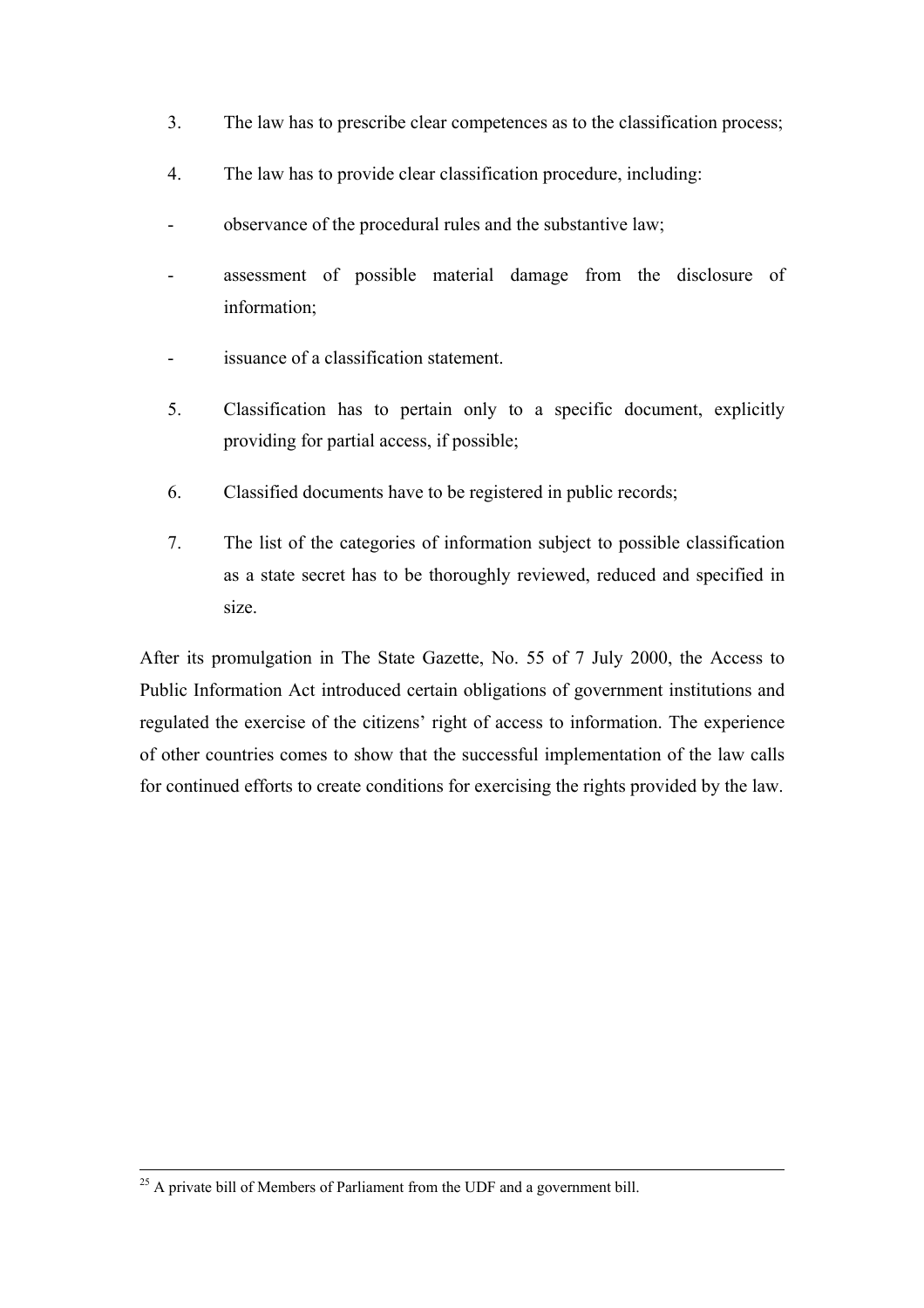## **Conditions for the Application of the Law – Findings of the Sociological Survey<sup>26</sup>**

The objective of the survey *Fulfilment of the Obligations under APIA of the Bodies of Executive Power* was to outline the condition, preparedness and problems in the course of the implementation of APIA.

The survey covered all central bodies of executive power and their regional subdivisions, as set out in the Public Administration Act and enumerated in the register of administrative structures. As well as the bodies of central government, the survey covers the 100 largest Bulgarian municipalities out of a total of 262. The reason for this manner of selection is that access to public information is more actively sought in relatively larger communities. Still, 50 of the 100 selected municipalities have population of less than 32,000 inhabitants, which gives the opportunity for observations in smaller communities, too.

We approached 363 institutions with the request to be interviewed. There were 303 interviews and in the other cases there was either an implied or an explicit refusal to reply.

|                      |           |                    |               |                                  | Table 1         |
|----------------------|-----------|--------------------|---------------|----------------------------------|-----------------|
| Visited Institutions | Community |                    |               | Total<br>Number of<br>Interviews | Refusa<br>$\lg$ |
|                      | Sofia     | Regional<br>Centre | Small<br>Town |                                  |                 |

<sup>26</sup> The full text of the Report *Fulfilment of the Obligations under APIA of the Bodies of Executive Power* can be found at: http://www.aip-bg.org/rep\_bg.htm.

 $\overline{a}$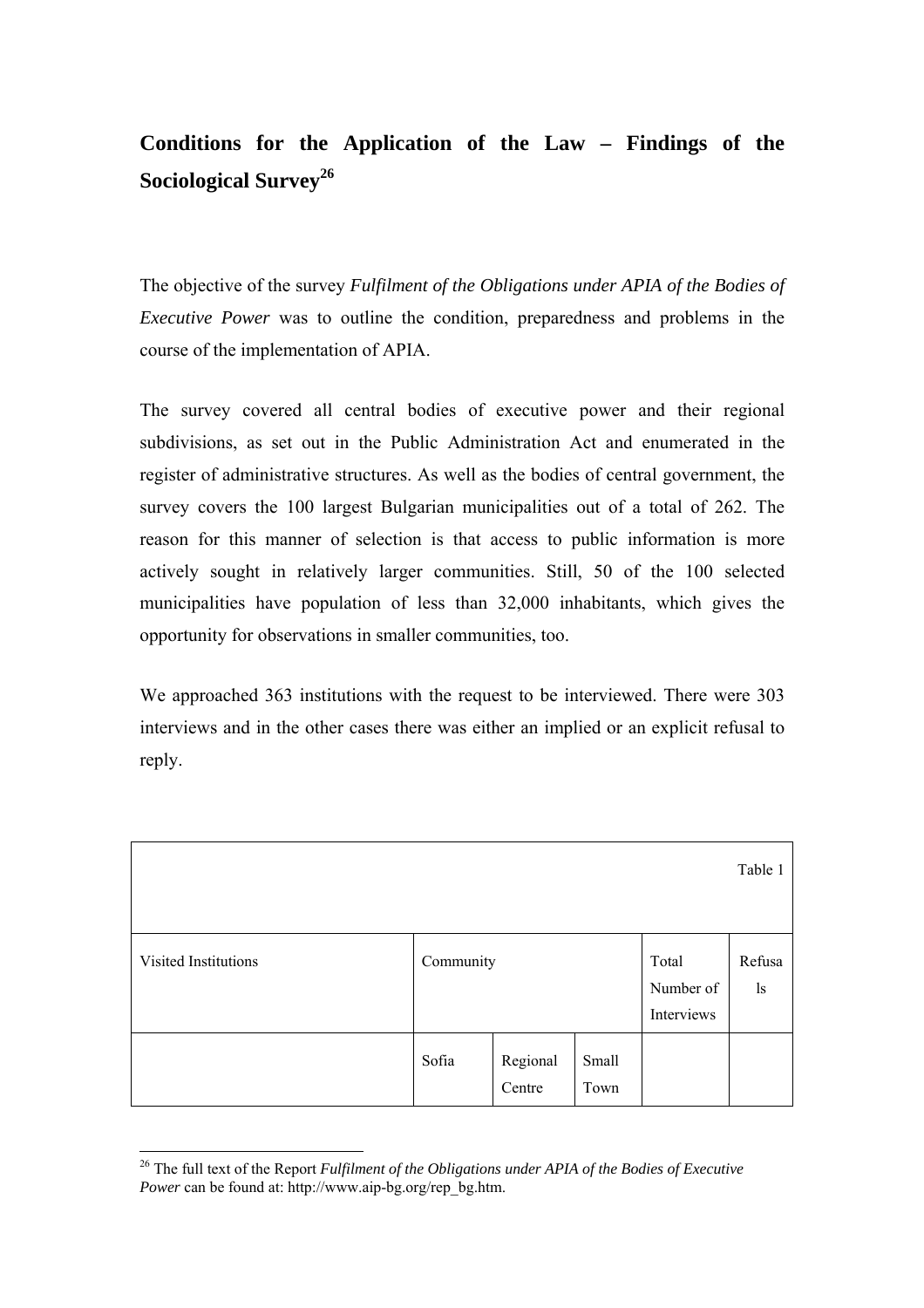| Ministries, Government Commissions,<br>Government Agencies, Others | 35             |     |    | 17  | 18 |
|--------------------------------------------------------------------|----------------|-----|----|-----|----|
| <b>Executive Agencies</b>                                          | 22             |     |    | 17  | 5  |
| Regional Administration                                            | $\overline{2}$ | 26  |    | 27  | 1  |
| Municipal Administration                                           | 6              | 27  | 72 | 97  | 8  |
| Regional Subdivisions of the Executive<br>Power                    | $\overline{4}$ | 169 |    | 145 | 28 |
| Total                                                              |                |     |    | 303 | 60 |

Interviewers had the task of interviewing the officials designated to provide access to information by the heads of institutions responsible for providing access to information under APIA. Respondents at various positions were interviewed. Most typically, they were directors of institutions (28.6 %), PR officers (26.9 %), general secretaries (15.9 %), other experts (10.3 %) and legal counsels (5.3 %).

One of the obligations of the bodies under Art.15 of APIA is to indicate the name, address, telephone number and working hours of the unit in charge of receiving applications for access to public information. The efforts of our interviewers to identify the unit or officials responsible under APIA seemed more like "investigation" rather than receiving information that the bodies of executive power have the obligation to publish.

In 46.1 % of the institutions, interviewers identified the person responsible under APIA without any special consultations with other administrative officers. The least "investigative" efforts to identify the officials responsible under APIA were needed in the case of regional administrations, and the greatest effort had to be made in the case of central government institutions and executive agencies. As a result of those "investigations", it took more than one day to identify the respondent in  $25.9\%$  of the cases. It took two visits on the average in order to do the interview. The longest time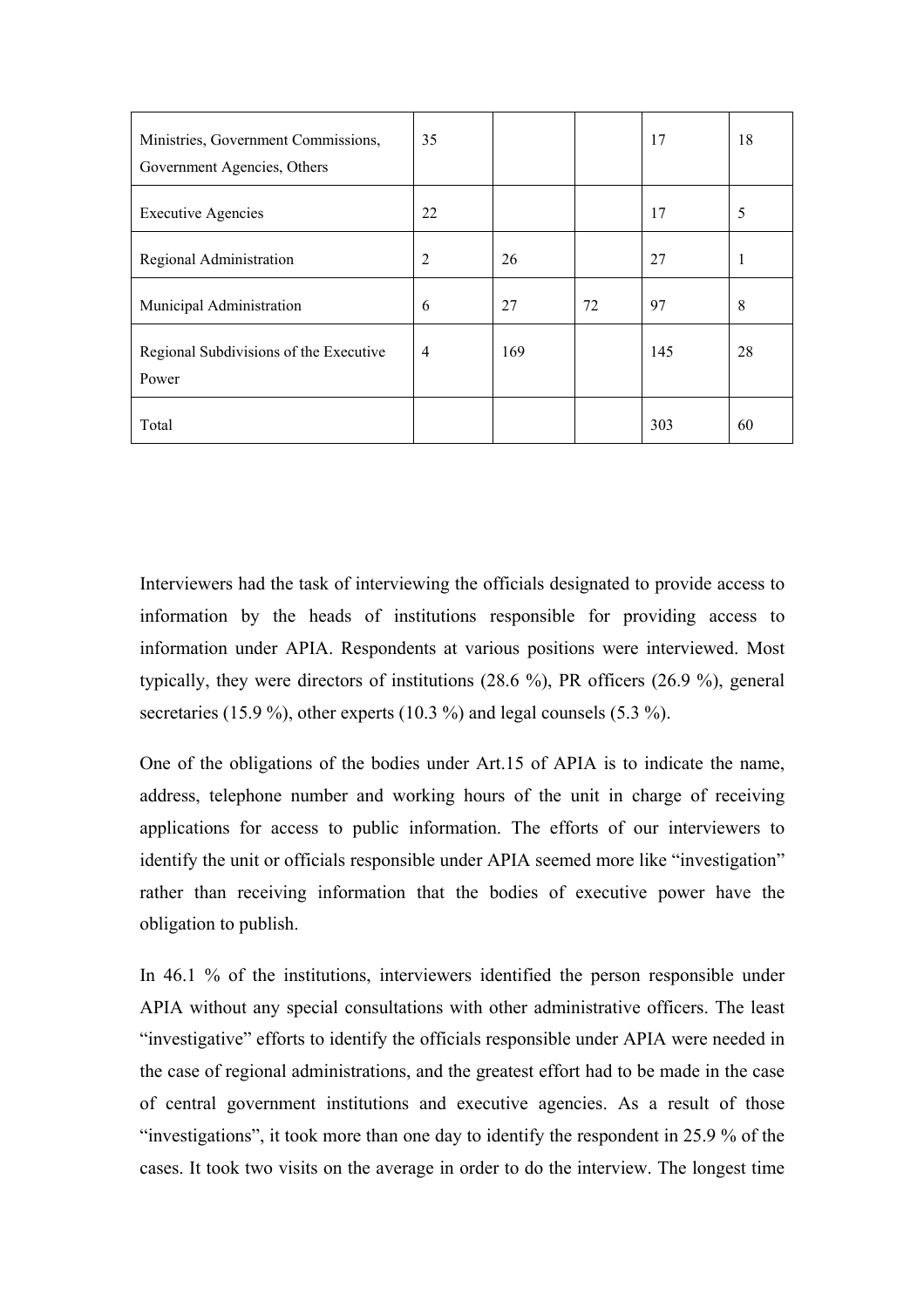was needed in the case of central government institutions (2.33 visits) and the shortest time was needed in the case of municipal administrations (1.63 visits). A total of 34.2 % of all institutions requested clarifications on the questionnaire. That happened most frequently in the case of the regional subdivisions of the executive power (RSEP).

In most cases (60.1 %), respondents did not fill in the questionnaire in the presence of the interviewer. More closed in that respect turned out to be central government bodies and executive agencies (82.4 %), while the most open institutions were municipal administrations (52.7 %). Still, the interviewers gave a positive subjective assessment of the attitude of officials to the interview: 50.9 % said that they had been received very well, 44.0 % reported that they had been received well and only 5.2 % of interviewers stated that the officials had treated them badly.

The Access to Public Information Act provides for the obligation of all heads of administrative structures of the executive power to publish up-to-date information on a regular basis, including a description of the powers and information about the organisation and functions of the administration; a list of the acts issued by the respective body; a description of information arrays and resources; and the name, address, telephone number and working hours of the unit responsible for receiving applications for granting access to information.

#### Information under Art. 15

 $\overline{a}$ 

The creation of conditions for fulfilment of the obligations of executive power bodies under APIA should be viewed in the overall context of the administrative reform in Bulgaria. One of the legal instruments creating conditions for the implementation of APIA and the other reform-related laws is the Regulation on the Terms and Conditions for Keeping the Register of Administrative Structures and Acts of Executive Power Bodies<sup>27</sup>. The Regulation determines the content of the register of administrative structures and acts of executive power bodies, the terms and conditions for maintaining the register, and the access to the information therein. It provides information about all bodies of executive power and administrative structures, as well

 $27$  Adopted with Decree No. 89 of the Council of Ministers dated 26 May 2000; promulgated in The State Gazette, No. 44 of 30 May 2000.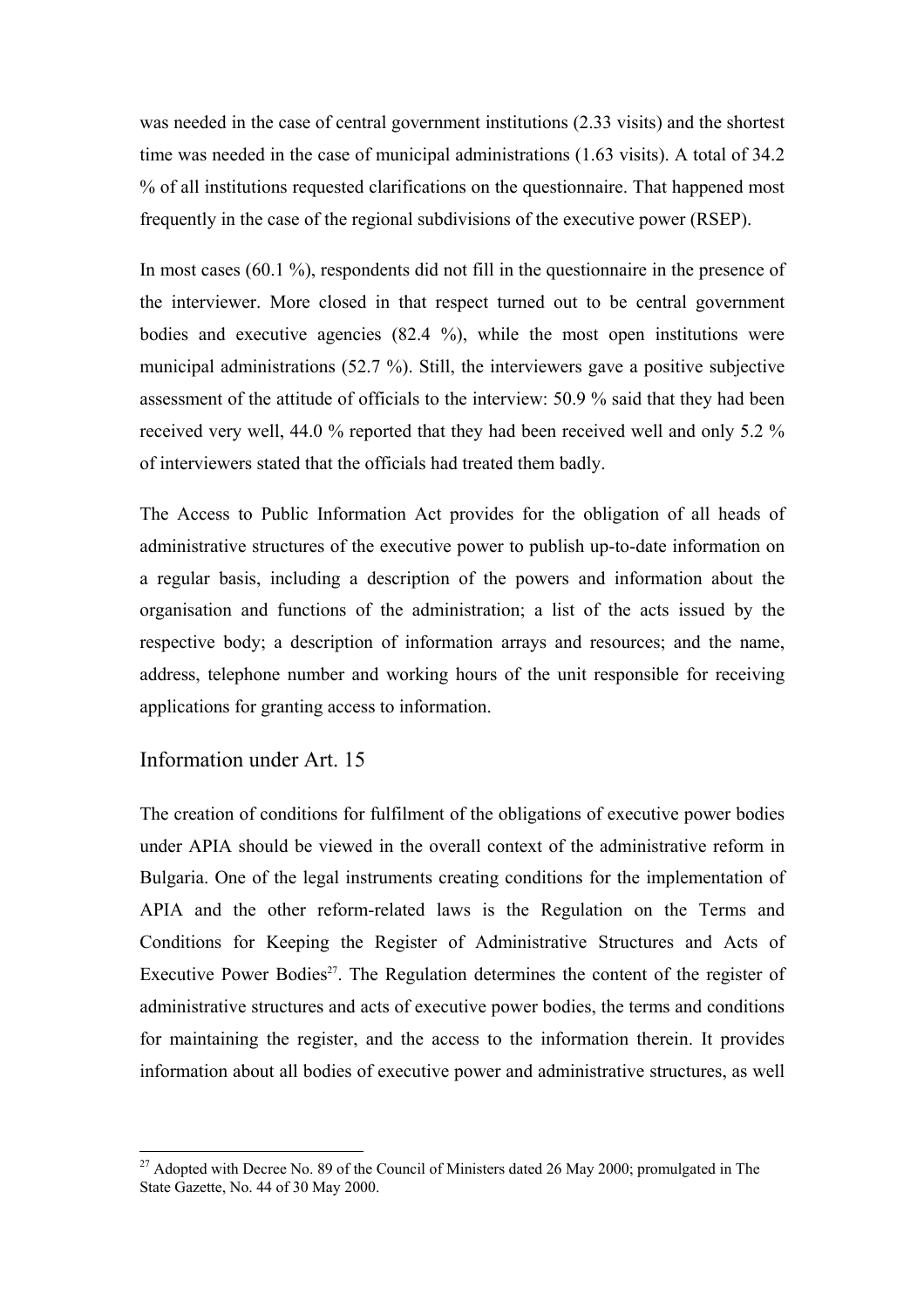as the statutory, general and individual administrative acts within the meaning of Art. 2 of the Administrative Procedures  $Act^{28}$ .

|                                                                                                                   |                                           |                           |                            |                             |             | Table 2 |
|-------------------------------------------------------------------------------------------------------------------|-------------------------------------------|---------------------------|----------------------------|-----------------------------|-------------|---------|
| Publishing of Information under Art. 15                                                                           |                                           |                           |                            |                             |             |         |
|                                                                                                                   |                                           |                           | Institution                |                             |             | Total   |
|                                                                                                                   | Central<br>Governmen<br>t<br>Institutions | Executiv<br>e<br>Agencies | Regional<br>Administration | Municipal<br>Administration | <b>RSEP</b> |         |
| Description of the structure and<br>functions of the administration                                               | 88,2%                                     | 85,7%                     | 73,1%                      | 83,0%                       | 73,4%78,4%  |         |
| List of the acts issued by the<br>institution                                                                     | 62,5%                                     | 76,9%                     | 41,7%                      | 61,5%                       | 35,4%48,8%  |         |
| Description of information<br>arrays                                                                              | 50,0%                                     | 15,4%                     | 30,4%                      | 41,2%                       | 39,5%38,3%  |         |
| Name, address, telephone<br>number and working place of<br>the official responsible for<br>receiving applications | 53,3%                                     | 30,8%                     | 58,3%                      | 62,2%                       | 57,9%57,2%  |         |

As is seen in Table 2, institutions have published mostly *descriptions of the structure and functions of the administration* (78.4 %) and least frequently *descriptions of information arrays* (38.3 %). Generally speaking, central government institutions and municipal administrations tend to publish information under Art.15 more often than other institutions. Particularly rare are cases of executive agencies publishing information arrays (15.4 %) and details of contact persons under APIA, whereas regional administrations lag behind in publishing the lists of their acts (41.2 %).

The practices of publishing information under Art. 15 of APIA are directly related to the overall condition and competence of institutions. Institutions which have

 $\overline{a}$ <sup>28</sup> The register is public and it is available on the Internet – www1.government.bg/ras.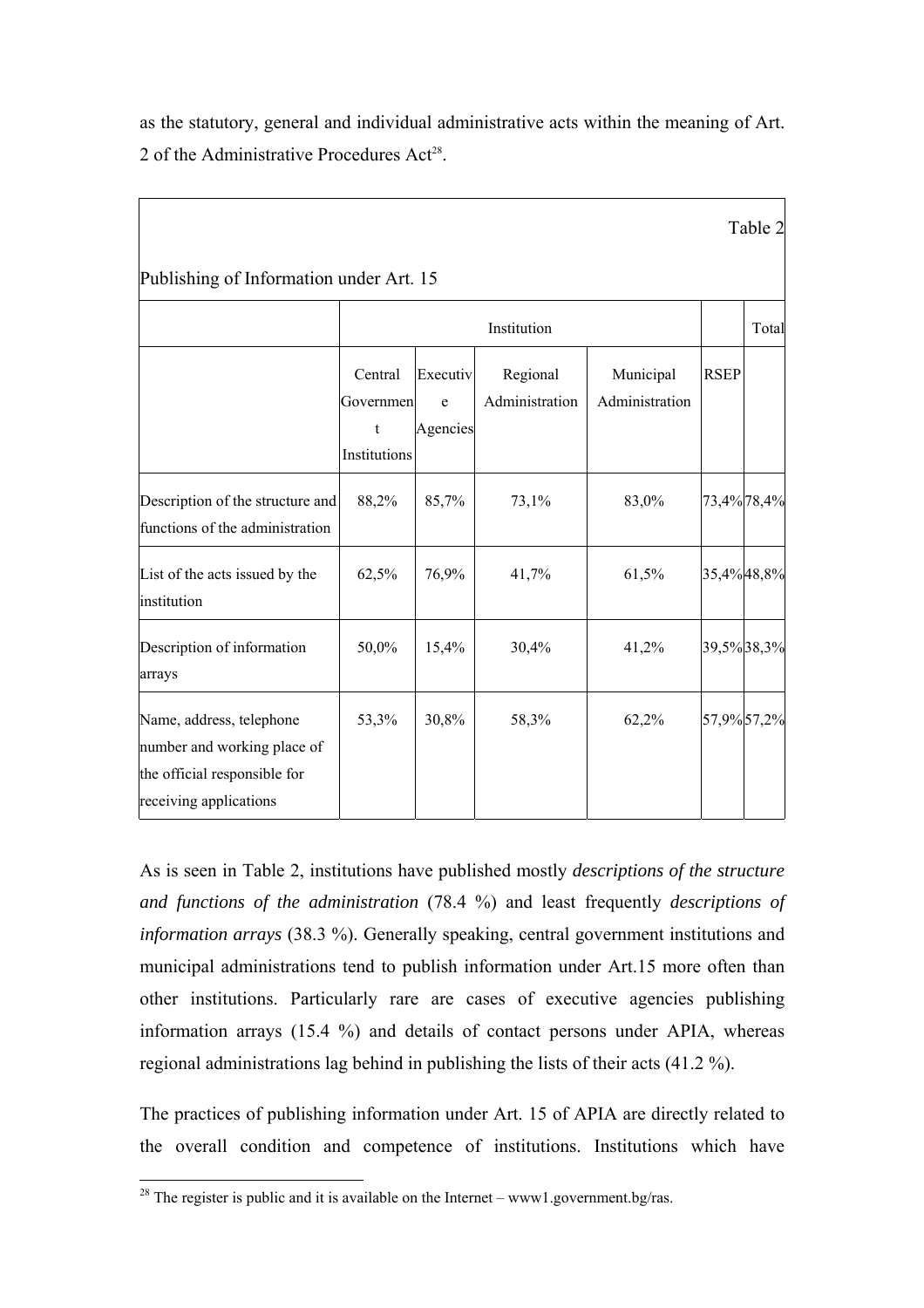undergone some training in the field of APIA and have designated an official responsible for applications under APIA and maintain registers of applications tend to publish information under Art. 15 more often than the others.

#### Officials Designated under APIA

A total of 61.4 % of the institutions have designated an official to deal with the applications for granting access to information. Such officials are most frequently designated at regional administrations (70.4 %) and least frequently at ministries (41.2 %). Still, it follows that the designation of such an official is in response to citizens<sup>7</sup> search for information. Therefore one can observe that officials are designated more often at institutions receiving a greater number of applications for granting access to information  $(84.4\%).$ 

Officials responsible for the implementation of APIA are typically designated by a written order (53.44 %). It is not uncommon, however, to have them designated at an oral order  $(26.4 \%)$  or in another manner  $(20.2 \%)$ . "Oral" appointments are most typical for regional administrations (33.3 %) and least typical respectively for central government institutions (16.7 %). Besides, oral appointments generally imply a lower level of organisation of activities under APIA. For example, institutions that keep computer registers of applications have officials designated under APIA with a written order much more frequently (68.8 %). The correlation between the search for information and the administrative preparedness of institutions is confirmed by the findings of the survey. The availability of applications depends on the designation of officials and the manner of their appointment: where no applications are served, respondents believe that the official has been designated to be responsible for applications under APIA with an oral order (27.0 %).

In the context of the limited resources available to institutions, it is understandable for most officials designated under APIA to perform other functions as well. Only 11.4 % of the institutions have appointed officials specially for processing applications under APIA. Naturally, such officials are few at places where no applications have been served (3.0 %). Officials appointed specifically for work with applications under APIA are most typical for ministries (16.7 %) and least typical for municipal administrations (6.1 %). This might be associated with the greater financial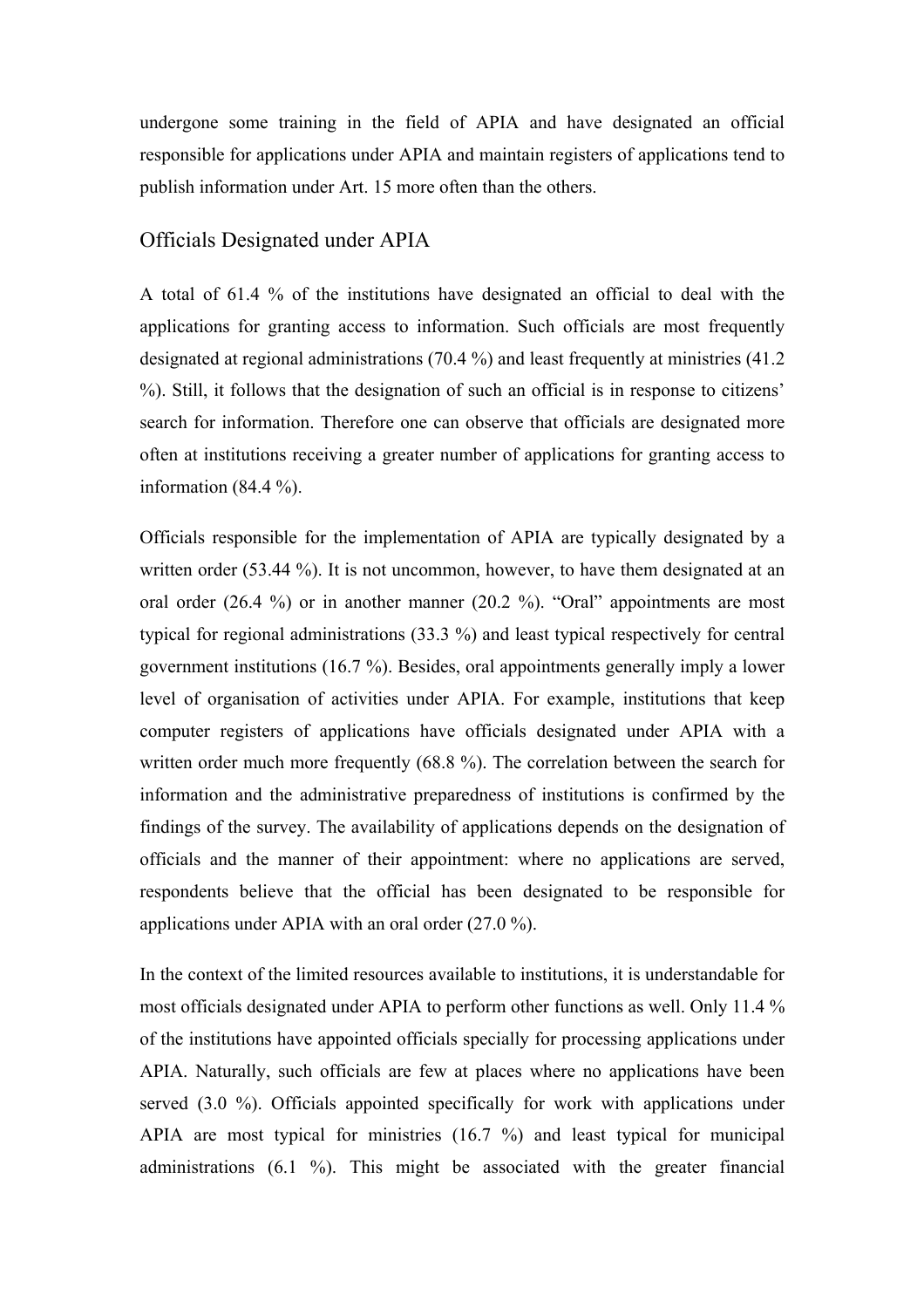capabilities of central government institutions, although they do not process more applications than local administrations $29$ .

It seems that officials designated under APIA have a lot of other duties and they are not overburdened with applications. This, however, does not imply that these officials make the decision to grant access to information or not when an application is served. The decision is made most frequently by the head of the institution (83.6 %). This is indicative of partial authorisation only. The extent to which designated officials are in a position to make decisions on their own can be interpreted also as a sign of the internal democracy within the institutions. The highest level of discretion exists again at municipal administrations, where designated officials make decisions to grant access to information or not independently in 13.8 % of the cases. This happens most rarely at executive agencies (6.7 %) and RSEP (6.2 %), where the respective head of the institution makes decisions. It is interesting to note that institutions that have not received any applications for granting access to information so far tend to answer more frequently that decisions are (will be) made by the head of the institution (88.0 %). Of course, this could be explained also with the fact that institutions, which have not received any applications so far, have designated officials under APIA less frequently than the other institutions.

The existence of an official designated under APIA is of particular importance for the competent provision of services to citizens. Filling in the questionnaire in the survey was a kind of an exercise for serving an application under APIA. It turned out that respondents occupied very different positions – heads of departments, experts, legal counsels, general secretaries, PR officers, deputy directors, etc. Answers are very different, depending on the position of the respondent. For example, 56.0 % of interviewed directors believe that a question about the reasons for the dismissal of an official will fall within the scope of APIA as compared to only 32.5 % of interviewed legal counsels/experts. Such substantial discrepancies exist with regard to almost all questions, including the questions about the number and nature of applications or the revenues from applications to the institutions. The reason for these discrepancies could be found in the fact that respondents occupy different hierarchical positions in their institutions. Generally, people occupying different positions interpret the law

 $\overline{a}$ 

 $29$  See the number of applications by institutions below.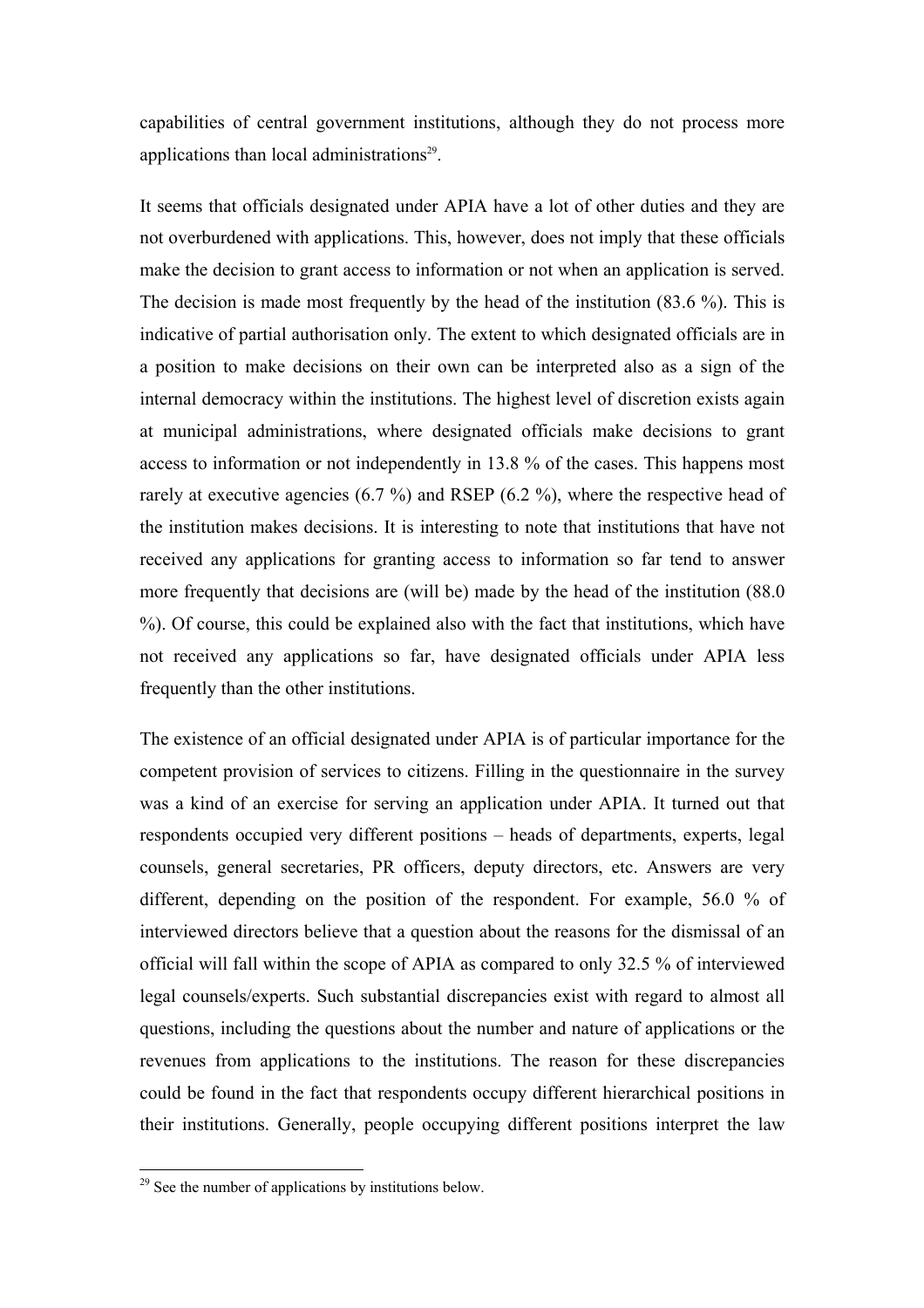differently. Therefore a stricter regulation of the obligations under APIA would substantially enhance the level of competence.

## Registers of Applications under APIA

Although APIA does not explicitly require maintenance of a register of applications for granting access to information, applications are always registered in a manner prescribed by law (Art. 25, para 3 of APIA).

As mentioned earlier, institutions keeping registers of applications under APIA give more positive interpretations of the law and find themselves in a better organisational condition. A total of 61.8 % of interviewed institutions state that they keep such registers. Most of them are ministries and government commissions (71.4 %) and least are regional administrations (51.9 %). As a whole, registers are more frequently maintained in Sofia (62.2 %) and regional centres (65.1 %) than in smaller towns  $(52.3\%).$ 

Respondents qualify the maintenance of registers as professional, insofar as registers are kept at all. For instance, 93.2 % of institutions keeping registers enter details about the type of information requested, 89.8 % keep track of decisions to grant access and refusals, 86.6 % record the form of the application, and over 95 % make such entries as date, details of the applicant, etc.<sup>12</sup>

But on the other hand, as is seen in Table 3, 27.6 % of the institutions stating that they keep registers cannot specify the number of applications received. The share of such ìwishfulî answers is reduced to only 24.2 % for institutions keeping electronic registers.

Table 3

| Do you keep a register of |  |  |  |
|---------------------------|--|--|--|
| applications?             |  |  |  |

 $\overline{a}$  $12$  See the distribution in section B27 of the Annex.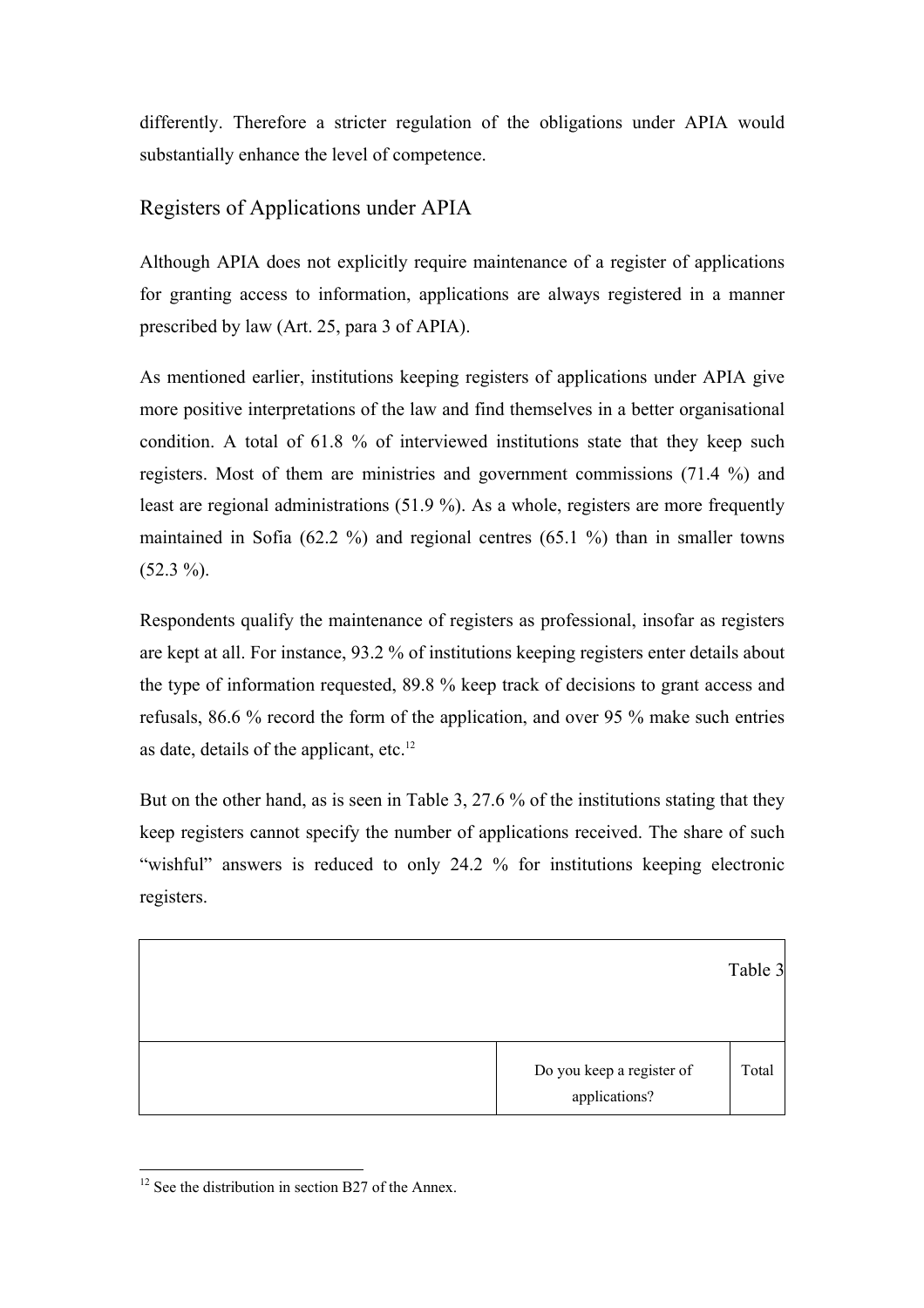|                                                                             | Yes   | No       |       |
|-----------------------------------------------------------------------------|-------|----------|-------|
| Institutions stating the number of applications, including<br>zero          | 72.4% | $60.0\%$ | 67.6% |
| Institutions failing to state the number of applications,<br>including zero | 27.6% | 40.0%    | 32.4% |

Only 28.1 % of registers are electronic. Electronic registers are available at 50 % of ministries, government commissions and regional administrations, 22.3 % of RSEP, and 27.3 % of executive agencies. Similar is the level of municipal administrations, where electronic registers of applications under APIA are kept in 27.4 % of the cases.

The availability of electronic equipment is not a sufficient condition in itself for the existence of electronic registers. This is confirmed by the finding of the survey that institutions, which have undergone training in the field of APIA, have twice more computer registers (46.2 %) as compared to those which have not been exposed to training (23.9 %).

#### Number of Applications under APIA

Officials find it most difficult to answer the seemingly simple question about the number of applications under APIA received over the period from the effective date of the law in July 2000 to September 2001. Even when respondents asked for some more time to re-read the law in order to fill in the questionnaire, they said they were not sure whether the number of applications had to include practices related to the provision of administrative services, complaints, requests, proposals, etc.

The number of institutions, which received applications under APIA from July 2000 to September 2001, is not very clear either. As is seen in Table 4, 38.1 % have not received any applications under APIA, while those that are sure they have received such applications are only 25.4 %. It is a matter of guess-work as to the other 36.5 % to know whether they have received any applications under APIA or not.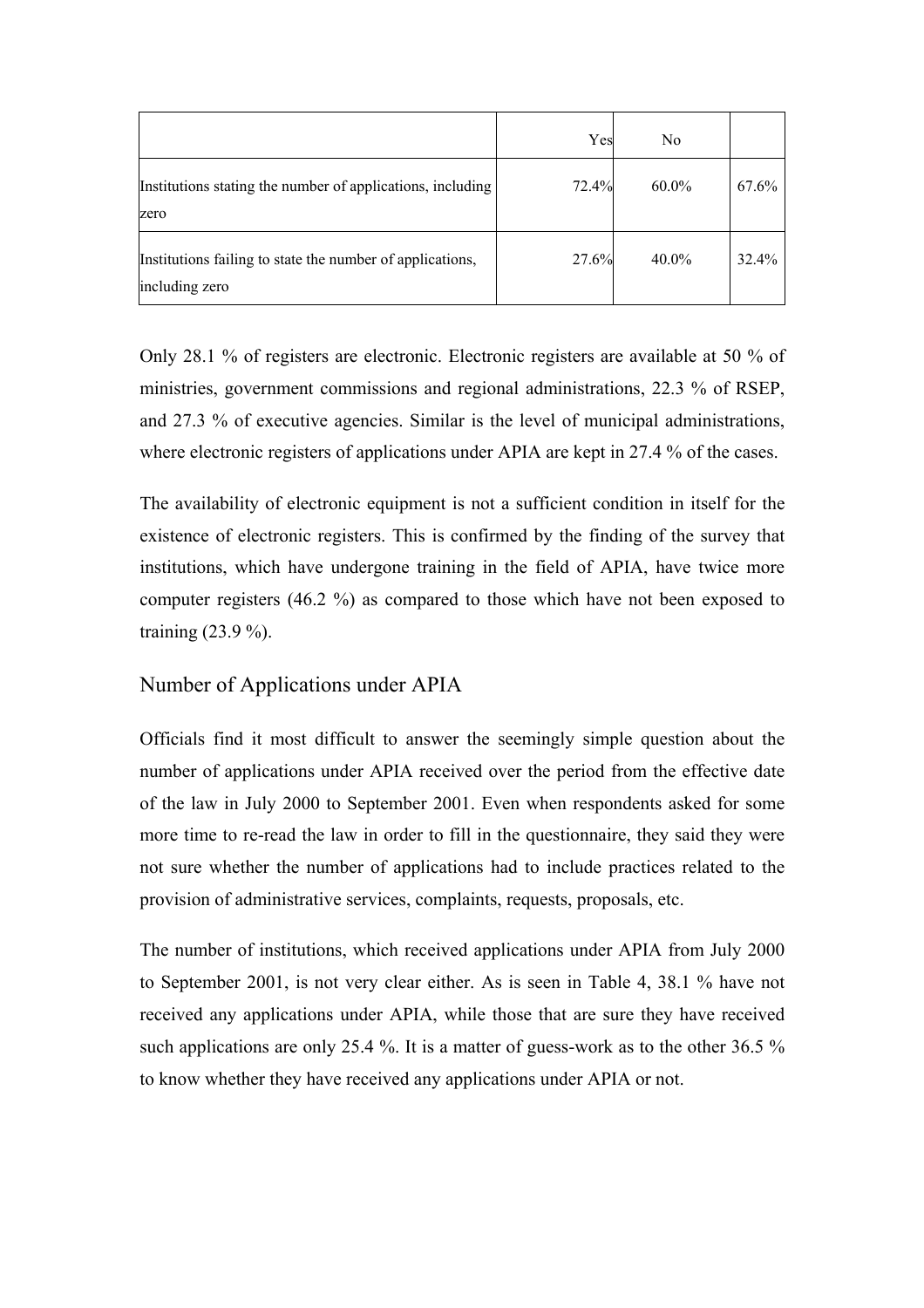Table 4

|                                             | Institution                  |                      |                                                       |          |                 |                                             |             |       |  |
|---------------------------------------------|------------------------------|----------------------|-------------------------------------------------------|----------|-----------------|---------------------------------------------|-------------|-------|--|
|                                             | Central<br>t<br>Institutions | Governmen t Agencies | Governmen Governmen Executive<br>t<br>Commissio<br>ns | Agencies | Regional<br>ion | Municipal<br>Administrat Administrat<br>ion | <b>RSEP</b> |       |  |
| No<br>applications<br>have been<br>received |                              | 33.3%                | 33.3%                                                 | 41.2%    | 37.0%           | 46.9%                                       | 34.8%       | 38.1% |  |
| Application<br>s have been<br>received      | 28.6%                        | 16.7%                | 33.3%                                                 | 5.9%     | 37.0%           | 26.0%                                       | 25.5%       | 25.4% |  |
| No answer                                   | 71.4%                        | 50.0%                | 33.3%                                                 | 52.9%    | 25.9%           | 27.1%                                       | 39.7%       | 36.5% |  |

How many applications for granting access to information under APIA have you received?

Unfortunately, there is no way to know the exact total number of applications under APIA. For example, in the case of municipal administrations, reported figures range from two or three (in most cases) to 21,000. Similarly, most central government institutions report that they have received either no applications or one or two applications, while a government commission reports 4,664 applications. Equally substantial discrepancies exist in the countryside. The information from Regional Health Insurance Funds, for example, varies from zero to 1,200 applications. In the case of employment offices, most of them report no applications under APIA, while the few offices that have received applications report numbers within the very wide range from 70 to 11,507 applications.

Somewhat greater consistency can be observed in the numbers reported by regional administrations and Regional Directorates of Interior, although some variations exist there as well. Regional administrations specify four to 48 applications, while RDI report three to 130 applications.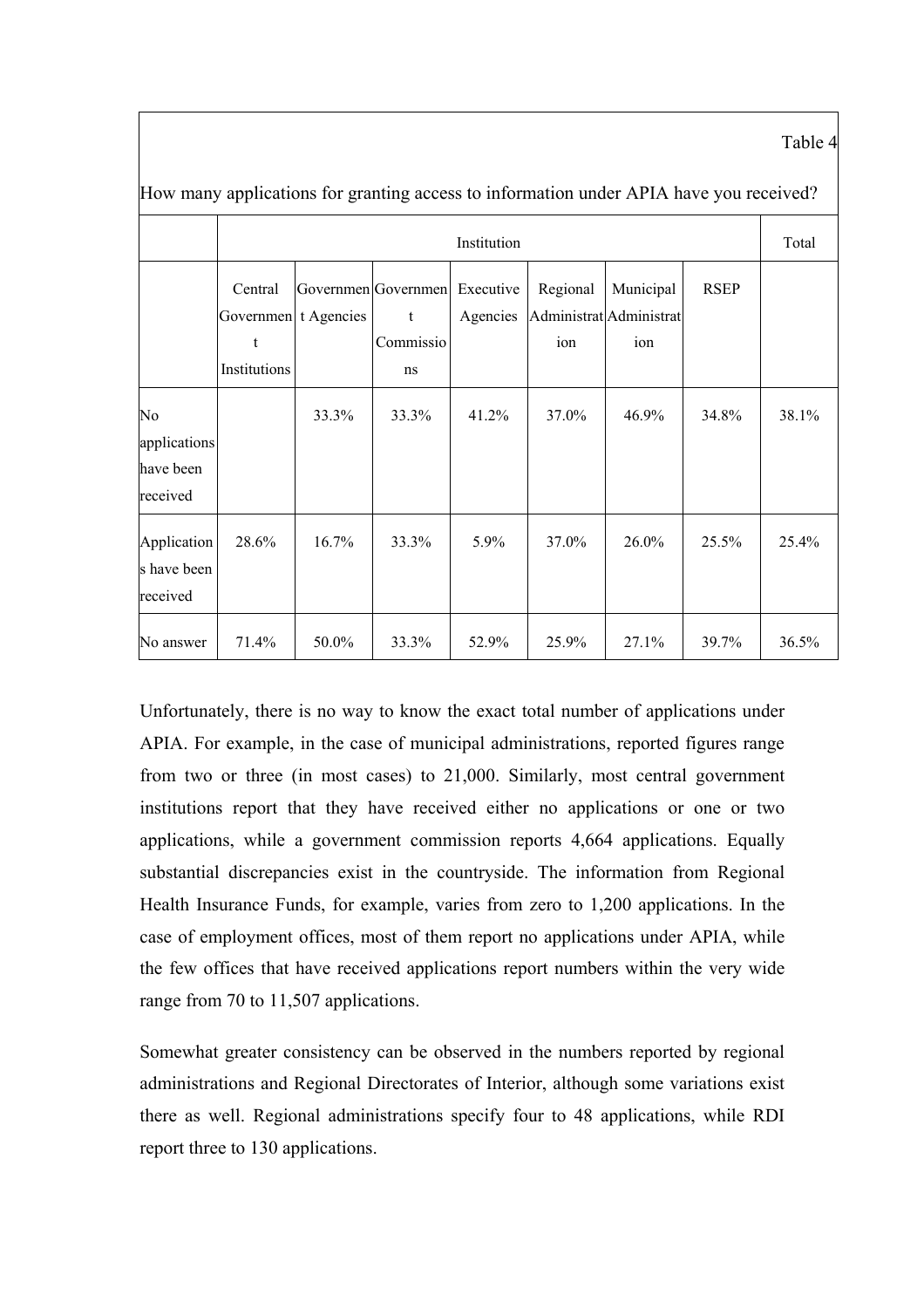As a whole, the number of applications is not monitored systematically. This is mainly due to the simple reason that such applications are not served at all. The rare cases of such applications do not call for any special efforts to work systematically with them. On the other hand, there is a serious lack of preparedness with regard to APIA. Respondents say that they need special training. The confusion becomes particularly big because in most cases no registers are kept for applications under APIA separate from complaints and other requests for administrative services. There is lack of clarity with regard to the distinction between inquiries under APIA from requests under other laws and with regard to the implementation of APIA itself.

|                                                                         |                                                |      |                         |                                                   |             | Table 5 |
|-------------------------------------------------------------------------|------------------------------------------------|------|-------------------------|---------------------------------------------------|-------------|---------|
| <b>Applications under APIA: Percentage Distribution by Institutions</b> |                                                |      |                         |                                                   |             |         |
| Percentage of Applications                                              |                                                |      | Institution             |                                                   |             | Total   |
|                                                                         | Central<br>Government Agencies<br>Institutions |      | 1<br>Adminis<br>tration | Executive Regiona Municipal<br>Administr<br>ation | <b>RSEP</b> |         |
| Oral                                                                    | 16.7%                                          | 5.9% | 11.1%                   | $5.2\%$                                           | 7.1%        | 7.6%    |
| Written                                                                 | 38.9%                                          | 5.9% | 33.3%                   | 24.0%                                             | 23.4%       | 24.4%   |
| E-mail                                                                  | 11.1%                                          |      | $3.7\%$                 | $1.0\%$                                           | 3.5%        | 3.0%    |
| Applications regardless of the format <sup>30</sup>                     | 38.9%                                          | 5.9% | 40.7%                   | 27.1%                                             | 29.1%       | 29.0%   |

Still, the available data can provide grounds for some general observations concerning the distribution of applications by type. As is seen in Table 5, registered applications are most frequently given in writing (24.4 % of the institutions have registered such applications) and served to regional administrations (33.3 %) and central government bodies (38.9 %).

In accordance with Table 5, a total of 29 % of the institutions have registered applications served in any of the three forms (written, oral or electronic). At the same time, when answering another question, a smaller number of institutions (24.4 %) say

 $\overline{a}$ 

 $30$  The total number of registered applications is calculated on the basis of the "or" method, i.e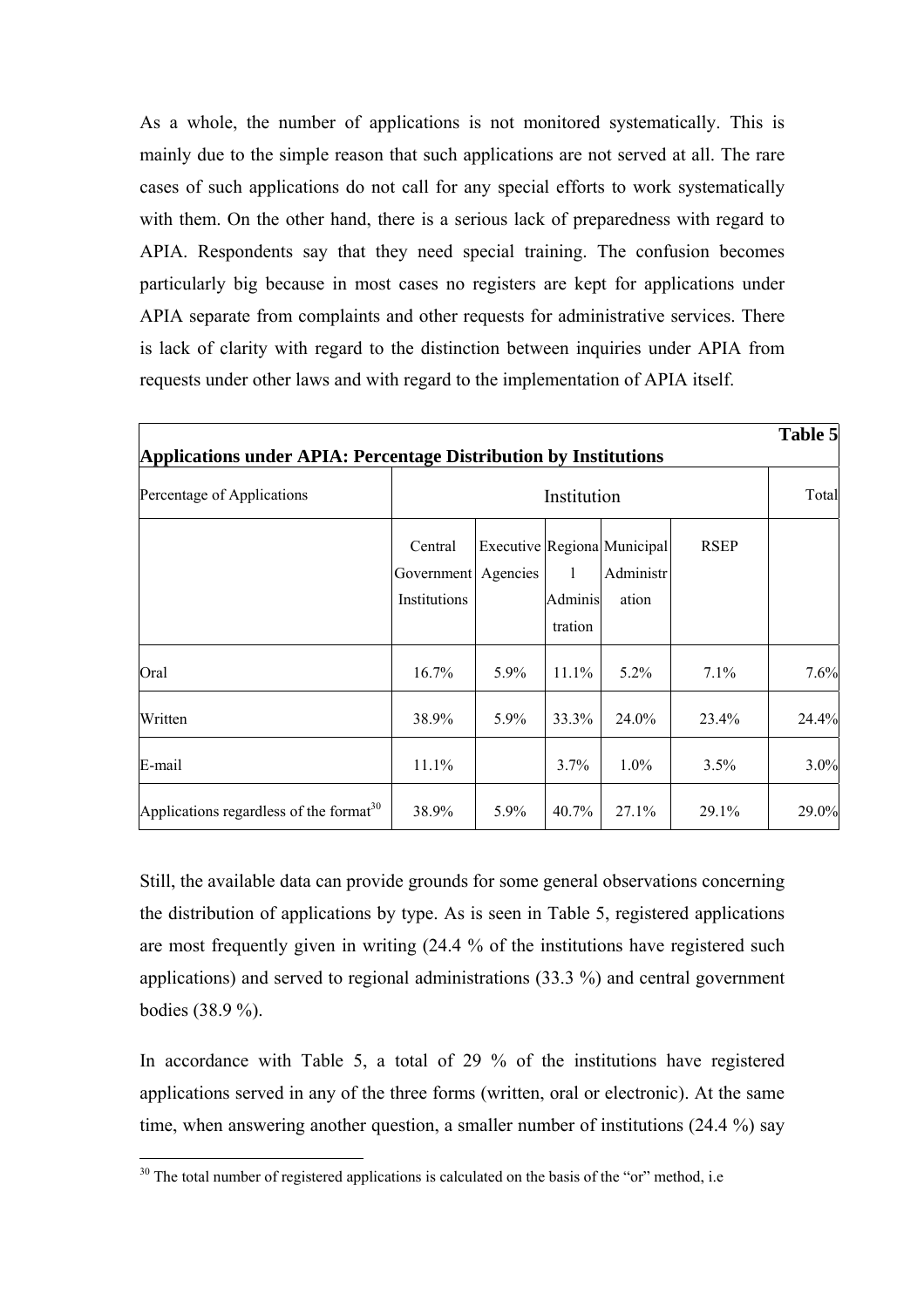that they have received applications for granting access to information. These discrepancies come to indicate once again the uncertainty of institutions in categorising applications under APIA.

## Decisions on the applications and grounds for refusals

In reply to registered applications for granting access to information, the administration has the obligation to send a decision in writing to grant access or a refusal to grant access to the applicant within 14 days.

|                                             |                                       |                                     |                            |                             |             | Table 6 |
|---------------------------------------------|---------------------------------------|-------------------------------------|----------------------------|-----------------------------|-------------|---------|
|                                             |                                       | Number of Decisions on Applications |                            |                             |             |         |
|                                             |                                       |                                     | Institution                |                             |             |         |
|                                             | Central<br>Government<br>Institutions | Executive<br>Agencies               | Regional<br>Administration | Municipal<br>Administration | <b>RSEP</b> | Total   |
| Decisions made<br>forthwith:<br>number      | 672                                   | 12                                  | 90                         | 443                         | 331         | 1550    |
| Decisions made<br>within 14 days:<br>number | 4133                                  | $\,8\,$                             | 85                         | 287                         | 13239       | 17762   |
| Decisions made<br>after 14 days:<br>number  | $\mathbf{0}$                          | $\overline{2}$                      | 6                          | $\overline{3}$              | 11          | 22      |
| Total number<br>of decisions                | 4805                                  | 22                                  | 181                        | 733                         | 13581       | 19334   |
| Registered<br>applications                  | 4690                                  | 22                                  | 189                        | 21740                       | 16746       | 43399   |
| Applications<br>with no answer              | 155                                   | $\boldsymbol{0}$                    | $\overline{7}$             | 21007                       | 3165        | 24065   |

ì*whatever"* applications.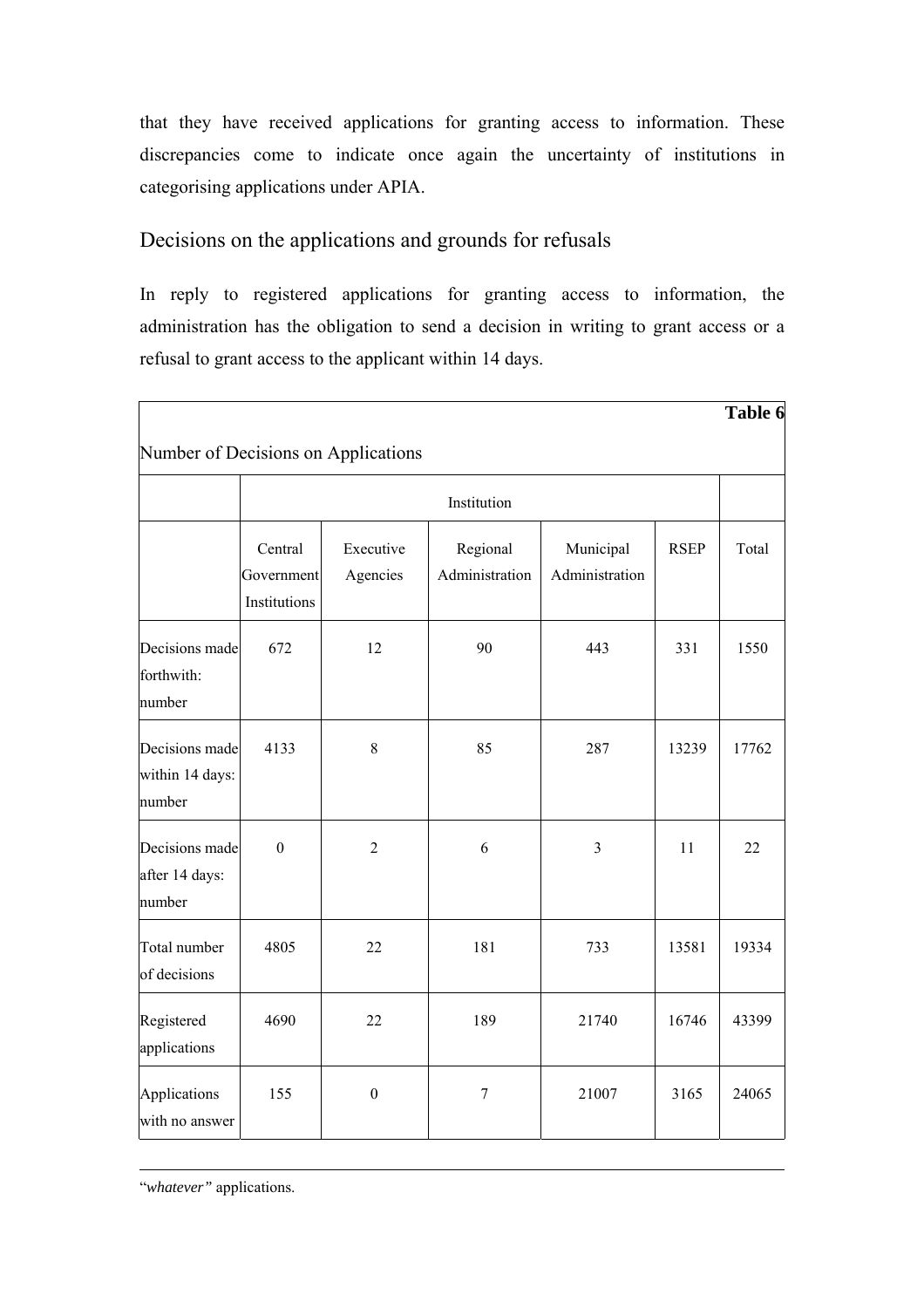|                                                                 |                                       |                                      |                                                 |                                            |                                      | Table 7                              |  |  |  |  |
|-----------------------------------------------------------------|---------------------------------------|--------------------------------------|-------------------------------------------------|--------------------------------------------|--------------------------------------|--------------------------------------|--|--|--|--|
| Percentage of Decisions out of the Total Number of Applications |                                       |                                      |                                                 |                                            |                                      |                                      |  |  |  |  |
|                                                                 |                                       |                                      | Institution                                     |                                            |                                      |                                      |  |  |  |  |
|                                                                 | Central<br>Government<br>Institutions | Executive<br>Agencies                | Regional                                        | Municipal<br>Administration Administration | <b>RSEP</b>                          | Total                                |  |  |  |  |
|                                                                 | $%$ of<br>registered<br>applications  | $%$ of<br>registered<br>applications | % of registered % of registered<br>applications | applications                               | $%$ of<br>registered<br>applications | $%$ of<br>registered<br>applications |  |  |  |  |
| Decisions<br>made<br>forthwith:<br>number                       | 14.33                                 | 54.55                                | 47.62                                           | 2.04                                       | 2.65                                 | 3.57                                 |  |  |  |  |
| Decisions<br>made within<br>14 days:<br>number                  | 88.12                                 | 36.36                                | 44.97                                           | 1.32                                       | 1.71                                 | 40.93                                |  |  |  |  |
| Decisions<br>made after 14<br>days: number                      | $\Omega$                              | 9.09                                 | 3.17                                            | .01                                        | .02                                  | .05                                  |  |  |  |  |

41 % of the decisions are sent within 14 days. Executive agencies and regional administrations claim most frequently that they make decisions forthwith. Municipal administrations seem slower. It should be noted, however, that the great number of applications (remaining without any reply) is due to one single municipality, which has reported over 21,000 applications.

More substantial is the general discrepancy between the number of applications and the number of decisions related to them. Respondents say that 43,399 applications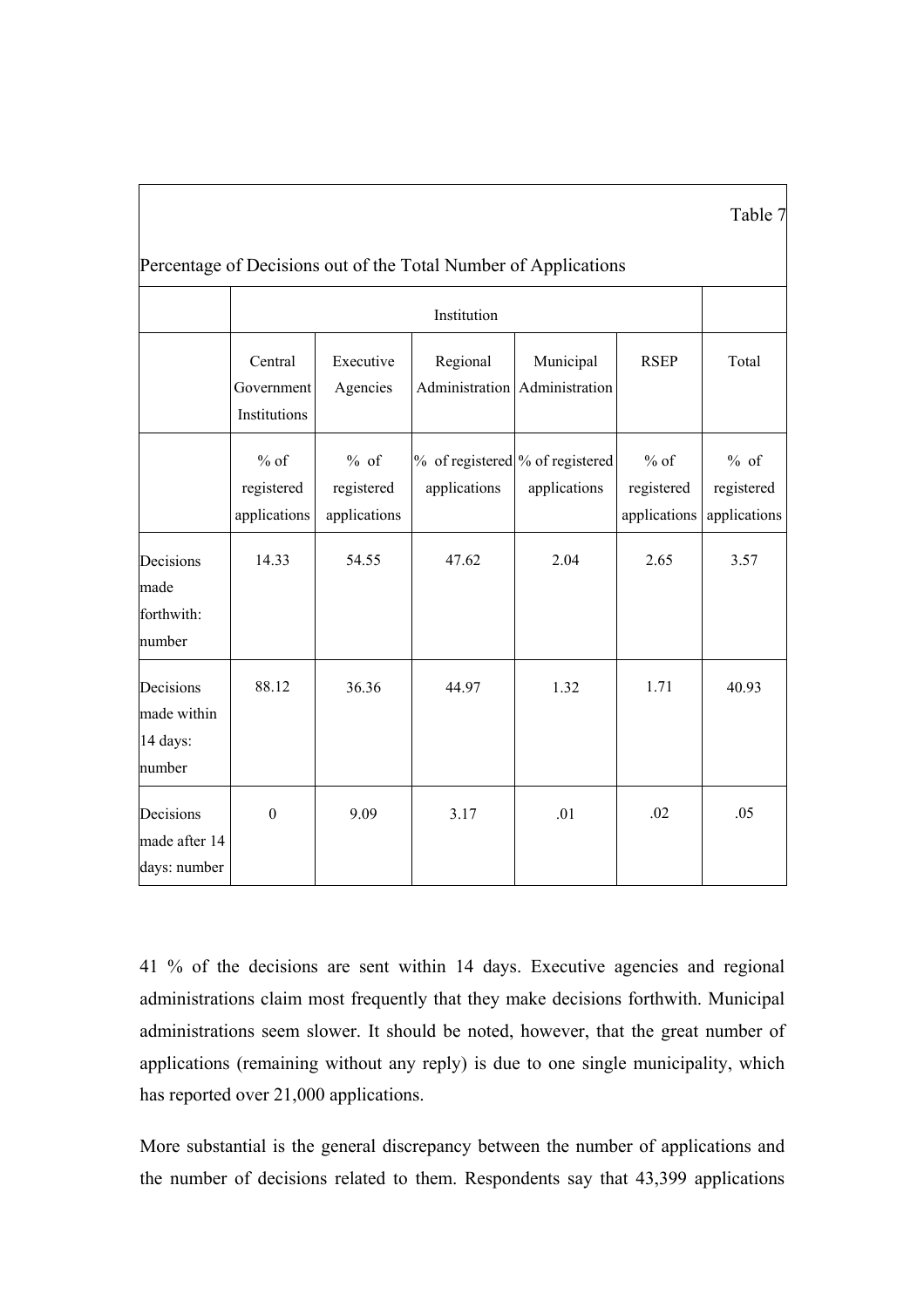have been received and the number of decisions is 19,334, which accounts for 44 % of all applications.

A total of 2.4 % of the institutions have imposed penalties for delayed granting of access to information. Regional administrations are not only faster but also more rigid in imposing penalties for delay, i.e. 9.5 % of regional administrations have imposed penalties as compared to no central government institution and 1.4 % of municipal administrations.

6.6 % of the institutions<sup>31</sup> have refused to grant access to information on at least one of the specified grounds. Central government institutions refuse to grant access most frequently (22.2 %), making reference primarily to Art. 13, para 2 of APIA. The small number of central government institutions makes the share of these grounds insignificant  $-1.3$  % in the total distribution by types of refusal.

| Institutions Which Have Issued Refusals: Percentage Distribution |                                       |                  |                         |                                                   |                  |      |  |
|------------------------------------------------------------------|---------------------------------------|------------------|-------------------------|---------------------------------------------------|------------------|------|--|
| Percentage of Institutions <sup>32</sup>                         |                                       | Institution      |                         |                                                   |                  |      |  |
|                                                                  | Central<br>Government<br>Institutions | Agencies         | 1<br>Adminis<br>tration | Executive Regiona Municipal<br>Administr<br>ation | <b>RSEP</b>      |      |  |
| Refusals on grounds of state secret                              | $\boldsymbol{0}$                      | $\boldsymbol{0}$ | $\mathbf{0}$            | $\mathbf{0}$                                      | $\boldsymbol{0}$ |      |  |
| Refusals on grounds of administrative<br>secret                  | 5.6%                                  |                  |                         | 3.1%                                              | 2.1%             | 2.3% |  |
| Refusals on grounds of personal data<br>protection               |                                       |                  |                         | 2.1%                                              | 2.1%             | 1.7% |  |
| Refusals on grounds of affecting<br>interests of third parties   |                                       |                  | 3.7%                    | $4.2\%$                                           | 2.1%             | 2.6% |  |
| Refusals on grounds of Art. 13, para 2<br>of APIA                | 22.2%                                 |                  |                         |                                                   |                  | 1.3% |  |

 $31$  Number of refusals on *any* grounds.

<sup>&</sup>lt;sup>32</sup> Number of institutions which have issued refusals on any grounds.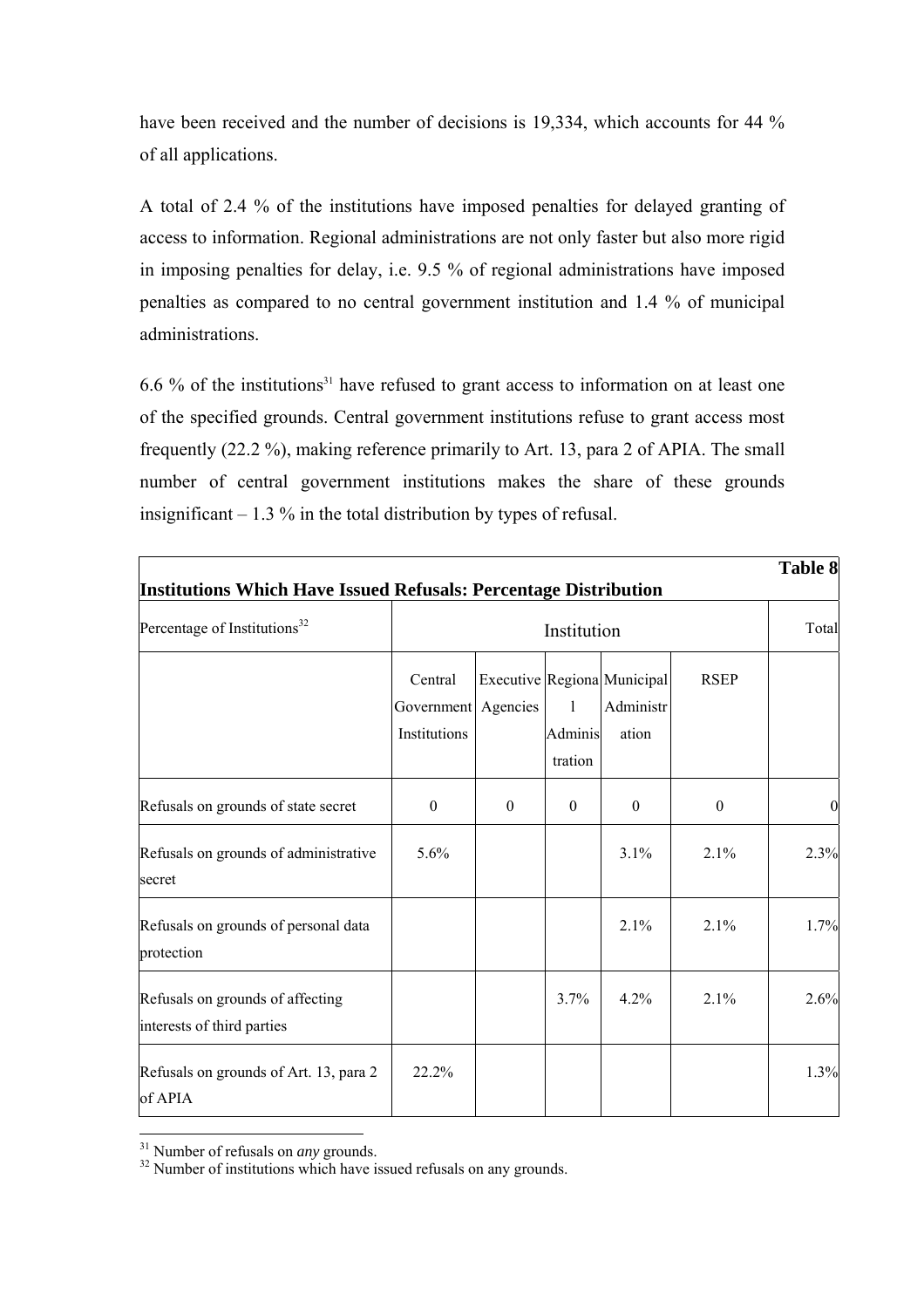| Refusals on other grounds | 5.6%  |         |         |      | .3%  |
|---------------------------|-------|---------|---------|------|------|
| Refusals: total           | 22.2% | $7.4\%$ | $8.3\%$ | 4.3% | 6.6% |

Generally speaking, refusals refer to "affecting the interests of third parties"  $(2.6\%)$ . This type of refusal is most typical for municipal administrations (4.2 %) and regional administrations  $(3.7 \%)$ . Grounds of "administrative secret" are invoked most frequently by central government institutions (5.6 %) and municipal administrations  $(3.1\%)$ .

Special attention should be paid to the results related to institutions without any refusals to grant access to information on grounds of "state secret". The cases of refusal collected and systematised at AIP (502 cases after the entry of APIA into force) do not include any refusal to grant access on grounds of "state secret". This fact calls for some explanation.

In the first place, the List of the Categories of Information Constituting State Secret is adopted with an Act of Parliament<sup>33</sup>. It includes some abstract categories of information. Citizens, however, are not aware of the number and type of specific secret documents at the institutions and the time-frame of classification<sup>34</sup>. Therefore individual citizens are not in a position to request access to information, the content of which is totally unknown to them. This is one of the possible reasons for the lack of any refusals "invoking state secret". In countries with developed practices for granting access to public information, the list of classified documents includes information about the title of such documents, as well as the grounds and time-frame for their classification.

Another explanation of the lack of refusals on grounds of "state secret" may be sought in the fact that the existing List of Facts, Information and Objects Constituting State

 $\overline{a}$ 

<sup>&</sup>lt;sup>33</sup> List of the Facts, Information and Objects Constituting State Secret of the People's Republic of Bulgaria issued by the Speaker of the National Assembly, promulgated in The State Gazette, No. 31 of 17 April 1990; amended, No. 90 of 6 November 1992; amended, No. 99 of 8 December 1991; amended No. 108 of 10 December 1999; amended, No. 55 of 7 July 2000.<br><sup>34</sup> Currently, the Bulgarian legislation does not provide any specific time-frame for classification of

documents. There exist some orders, part of them being unknown to the general public, issued by specific bodies of the executive power to declassify documents pertaining to a specific period of time.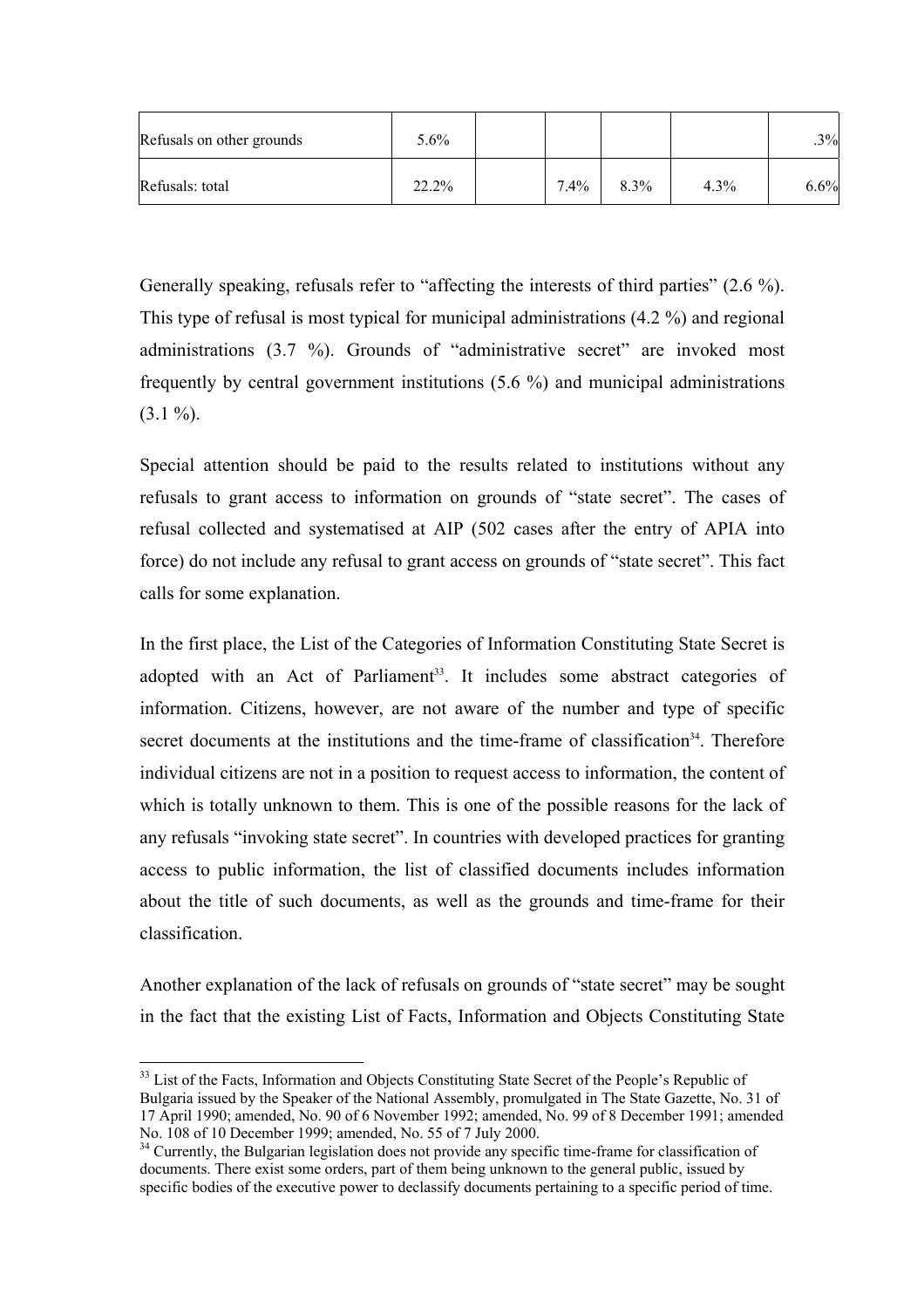Secret classifies information in the following spheres: defence, public order, public sector in the economy, foreign policy and aeronautic safety. These spheres are governed by a small number of institutions, whose activities are almost entirely classified, i.e. Ministry of Defence, Ministry of Interior, Ministry of Foreign Affairs. The other bodies of executive power generate and keep much less information constituting state secret (e.g. Ministry of Transport).

The general lack of knowledge of these few "secret" institutions is an additional obstacle to formulating requests for granting access to information. It should be remembered that these institutions work with citizens very rarely. Therefore citizens have much less contacts with them and cannot formulate their interest in the activities of these institutions<sup>35</sup>.

Since only part of the information can be protected on grounds of "state secret", there exists "the right of partial access to information". The Bulgarian APIA, too, recognises the right of partial access. Current practices observed by AIP show that the partial access is still unknown to the public administration. In some cases, however, citizens request access to public information contained in a document or a set of documents with both unrestricted information and restricted information constituting administrative secret.

## **Forms under APIA**

 $\overline{a}$ 

Pursuant to the provisions of APIA (Art. 35, para 2), a record is to be drawn upon provision of access to public information, which is to be signed by the applicant and the relevant official. There exists no statutory form of such records. However, the record must contain a description of the documents made available.

The existence of record forms to certify the provision of access to information is quite uncommon. Such forms are used in only 15.4 % of the institutions. They are most common in executive agencies (21.4 %) and least common in ministries and government commissions and agencies (91. %).

<sup>&</sup>lt;sup>35</sup> It is interesting to check cases where such interest is formulated, i.e. the issue of granting access to information about the circumstances relating to the death or injuries of conscripts in the army.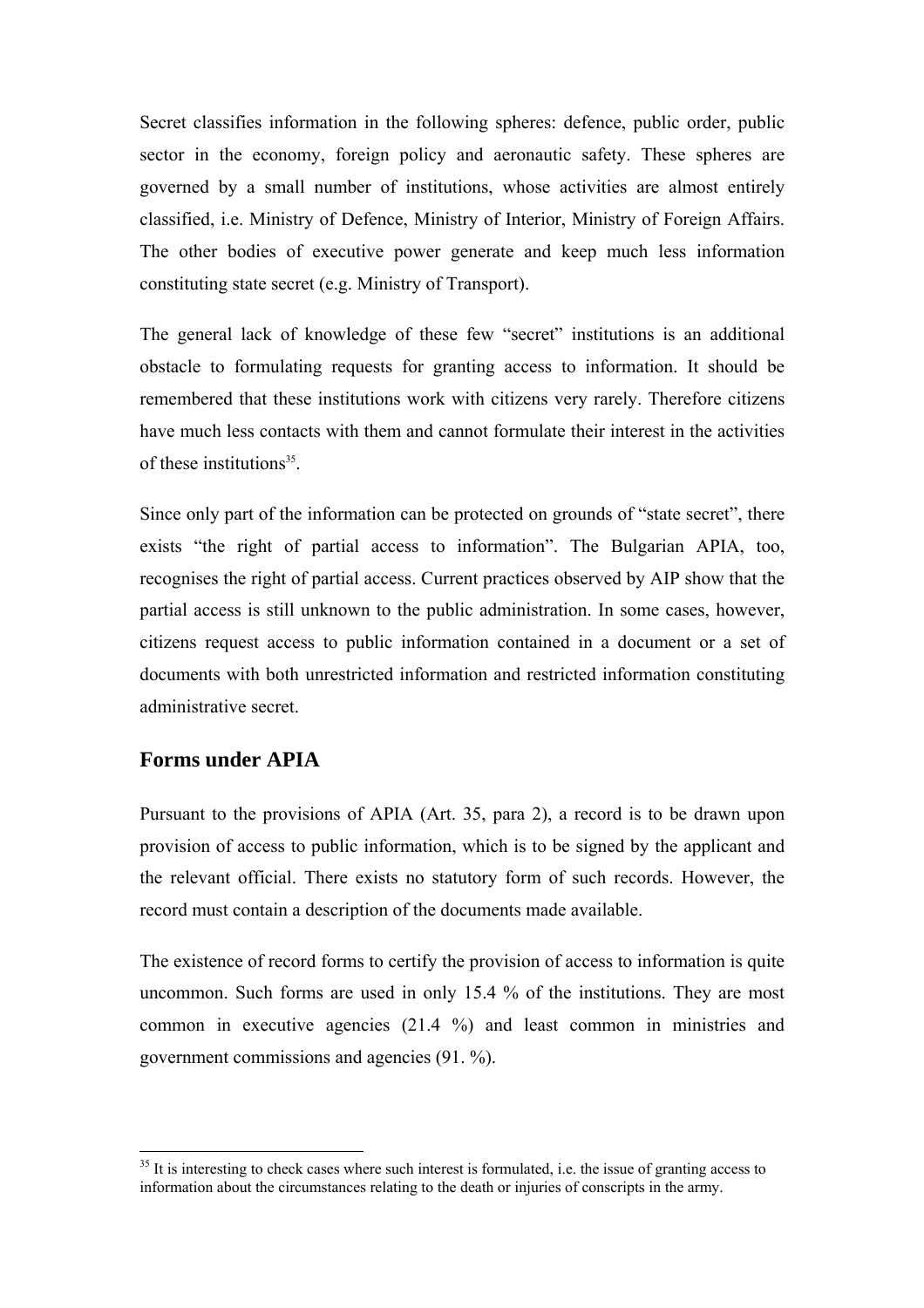These practices correlate with the other activities that presuppose more competent and better organised services under APIA. Forms exist more frequently among institutions that have undergone training (21.3 %), institutions that have designated an official responsible for applications under APIA (20.0 %) and mostly institutions that maintain computer registers of applications (29.3 %).

#### **Places for Review/Reading of Information under APIA**

63 % of the institutions have designated a special place/desk for receiving applications under APIA. This is most typically the case at regional administrations (77.8 %) and RSEP (65.7 %). Such places are most uncommon at central government institutions (50.0 %). In almost all cases (97.8 %), however, the same place is used for receiving other applications as well. The place designated for serving applications under APIA only are most typical at regional administrations.

Much fewer institutions have designated a special place for review/reading information. A total of 64.6 % of the institutions have designated such places, most of them RSEP (73.0 %) and municipal administrations (63.0 %). Again practices under APIA are of crucial importance. Where applications under APIA have been received places for review/reading information are most common (76.6 %).

The places for review/reading of information are located most typically at special premises (56.6 %). Less frequently information is read at information departments  $(33.1 \text{ %})$ , archives  $(5.7 \text{ %})$  or libraries  $(4.6 \text{ %})$  (libraries hardly exist in most institutions). It is interesting to note that different institutions have found different solutions for the places where information is made available for review/reading. For instance, ministries and government commissions (83.3 %) and regional administrations (53.8 %) offer access to information mainly at their information departments, while municipal administrations and RSEP have provided special premises (perhaps these are municipal information and service centres).

#### **Revenues under APIA**

The access to public information is free of charge under APIA. Applicants need to cover only the material costs for the provision of access to information. These costs are refunded in accordance with the rates specified in Order No. 10 of the Minister of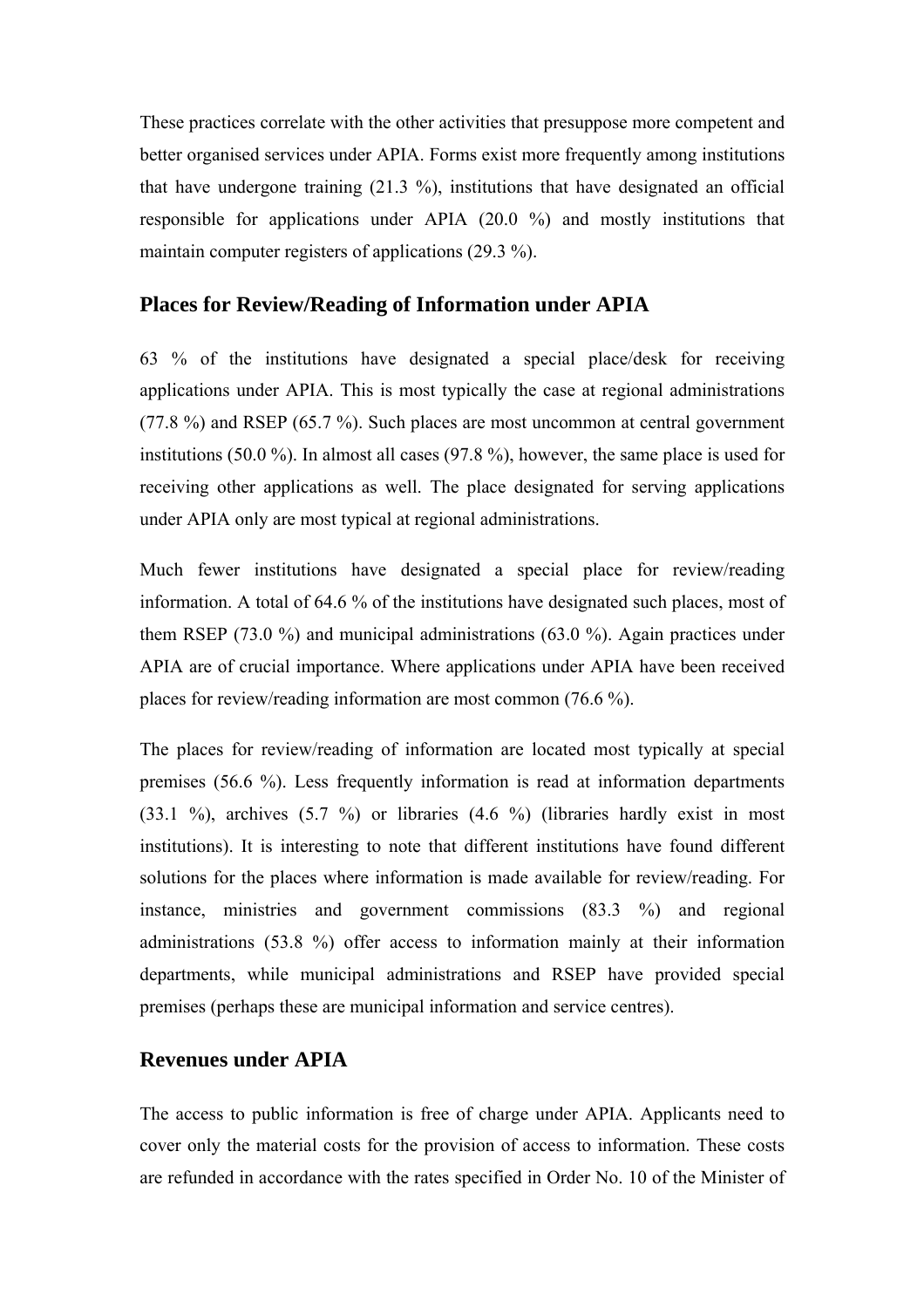Finance dated 10 January 2001, promulgated in The State Gazette, No. 7 of 23 January 2001.

In most cases (43.0 %), institutions provide access to information entirely free of charge. This is particularly true of executive agencies (43.8 %) and RSEP (54.0 %). Costs for the provision of access to information are most frequently refunded at ministries (70.6 %) and regional administrations (72.0 %).

Costs are refunded mainly in accordance with an order issued by the Ministry of Finance and much more rarely an internal administrative order (3.0 %).

The question about the revenues of the institution from the provision of access to information after the entry of APIA into force seems to be very difficult for respondents. Only six out of 187 institutions stating that they have generated revenues under APIA have specified the amounts received from July 2000 to September 2001. Four municipal administrations have generated revenues ranging from BGN 10 to BGN 45. The revenues of the Council of Ministers are "about BGN 100", while the Government Securities Commission has specified revenues of BGN 7,762. The other 181 institutions stating that they have generated revenues under APIA have failed to specify any amounts.

#### **Training and Advice**

The findings of the survey reveal that only 16.7 % of the respondents have undergone some training in the field of APIA. The largest percentage is observed in regional administrations (25.9 %) and municipal administrations (24.5 %), which is indirect evidence of the competence and openness of municipal administrations. Officials from central government institutions and executive agencies have been least exposed to training  $(5.9\%).$ 

The training of officials correlates to a better overall condition of institutions as far as APIA is concerned. For instance, institutions with trained officials more often designate a person responsible for the implementation of APIA and they keep a register of applications (including registers in a computer format). In the final analysis, institutions with trained officials have received more applications for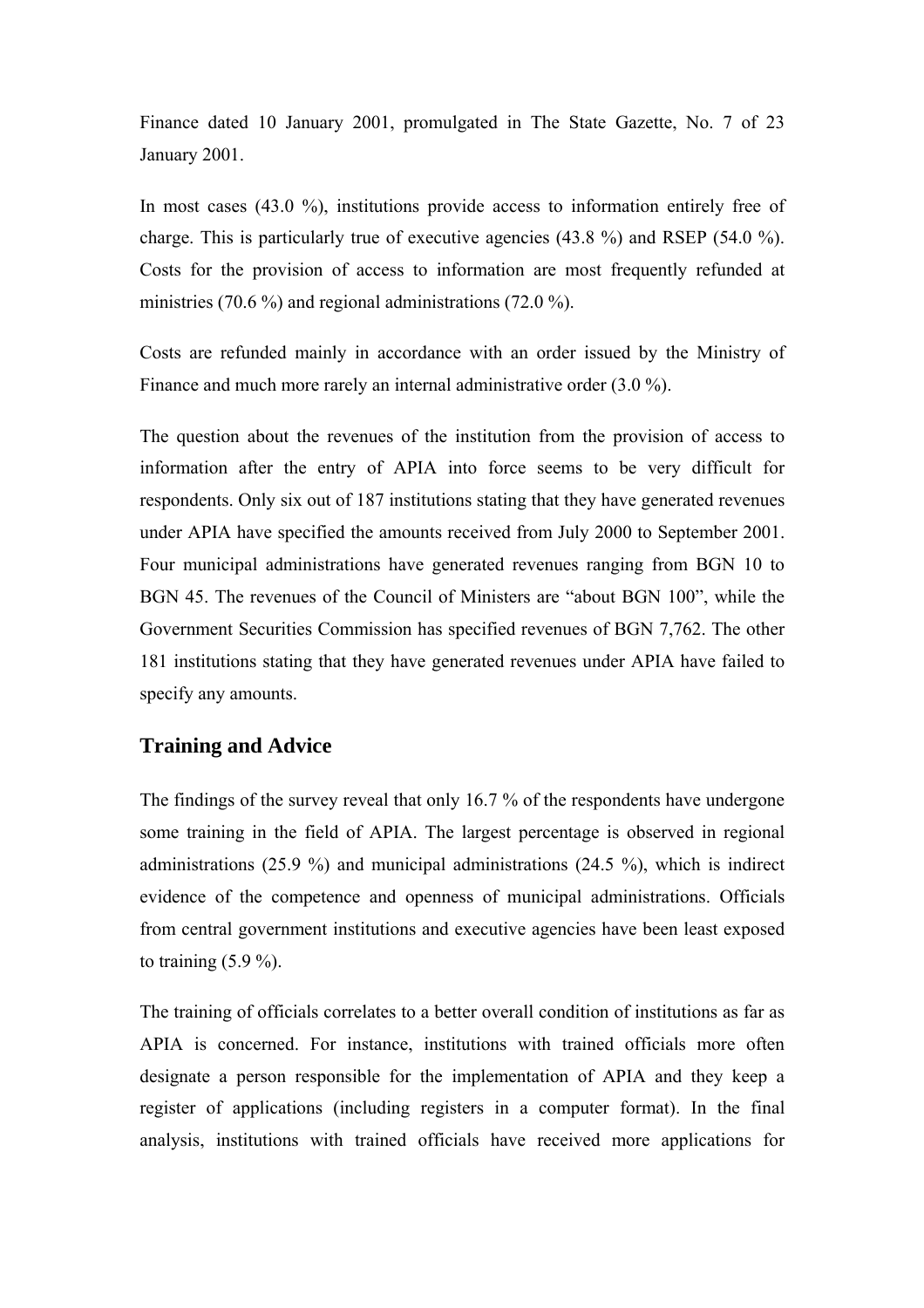granting access to information (which even at this point suggests that the number of applications is an "interpreted" rather than a mathematical quantity).

At the same time, only 25.3 % of the interviewed institutions use any written instructions or manuals to distinguish between applications under APIA and other requests or complaints. This happens most frequently in municipal administrations (38.3 %) and regional administrations (29.6 %) and least frequently in central government institutions (17.6 %). These findings confirm the higher quality of implementation of APIA at the local level. In smaller communities as a whole (30.8 %), officials tend to use written instructions on the implementation of the law more frequently than officials in Sofia (20.9 %) or regional centres (23.9 %).

What do officials do when they encounter difficulties in the application of APIA? A total of 47.6 % seek advice in connection with applications under APIA. Most typical is this search for advice in central government institutions and least common in municipal administrations. This seems natural as municipal administrations tend to use written instructions more often than central government institutions do.

Advice is most frequently sought with a legal counsel (53.5 %) and less frequently with the head of the institution (20.8 %). These findings could be interpreted as seeking expert assistance rather than an administrative (political) decision on the respective application. In this sense, the proper implementation of the law perhaps calls for greater qualifications and competence rather than good will on the part of the leadership of institutions.

#### Refusals Referred to AIP

AIP has been registering cases of citizens and journalists who have been refused access to information. The legal team of AIP makes comments on each case, sending the legal comments and recommending action to the persons seeking legal assistance. All cases are stored in the electronic database.

From January 01, 2001 to December, 31 2001 502 cases of refusals to grant access to information by various officials under APIA were registered.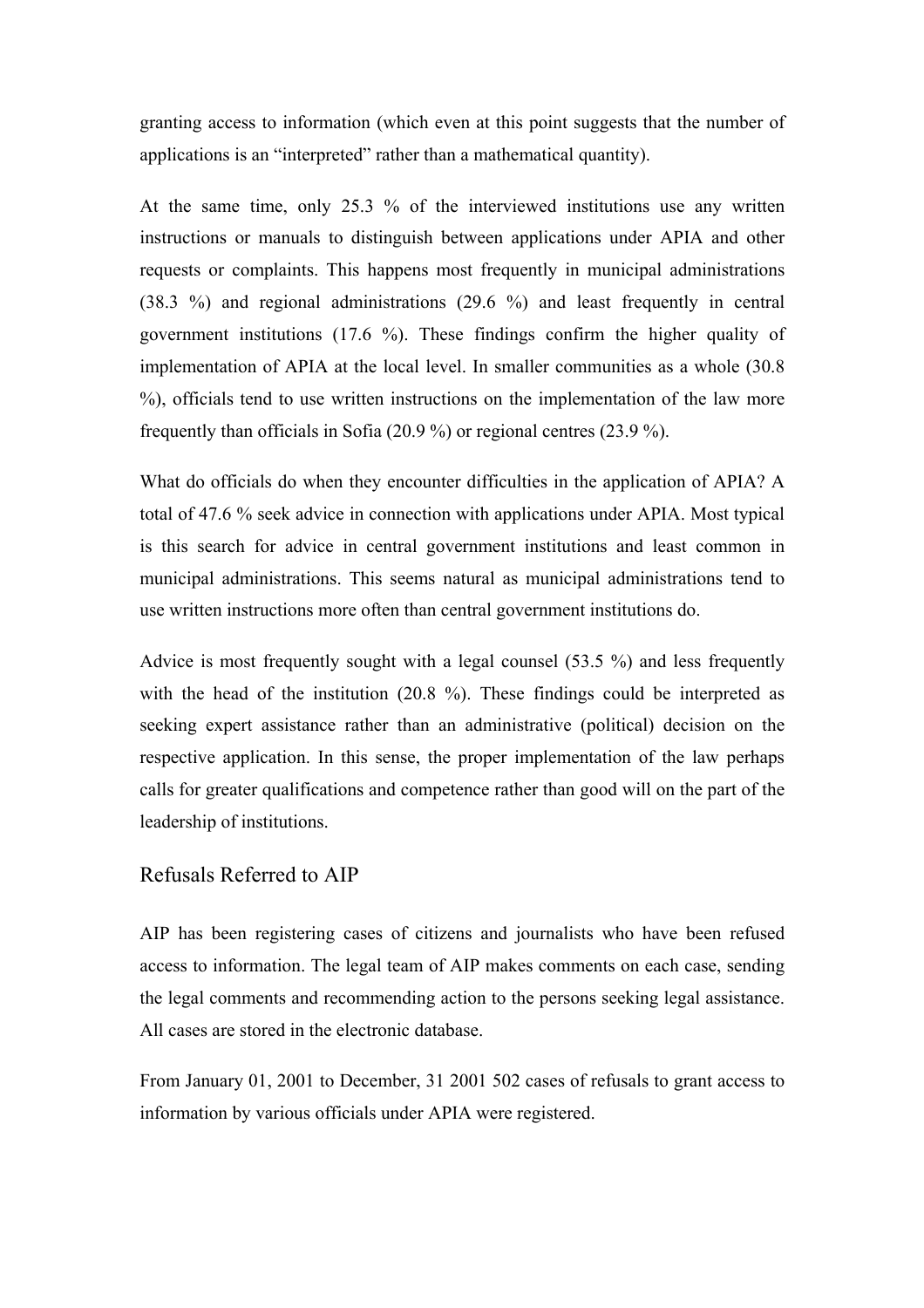#### **I. PROVISION OF ACCESS TO INFORMATION AT THE INITIATIVE OF THE OFFICIALS UNDER APIA (Art. 14 of APIA)**

Pursuant to the provisions of APIA, officials have to provide certain types of information at their own initiative. This obligation can be divided into two parts: on one hand, there is an obligation to publish current public information (Art. 14, para 1) and, on the other hand, there is an obligation to publish or announce in another way information that can prevent a threat to the life, health and safety of citizens and their property or refute incorrect information disseminated to the detriment of material public interest or information that is or could be of public interest (Art. 14, para 3).

#### **Fulfillment of the Obligation under Art. 14, para 2**

In accordance with the cases reported to AIP, the public administration is not very well aware of its obligations in this respect. The AIP database includes some cases, where in the event of accidents or natural calamities, e.g. fire, flood or pollution, local journalists had to seek information on their own about the size of the accident or natural calamity, the damage caused and the remedial action. Usually civil defense authorities, mayors, and environmental protection bodies are preoccupied with the containment of the accident and the prevention of further damage and tend to underestimate information. A typical example: a correspondent of a central daily newspaper in the city of V. phoned the officer on duty in the civil defense service to ask about the damage caused by a hurricane that lasted two days. The officer refused to give her any information about the damage, referring to the ban of the senior officials to disclose information to the media.

In such cases, no persons are designated to provide up-to-date information on a continuous basis, as a result of which incorrect and misleading information is spread.<sup>36</sup>

#### **Concerning the Obligation under Art. 14, para 1**

 $\overline{a}$ 

The public administration disseminates official newsletters prepared by the press centres in discharge of the obligation to publish current information. The preparation

<sup>&</sup>lt;sup>36</sup> Such cases were registered in the following cities: Vratsa in May, Blagoevgrad in April, Montana in May, Yambol, Kyustendil, Blagoevgrad and Plovdiv in August, Varna in October, and Smolyan in December.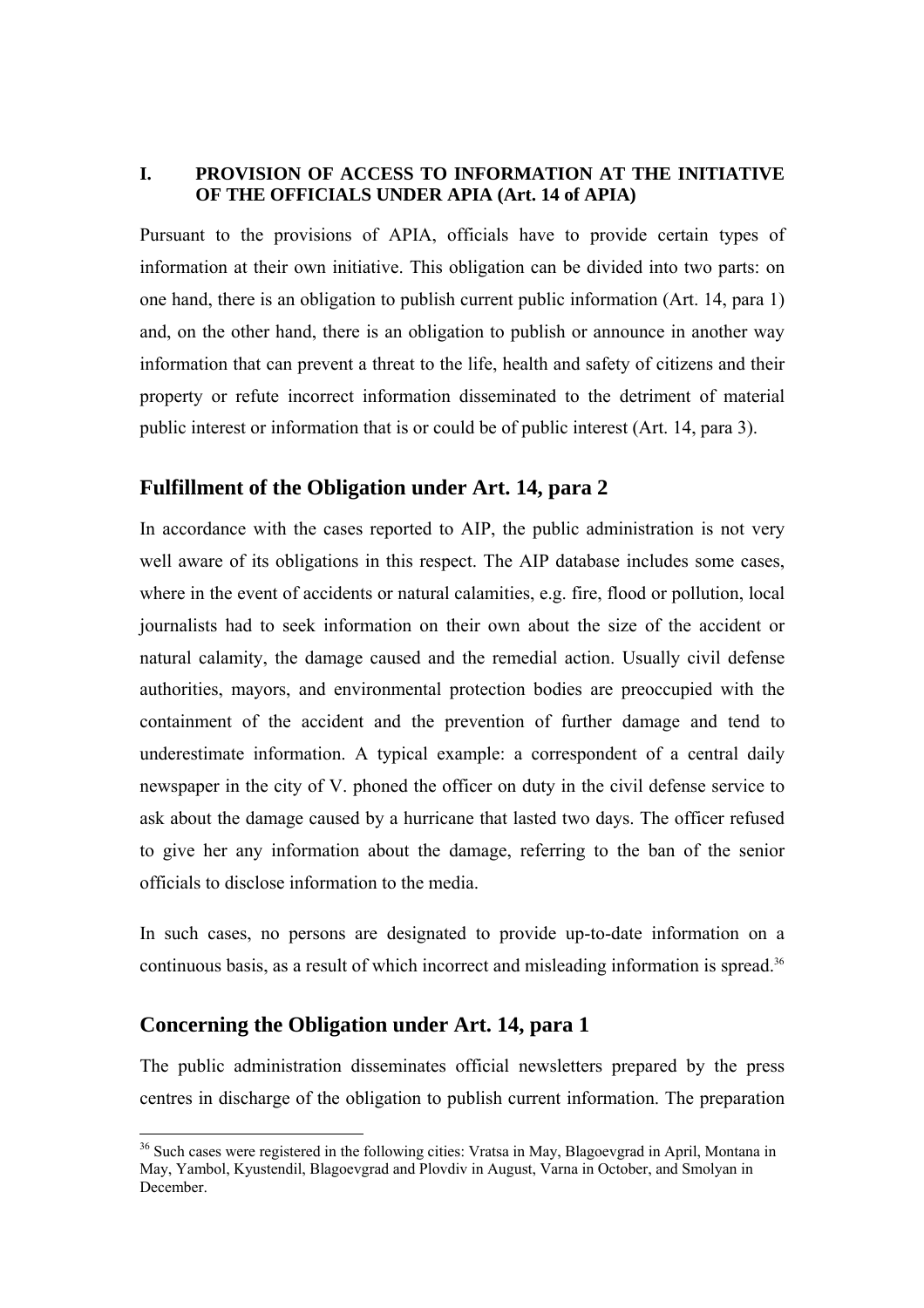of such newsletters was a well-established practice of most central and local government authorities even prior to the adoption of APIA. Nevertheless, the AIP database includes some cases of temporary suspension of such newsletters or insufficient information content but these are exceptions rather than the general rule.

## **II. GRANTING OF INFORMATION UPON REQUEST**

The cases registered in the AIP database reveal a tendency toward the increase of requesting access to information through applications in writing as compared to 2000. Usually citizens submit applications in writing, while journalists prefer the oral form. Last year, the AIP database registered a total of 46 applications in writing for access to public information. 33 out of them were granted and the other 13 were rejected and appealed in court.

## **III. THE MOST FREQUENTLY SOUGHT INFORMATION BY CITIZENS AND JOURNALISTS**

#### **1. Seeking of Financial Information**

There are quite frequent cases of seeking information about the spending of resources by government authorities, enterprises with state or municipal participation, as well as information related to financial abuse. The public internal financial control authorities and the National Audit Office control the spending of the government budget. They exercise their rights with regard to government institutions and enterprises with state or municipal participation. This information has always been of great interest to the general public.

#### **Seeking of Information from the PIFC Authorities**

Typically the persons seeking information refer their applications to the regional subdivisions of the Public Internal Financial Control Agency (PIFCA) in the respective city and this is only natural because they are in charge of the local inspections. It should be noted that AIP did not register a single case of information provided by the PIFC authorities throughout 2001. The most frequent answer to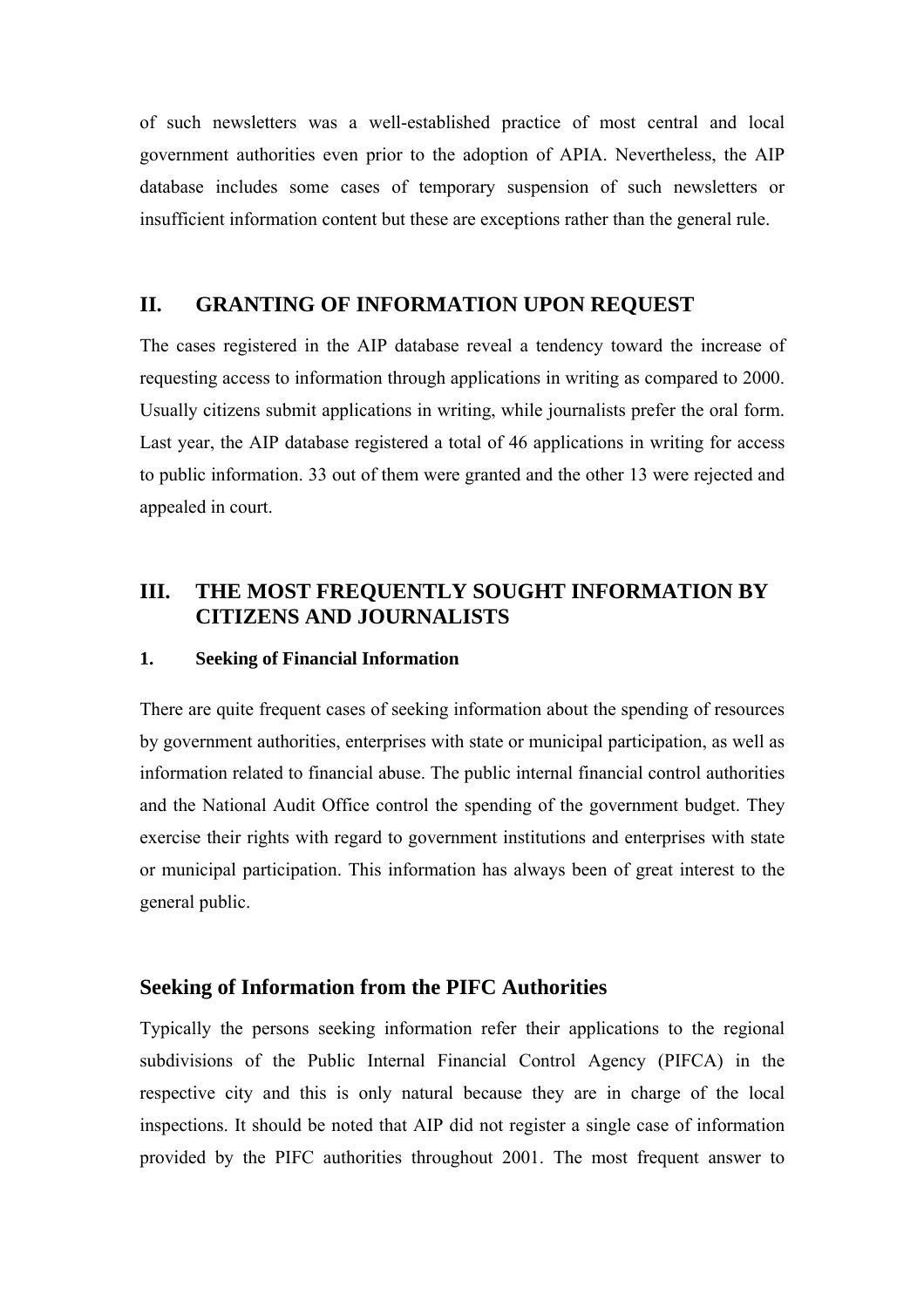applications for granting access to copies of audit statements or reports goes as follows: "We are not entitled to provide copies of audit statements or reports. Please call the head office in Sofia." Notwithstanding the APIA provisions on the explicit obligation of the public administration to refer the application to the competent authority, the directors of the regional PIFCA subdivisions fail to do so.

In connection with the access to information to be provided by the PIFC authorities, in May 2001 the Director of PIFCA sent out a circular letter to all regional directions, specifying the rules for granting access to information about financial audits and inspections to the media. According to the letter, the Director of PIFCA perceives the granting of access to information as making available a summary of the audit findings rather than as access to original documents. The letter specifies also a PR expert at the Agency in Sofia as the official in charge of providing access to information.

At the same time, the mandatory granting of access to information by the press centre in Sofia is an impediment that slows down the work of local journalists.

#### **Seeking of Information from the National Audit Office**

Since the National Audit Office is the authority to perform the external audit of the budget and other public resources, Art. 2, para 2 of the National Audit Office Act reads explicitly that its operations are based on the principles of openness and transparency.

There are two types of information generated or stored by the National Audit Office, which are of particular interest: information related to audits and information from the public register of the property of senior government officials.

Last year, the AIP database registered four applications for access to information related to financial audits. The National Audit Office did not answer any of them.

There is also keen interest in the information from the register of the property of senior government officials. The National Audit Office collects information for this register pursuant to the Public Register of the Property of Senior Government Officials Act. Although the law refers to this register as "public", access to the information therein is granted only to the media through their editors-in-chief. In the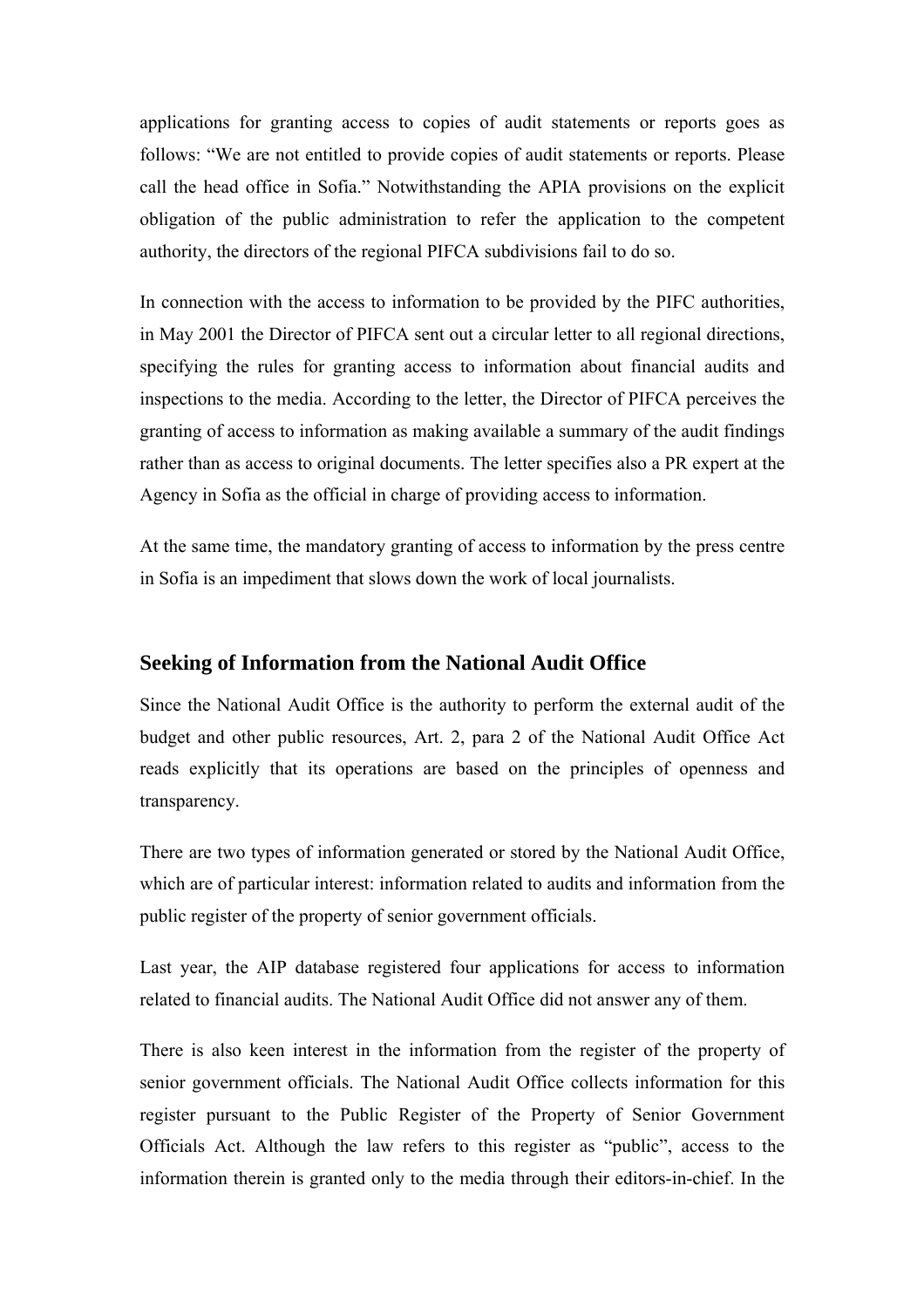beginning of 2001, the AIP team served an application for access to information included in the public register but no answer followed. At the end of the year, a similar application of the editor-in-chief of a newspaper from Varna was not answered either. The case was appealed in court.

#### **Seeking of Information from the Tax Administration**

The most frequently sought information from the tax administration relates to the consolidated statements on the amount of collected or non-collected taxes, information related to tax offences, and information about big tax debtors. The cases registered in the AIP database make it clear that the local tax administration usually does not provide access to such information, although the provisions of paragraph 1, subpara 1 of the Tax Procedure Code (TPC) on the definition of the administrative secret to be kept by the tax administration do not cover the consolidated statements on the collected taxes  $37$ 

An important step of the tax administration towards granting of access to information at its own initiative was the list of tax debtors owing more than BGN 3,000 published on the Internet in May 2001. Although TPC makes it clear that the amount of the taxes due by the tax liable persons is a tax secret, the tax administration struck a balance between the public interest in learning a specific piece of information and the interest of individual debtors in protecting their tax secret. In that particular case, government institutions decided in favour of the public interest. The General Tax Director (GTD) put the list on the Internet but some local tax offices continued to refuse access to that information to local journalists. Such cases were registered in Burgas, Vratsa, Stara Zagora, Montana and Lovech.

#### 2. **Seeking of Information Related to the Privatisation Process**

Traditionally privatisation deals generate keen interest. Journalists and citizens seek information in connection with the signing of privatisation agreements, their content and the fulfillment of the contractual obligations. After the adoption of the Regulation on the Terms and Conditions for Granting Access to Information under the Privatisation Act, the relevant central and local government institutions started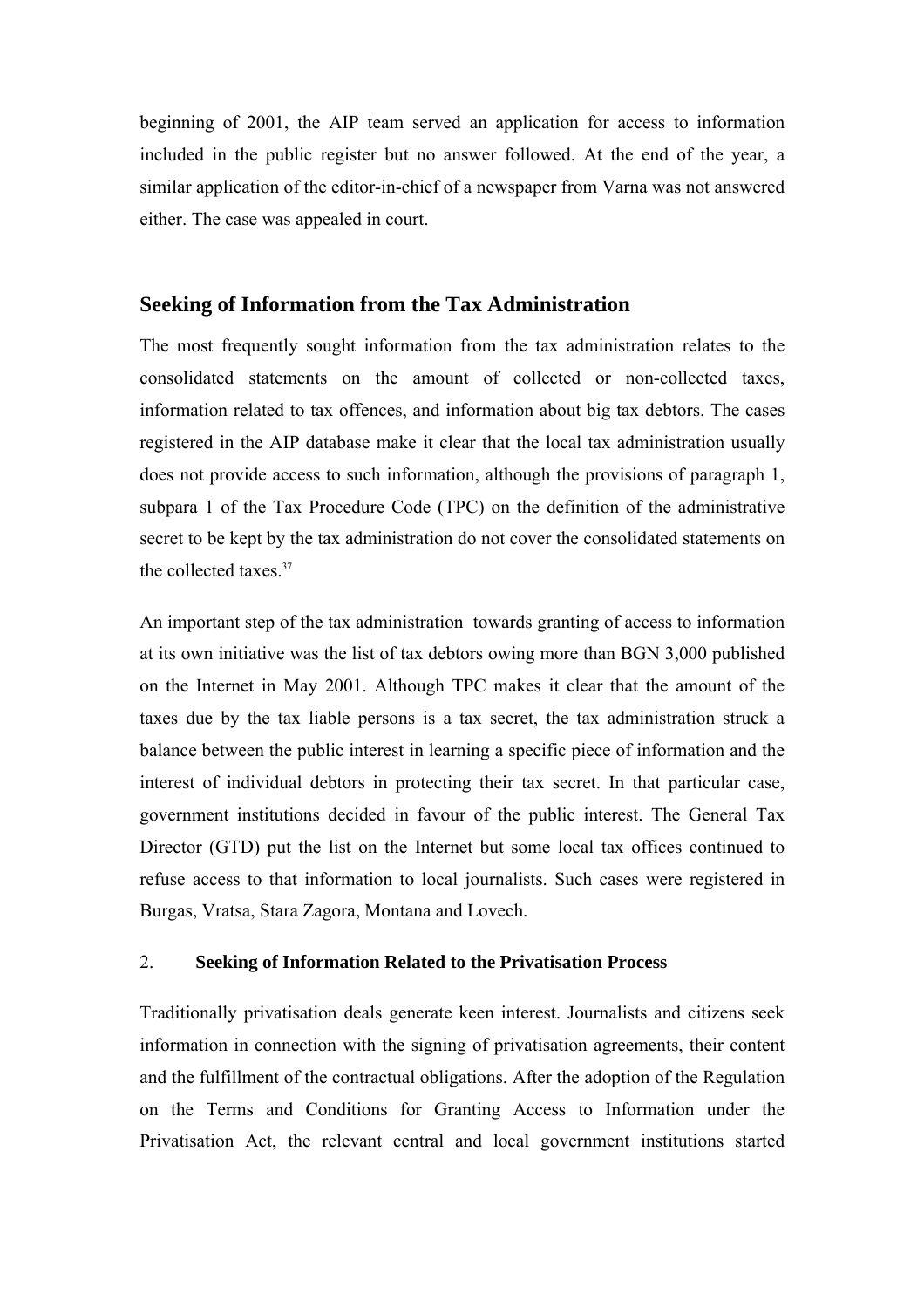providing copies of documents on completed privatisation agreements. Last year, the AIP database registered several cases of providing copies of privatisation agreements and there was no case of refusal to grant access to documents related to a privatisation deal under APIA.

### 3. **Seeking of Information Related to Committed Offences**

The information related to the commitment and detection of offences is of particular interest. Journalists are the major group of persons seeking such information. The cases registered with AIP reveal that problems occur mainly in the granting of access to information through the regional newsletters of the Ministry of Interior (MoI) subdivisions. The following problems exist in this connection:

- $\Box$  Local newsletters often miss facts and events that appear in the central newsletter prepared by the central press office in Sofia on the following day;
- Information is two or three days late;
- $\Box$  There are no details on offences or accidents.

The preparation of newsletters for the media is a form of granting access to information at the initiative of the MoI authorities. Therefore they are not bound by a statutory obligation to disclose more information than they deem appropriate. There exists no legal instrument to set out mandatory rules for the preparation of newsletters.

## 4. **Seeking of Information from Courts**

The Constitution of the Republic of Bulgaria and procedural laws safeguard the transparency of the judiciary and guarantee the public nature of court proceedings. Furthermore, court registers by alphabetic order or time limits are also public. It should be noted that registered refusals by courts of law were quite few in 2001 as compared to 2000. The problems related to the freedom of information, which were registered in the AIP database, referred mainly to refusals of granting access to individual cases.

<sup>&</sup>lt;sup>37</sup> Such cases were registered in Gabrovo, Veliko Turnovo, Plovdiv, Burgas and Vratsa last year.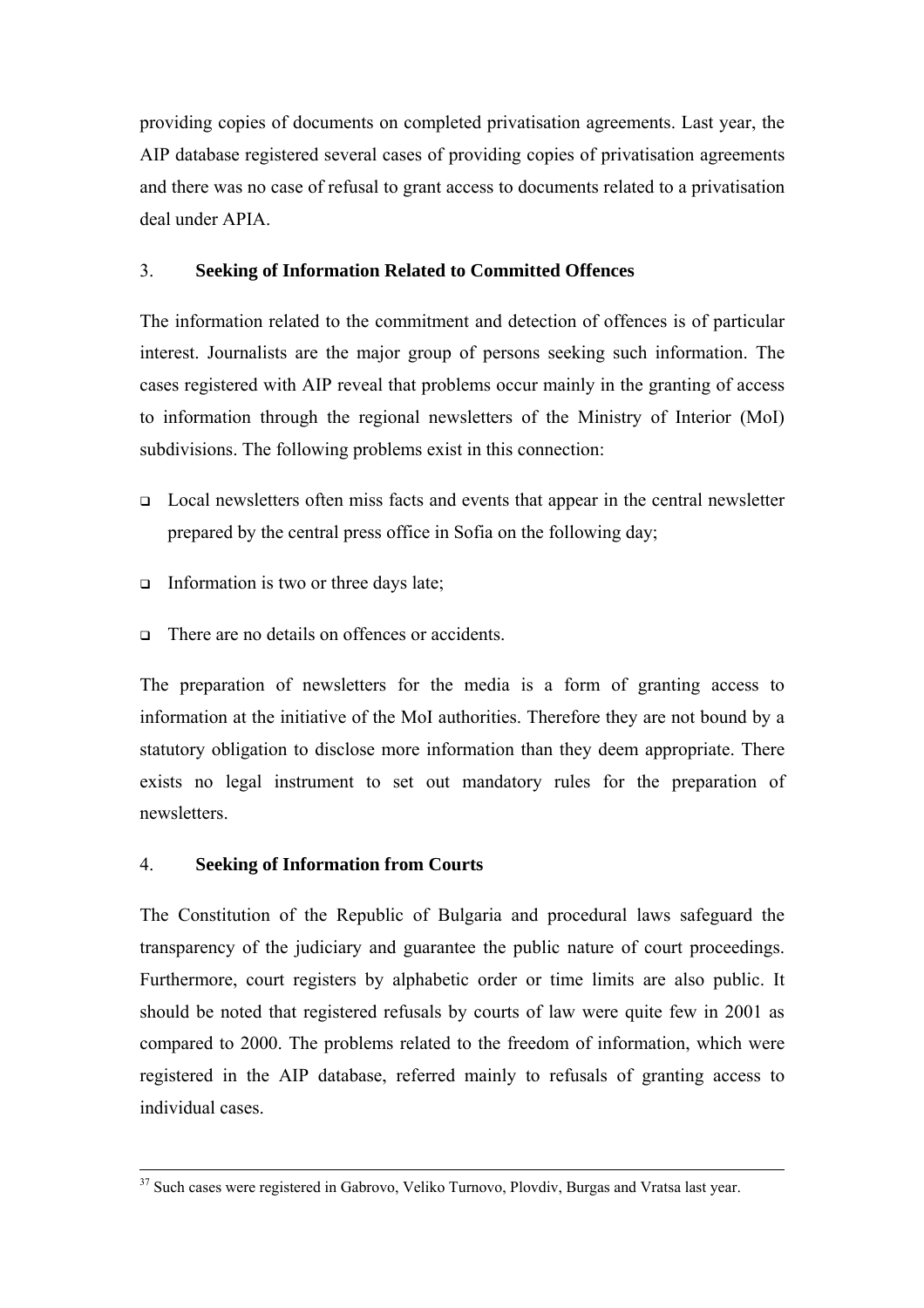## **Litigation**

 $\overline{a}$ 

In comparison to the previous year, a greater number of citizens and NGOs sought legal assistance from AIP to serve court appeals.<sup>38</sup> By the end of February 2002, 26 appeals were served to courts of law and court sessions were held on 16 cases, for which the legal defence was provided by the Access to Information Programme. The cases were selected on the basis of several criteria: the public interest in the requested information, the need for court interpretation of some ambiguous statutory provisions of material significance for the application of the law, and the inability of the person seeking information to afford the legal defence.

At the same time, there were citizens and NGOs who served appeals on their own.<sup>39</sup>

By the end of February 2002, five judgements and seven rulings were issued in those court proceedings. Although the earliest appeal dated back to August 2000, only one case has ended with an enforceable judgement so far. Besides, courts examined some important issues like the admissibility of appeals against tacit refusals.

The hearing of cases brought as a result of appeals against refusals to grant access to information follows the general trends of the administrative justice and the administration of justice in Bulgaria in general. Although such cases are typically heard in one court session because no additional evidence is produced, it takes quite a long time from the time of bringing the case to the relevant court to the issuance of the final judgement. This is especially impractical if the applicant needs the information urgently. The time span from the end of court pleas to the issuance of the judgement is longer than in other types of cases maybe due to the novelty of the legal framework and the lack of sufficient practice.

Applicants, defendants or courts themselves raised some controversial issues in the proceedings, which generated public debate as early as the time of the discussion of the bill on the access to public information prior to its adoption by Parliament. Besides, some new issues emerged as well.

<sup>&</sup>lt;sup>38</sup> Information on the cases assisted by AIP can be found at: htpp://www.aip-bg.org/dela\_bg.htm. <sup>39</sup> For example, a case was brought against the refusal of the Chairman of the Plovdiv Regional Court

to provide information on the number of permissions to use special intelligence means over a certain period of time.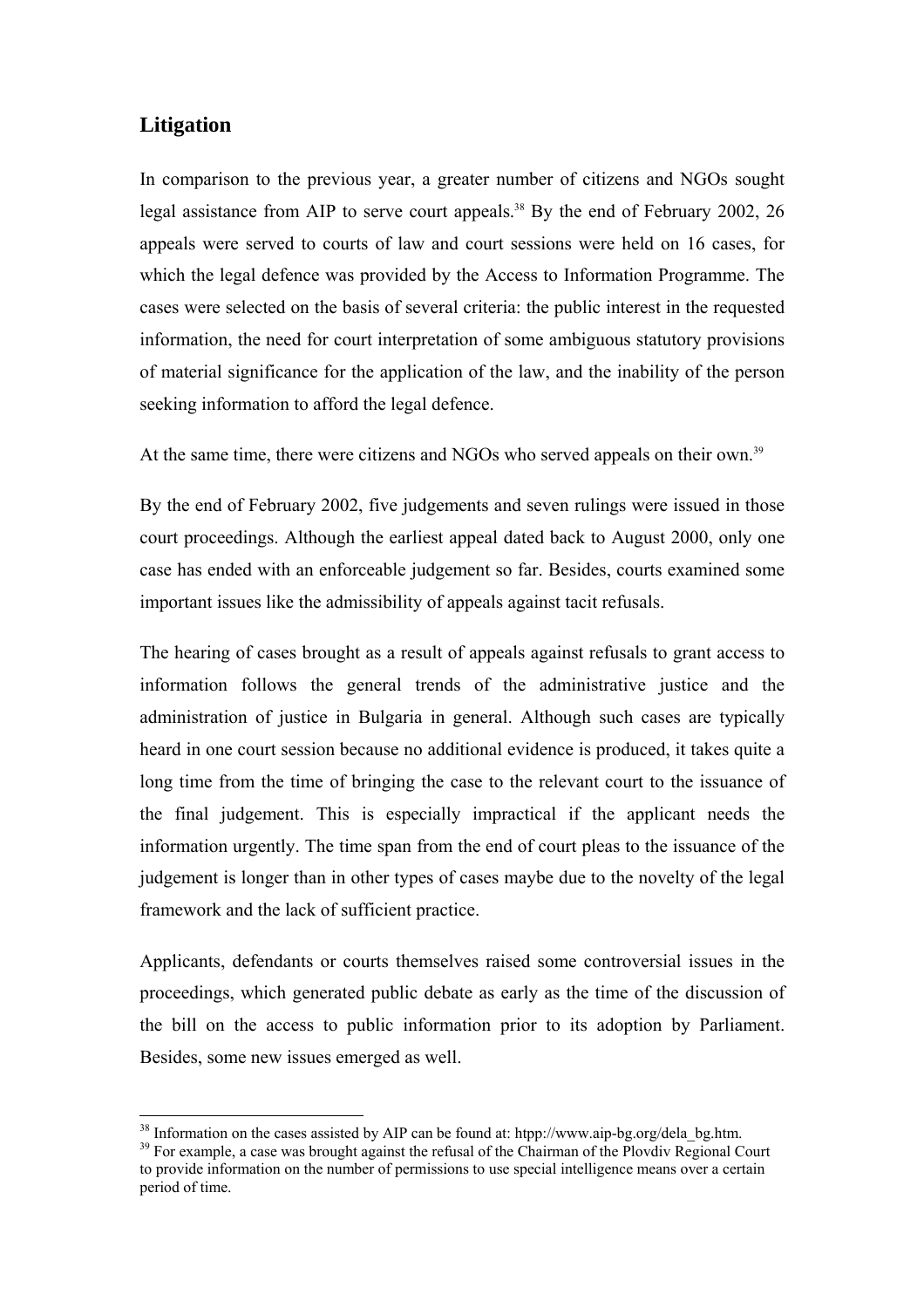#### **TACIT REFUSALS**

One of the first issues put on the agenda was the admissibility of appeals against the so-called "tacit refusals". The term is used in the Administrative Procedures Act with a view to ensuring administrative and judicial control of both the action and inaction of government authorities. Since the term is not used in APIA, the judges hearing two of the cases came to the conclusion that the judicial review of failure to decide on an application for access to public information was inadmissible<sup>40</sup>. However, the fivemember panel of the Supreme Administrative Court ruled that the Administrative Procedures Act provided the general arrangements for judicial protection of citizens' rights against unlawful acts or refusals to issue acts<sup>41</sup>. That interpretation of the law was of paramount importance because otherwise the meaning and effectiveness of the Access to Public Information Act would have been put to question by allowing arbitrary and uncontrollable silence of officials<sup>42</sup>.

#### **PERSONS OBLIGATED UNDER APIA**

 $\overline{a}$ 

The question as to who exactly has obligations under APIA emerged in the relationship between persons seeking information and persons obligated to provide it. It was typically raised by defendants. The reason lies in the lack of clarity in some cases as to who exactly within a central or local government institution is authorised to decide on applications for access to information. In some cases, the refusals to grant access were signed by persons other than the relevant government authority, i.e. most frequently heads of administrative units like directorates, for example. In the case of *Karaivanov versus the Minister of Economy (2001)* brought because of failure to provide access to a statement of the Liquidation and Insolvency Commission at the Ministry of Economy, the decision to refuse access was made by the Director of the Liquidation and Insolvency Department. The three-member panel of the Supreme Administrative Court assumed that it was a case of re-assignment and its opinion was

<sup>&</sup>lt;sup>40</sup> Centre for Independent Life Association versus the refusal of the Minister of Labour and Social Policy (2001); Polina Kireva versus the refusal of the Minister of Environment and Waters (2001).

<sup>&</sup>lt;sup>41</sup> Ruling No. 8645 of 16 November 2001 of the Supreme Administrative Court of the following panel: Chairperson: Andrey Ikonomov; Members: Alexander Elenkov, Janeta Petrova, Zacharinka Todorova, Tanya Radkova.

<sup>&</sup>lt;sup>42</sup> The Supreme Administrative Court with the following judges sitting on the panel: Chairperson: Vesselina Kulnova; Members: Zacharinka Todorova and Tanya Radkova issued Judgement No. 1795 of 26 February 2002 to repeal as unlawful the tacit refusal of the Minister of Education and Science to make a decision on the application for access served by the Access to Information Programme.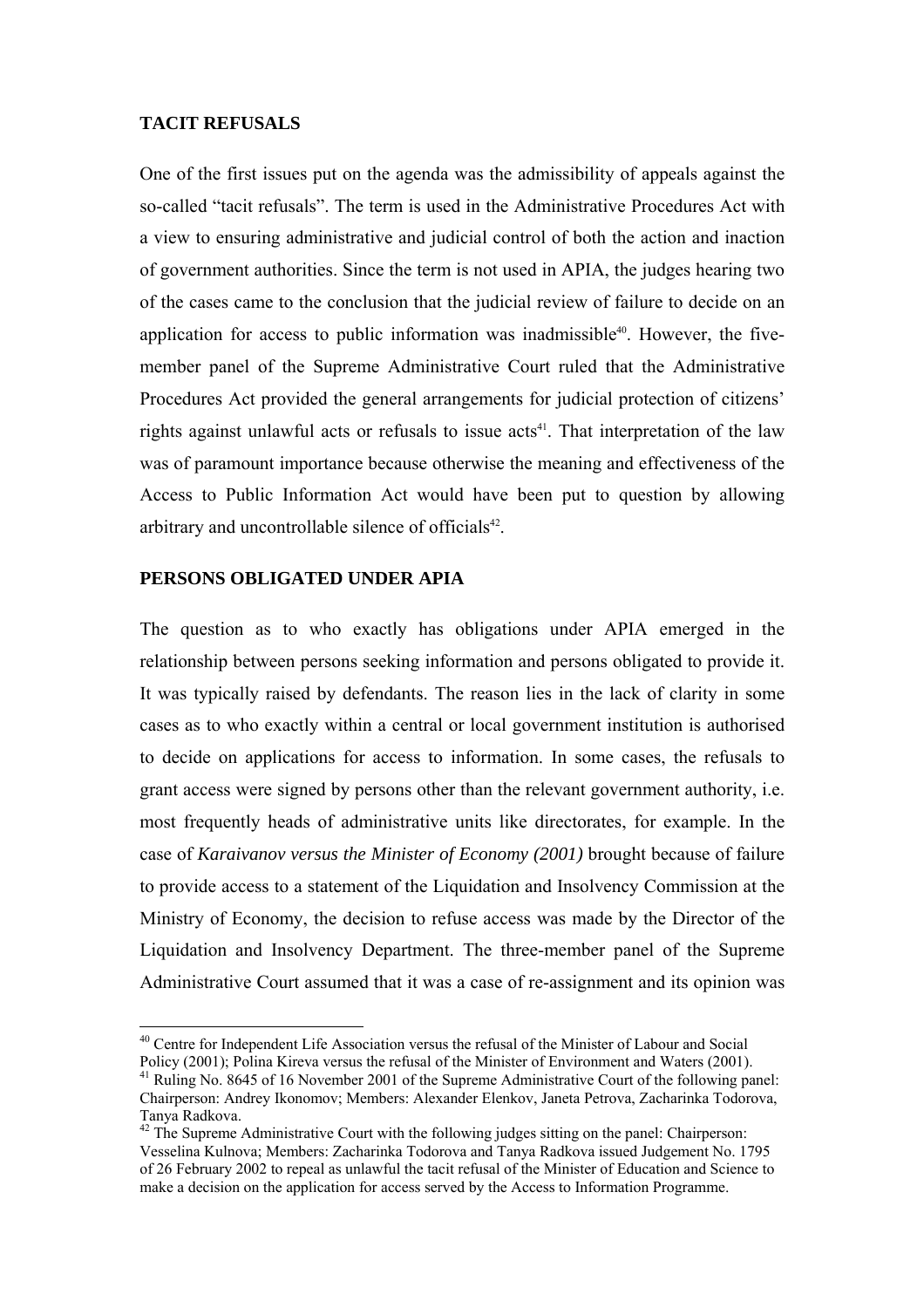confirmed by the five-member panel. However, the Supreme Administrative Court proved more consistent in its practice concerning the judgement of the first-instance court on the case of *Alexey Lazarov versus the refusal of the Director of the Press Centre and PR Directorate of the Council of Ministers (2001)*. The court ruled that in order to have a decision made by a person other than the relevant government authority, that person needed explicit authorization within the meaning of Art. 28, para 2 of APIA.

Some practical issues emerge with regard to the persons obligated under APIA in the case of public law entities and their structures like the National Health Insurance Fund and the Regional Health Insurance Funds. The matter was raised in connection with the appeal against refusals of the NHIF and the RHIF served by the GP Association in Veliko Turnovo.

Although the provisions of Art. 3, para 1 of APIA seem clear and they did not generate any debate in the public discussion prior to the adoption of APIA, there arose the question as to whether the judiciary had any obligations under APIA. It was discussed at various forums but it also emerged in practice when a ruling of the Regional Military Prosecutor in Sliven refused access to information to the Bulgarian Helsinki Watch Committee in December 2001. The ruling built on the argument that prosecutors were not civil servants and therefore they had no obligations under APIA.

#### **WHICH INFORMATION IS "PUBLIC"?**

 $\overline{a}$ 

The law-maker has given a rather vague definition of the term "public information", as noted also by the Supreme Administrative Court in its practices. The provisions of Art. 2, para 1 of APIA are unclear and contravene the provisions of Arts. 7, 10, 11 and others of APIA. The provisions of Arts. 10 and 11, which enumerate the two types of information, i.e. official (including the legal instruments or acts adopted by government authorities) and administrative (information generated, obtained and stored in connection with the former), give a better idea of which information is public<sup>43</sup>. The argument that a specific piece of information is not public has been invoked quite rarely in the positions of the relevant person obligated under APIA.

 $43$  There is reference to these provisions in the definition of the public nature of the information requested in the judgement of the Supreme Administrative Court on the case of *Jordan Lazov versus the refusal of the Minister of Environment and Waters.*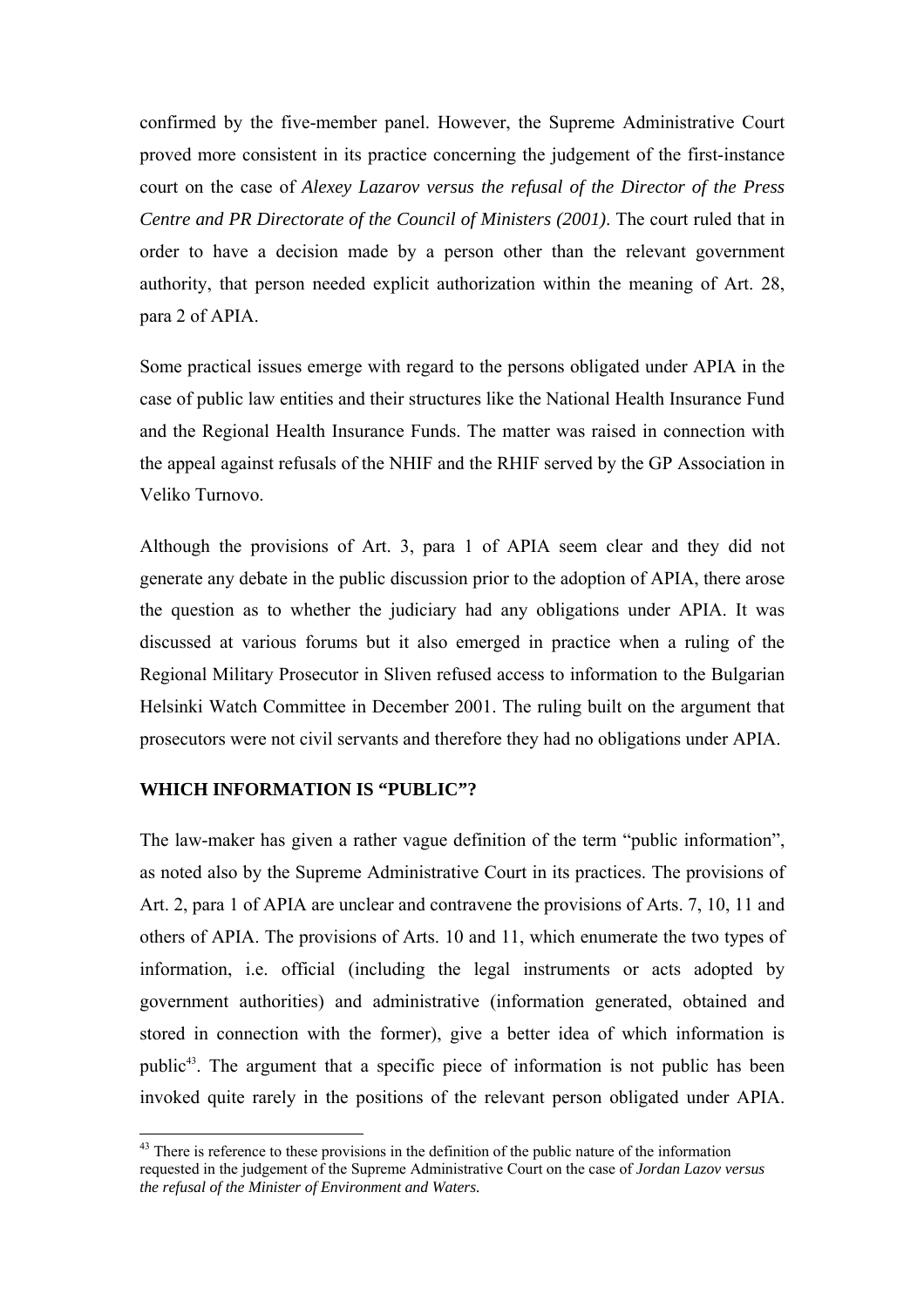Twice such an opinion was expressed: in the refusal to provide a copy of a letter of the General Tax Director and the refusal of the Mayor of Berkovitsa to provide a copy of a title deed for municipal property. So far courts of law have not identified certain information as non-public, without any detailed interpretation of the statutory provisions related to the definition of the term "public information".

#### **FORM OF REFUSALS**

 $\overline{a}$ 

However, in connection with refusals there exist certain administrative practices that diverge from the law and create problems in court proceedings. More often than not government authorities or their administration will rule on the applications of citizens for access to information through a communication, a letter or a notice that has no heading as a rule. Afterwards, in the court session, the legal defence of the defendant will sometimes claim that the notice is not actually a decision to refuse access and therefore it is allegedly beyond judicial control. Courts of law have accepted so far that it is sufficient for the appealed act, regardless of its title, to have affected the rights of the applicant for access to information.

#### **RESTRICTIONS. RIGHT TO PARTIAL ACCESS**

The most frequent cases of restricted right of access are refusals invoking the existence of administrative secret, infringement upon the rights and interests of a third party or restriction under Art. 13, para 2, subpara 1 of APIA<sup>44</sup>. The right to partial access is used quite rarely and in such cases government authorities provide only some of the requested documents. There has been no case of making available a copy of a document with deleted paragraphs or specific sentences. This is the reason for the lack of the necessary balance of competing rights and legal interests, as required under Judgement No. 7 of the Constitutional Court on Constitutional Case No. 1 of 1996. In this sense, particularly important is the judgement of the Supreme Administrative Court on the case of *Lazov versus the refusal of the Minister of Environment and Waters*, stating that: ... *"Furthermore*, even in the existence of an explicit refusal of the third parties to grant access to information concerning their personality, in the case under Art. 31, para 4 of APIA the Minister could grant access to the requested information in the amount and manner that will not disclose the

<sup>44</sup> It should be noted that so far we are not aware of any refusal on grounds of *state secret*.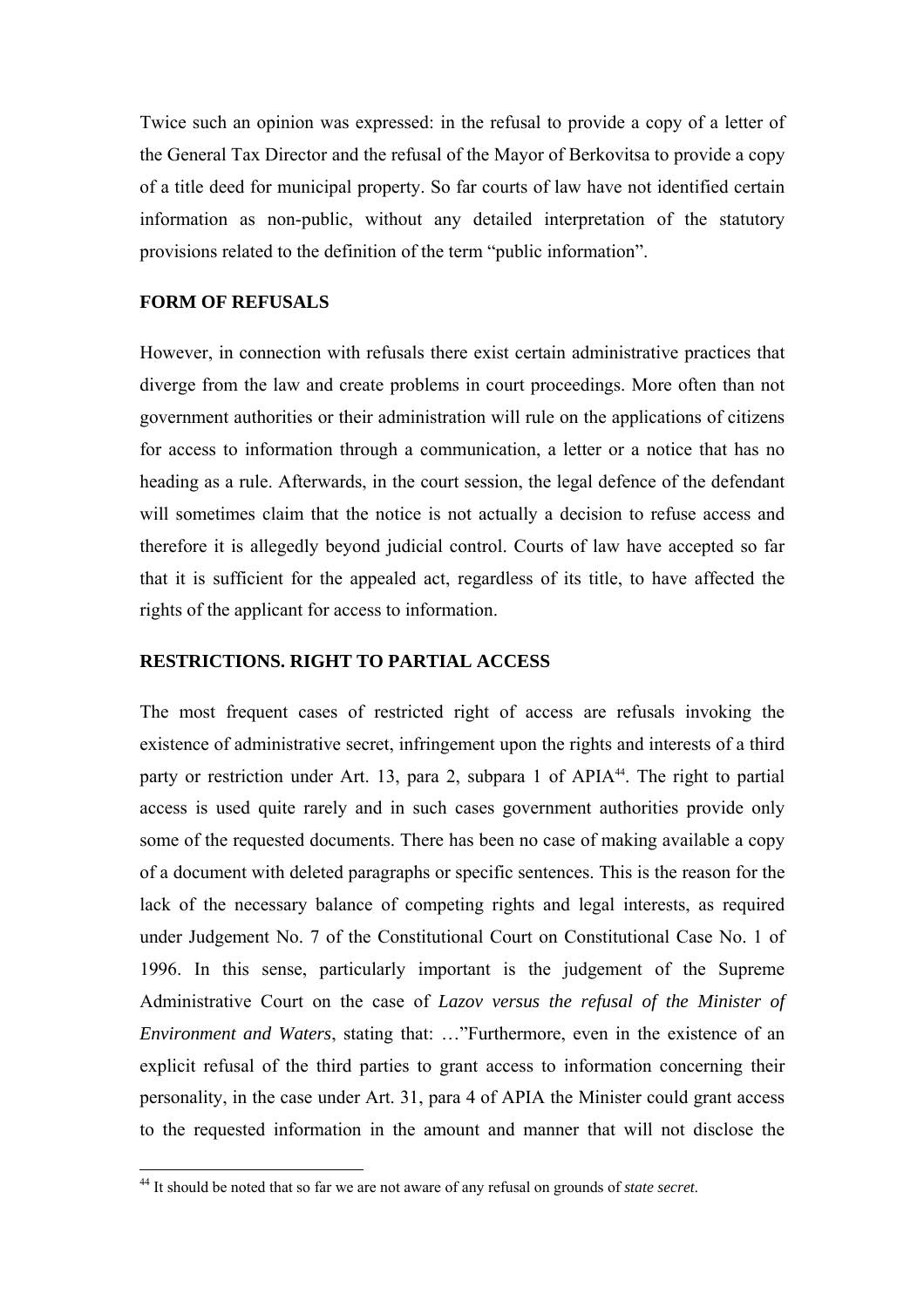personal information about third parties. This is perfectly possible in this case and there is no evidence that grounds exist for refusal under Art. 37, para 1, subpara 2 of APIA."

#### **ADMINISTRATIVE SECRET**

So far the persons obligated under APIA have invoked the administrative secret regulated in the Internal Financial Control Act<sup>45</sup> and the Tax Procedure Code<sup>46</sup>. Typically no arguments or evidence other than the secret protected by law are referred to. For example, there is no reference to what constitutional interest will be protected by the restriction of the right to access provided by law or whether partial access will be possible. No evidence is produced to support the alleged existence of a statutory restriction, while most acts that are appealed do not even describe specific circumstances, i.e. there is no specific statement of facts.

These practices of the executive power authorities are "nourished" by vague and too general statutory provisions, e.g. those related to the term "administrative secret" in Art. 3, para 4 and Art. 12, para 3 of PIFCA. The inaccurate wording of these provisions, in our opinion, was the major reason for the competent court of law to reject the first-instance appeal in the case of *D. Karaivanov versus the refusal of the Minister of Finance*. Besides, the objective of the statutory provisions on the administrative secret and the opportunity for granting partial access were not examined in the judgement.

In the case of *Totev versus the refusal of the General tax Directorate*, the Sofia City Court assumed that there was an administrative secret to be protected pursuant to Art. 12 and Art. 242, para 1, subpara 3 of the Tax Procedure Code. The court ruled that there existed no opportunities for granting partial access.

In some cases, the government authorities requested to grant access to public information fail to specify any secret provided by a special law. The issue of the legality of such refusal has already been raised<sup>47</sup>.

 $\overline{a}$ 

<sup>&</sup>lt;sup>45</sup> D. Karaivanov versus the refusal of the Minister of Finance and Public Barometer Association versus the refusal of the Director of the Public Internal Financial Control Agency.

<sup>&</sup>lt;sup>46</sup> *D. Totev versus the refusal of the General Tax Director, the Institute for Market Economy Foundation versus the refusal of the Director of the National Health Insurance Fund.* 

<sup>47</sup> Case of *the Bulgarian Helsinki Watch Committee versus the refusal of the Supreme Prosecutor's*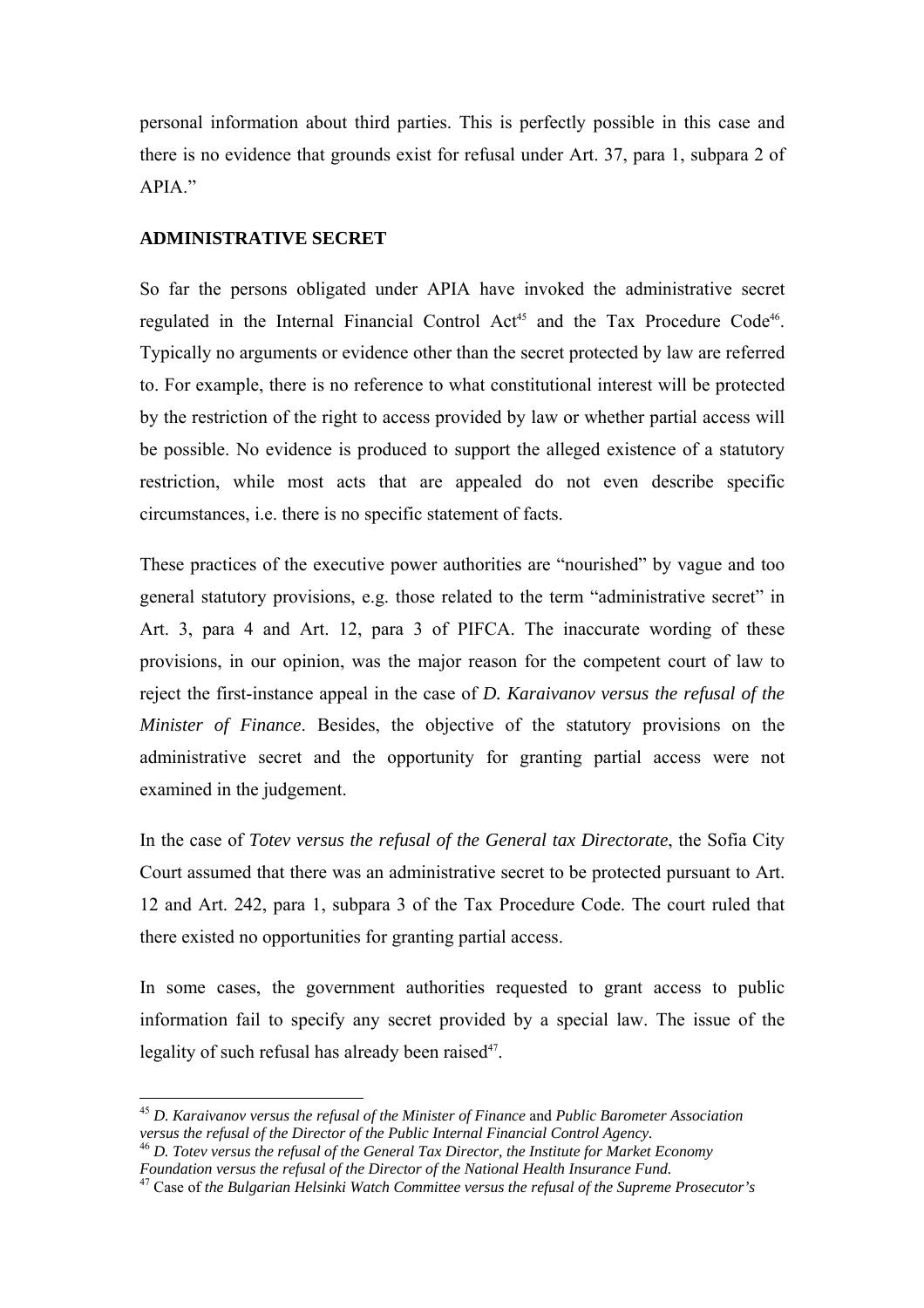#### **THIRD PARTY CONCERNED**

This reason for restricting the right of access to information is quite common in practice. In court practices, there are cases when the requested information relates to both individuals and legal entities<sup>48</sup>. When interpreting the provisions of Art. 31 of APIA, the court ruled that with a view to their appropriate application it was necessary to advise the party concerned of the application in order to obtain its possible consent with the granting of access. In the event of disagreement of the party concerned with the granting of access, the official designated under APIA still has to assess the opportunities for granting partial access in an appropriate manner and appropriate size so that to prevent disclosure of the protected data of the third party<sup>49</sup>.

There is still no ruling on the scope of the data, for which the lack of consent of the third party concerned will be binding on the official under APIA. Some cases raise the issue that with a view to the provisions of Art. 41, para 1, second sentence of the Constitution, the third party, be it an individual or legal entity, will express valid disagreement with the disclosure of its data only when this is a way to exercise subjective rights<sup>50</sup>. At the same time, the reasons attached to the judgement on the case of *Lazov versus the Minister of Environment and Waters* lead to the conclusion that not all data can be subject to the restricted right to  $access^{51}$ .

#### **INFORMATION UNDER ART. 13, PARA 2, SUBPARA 1**

A common reason for refusal is associated with the "information with no significance" on its ownî, i.e. opinions, views or recommendations prepared in the course of the drafting process. Since the law provides for operational independence of government

 $\overline{a}$ 

*Office of Cassation.* 

<sup>48</sup> In the case of *Lazov versus the refusal of the Minister of Environment and Waters*, there was pointed out a link of the refusal with personal data, while in the cases of *Infoecoclub Association, Montana versus the refusal of the Secretary of the Municipality of Montana, Naidenov versus the refusal of the Secretary of the Municipality of Montana, Totev versus the refusal of the General tax Director* and *For Wild Nature – Balkans Association versus the refusal of the Director of the Roads Executive Agency*  there were invoked interests of legal entities.

<sup>49</sup> *Lazov versus the refusal of the Minister of Environment and Waters.* In the case of *Totev versus the refusal of the General Tax Director*, the first-instance court decided that it was impossible for partial access to be granted without affecting the rights of the third party. It was that conclusion that was reviewed by the cassation instance.

<sup>&</sup>lt;sup>50</sup> For example, the definition of personal data of individuals under the Personal Data Protection Act specifies the scope of the personal data, for which the parties have the subjective right to demand nondisclosure from the government authorities and other persons.

<sup>&</sup>lt;sup>51</sup> The case raised the issue whether the names of the drafters would be within the scope of the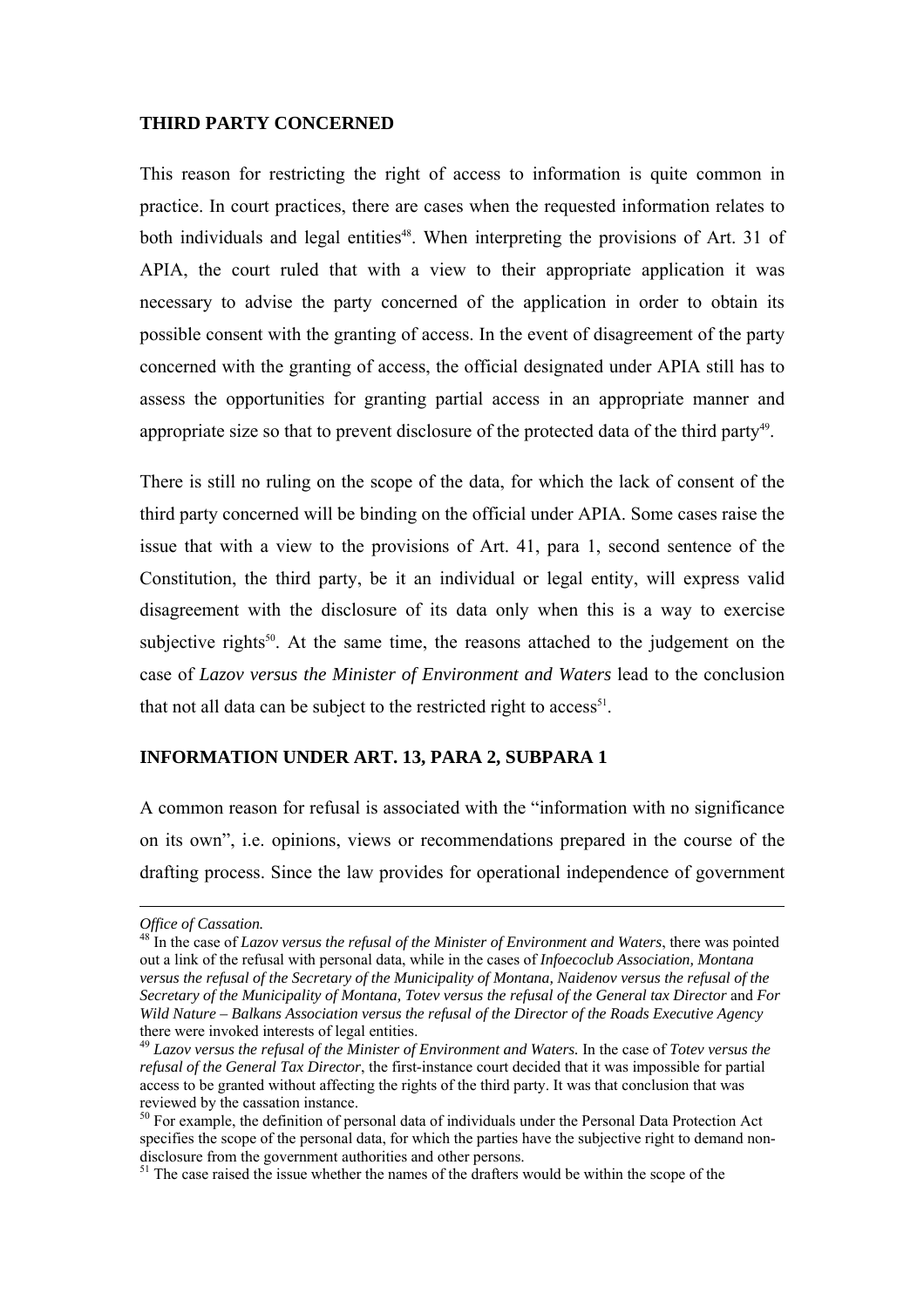authorities and other persons obligated under APIA in this case, the judicial review will extend only to the establishment of the powers under Art. 13 and the consideration of the purpose of the law in making the decision on the refusal.

In this connection, various issues have emerged relative to the refusals on these grounds. One of them is the broad or narrow interpretation of the words "operational" preparation of actsî. In the case of *Lazarov versus the refusal of the Director of the Press Centre and PR Department at the Council of Ministers*, the issue at stake was whether the time of discussion of a draft was part of the phase of operational preparation of acts<sup>52</sup>. The issue of the access to the minutes and verbatim reports of the discussions held by various collegiate bodies emerged in other cases, too<sup>53</sup>. At the same time, the access to reports on noise measurements by the sanitary authorities, which was refused on the same grounds, was put forward $54$ . It seems that the court practices in connection with these provisions of APIA will be decisive for the implementation of the law and, hence, the extent of openness of the executive power before the general public<sup>55</sup>.

protected personal data.

 $52$  The first-instance court rejected the appeal. The judgement was attacked before the cassation instance.

<sup>53</sup> *Polina Kireva versus the refusal of the Minister of Environment and aters, Karaivanov versus the* 

<sup>&</sup>lt;sup>54</sup> Ecoglasnost National Association versus the refusal of the Director of the Preventive Medicine and *Public Sanitary Control Department at the Ministry of Health.* 

<sup>&</sup>lt;sup>55</sup> With a view to guaranteeing the right of every citizen of access to such information, the United States has a special Sunshine Government Act that has introduced the principle of openness of the meetings of all executive branch authorities and the access to their records respectively. The right of access may be restricted only on the grounds provided by law rather than at the discretion of the relevant authority.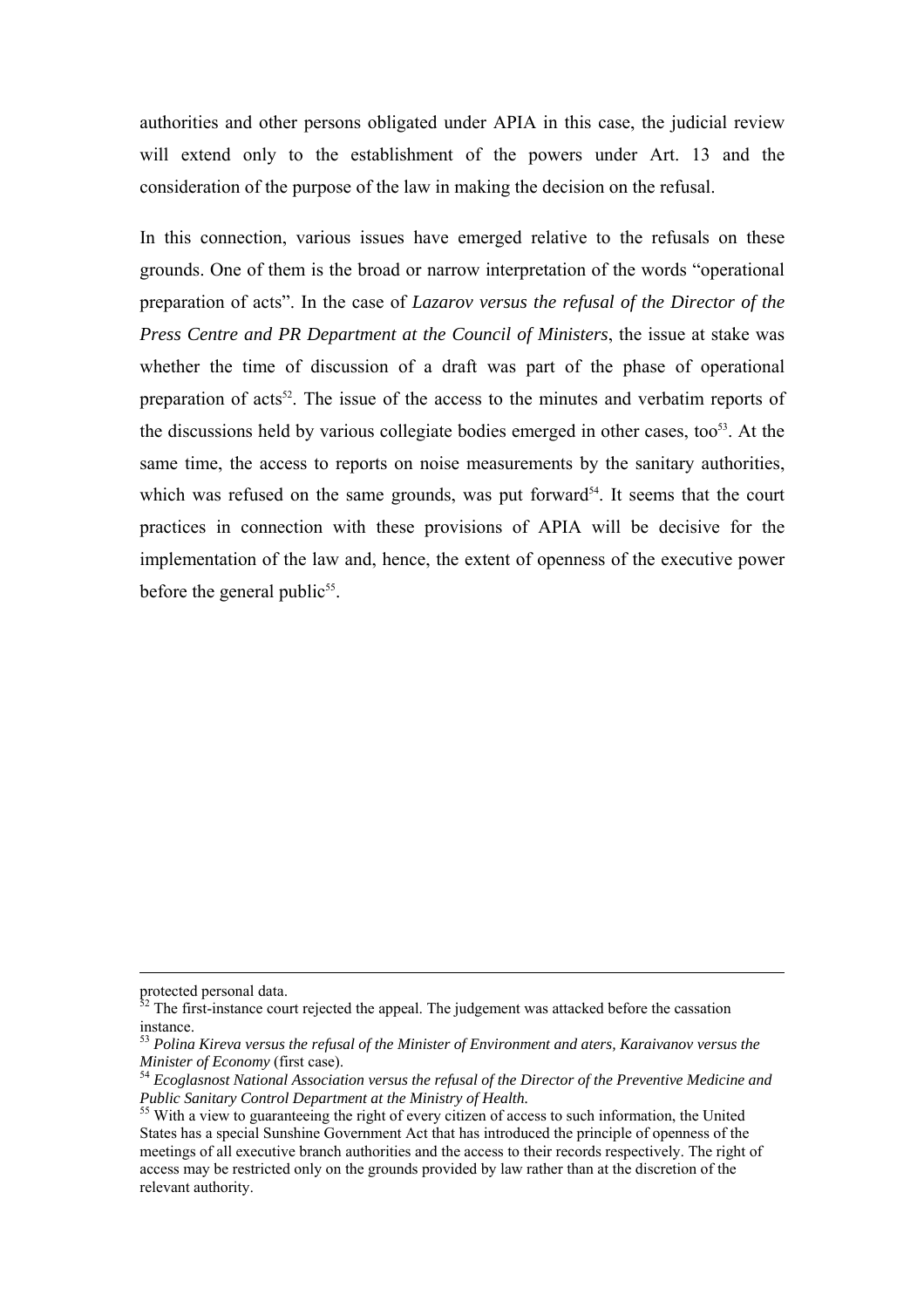

#### **SCHEDULE No. 1 AIP Database – Statistic**

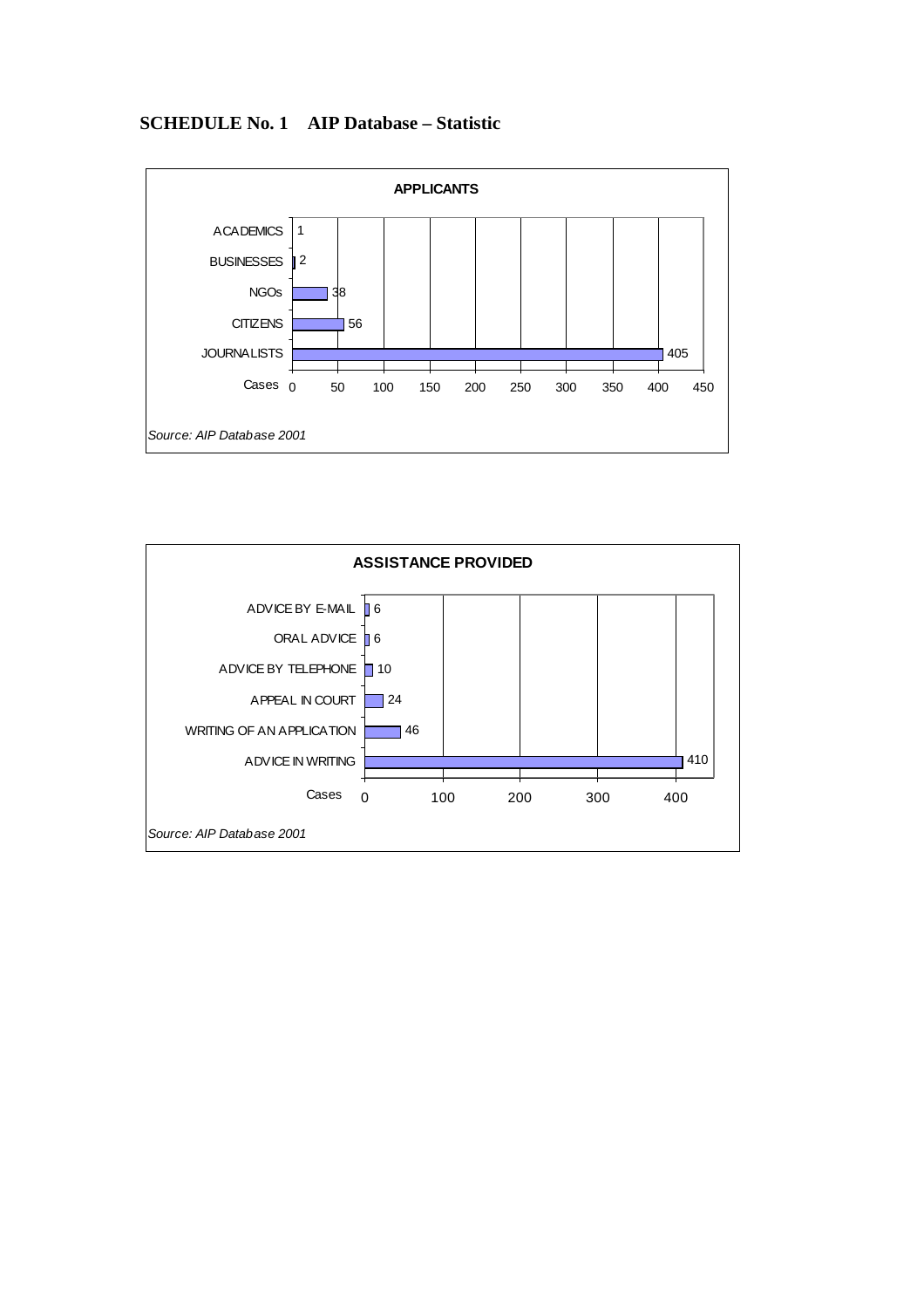

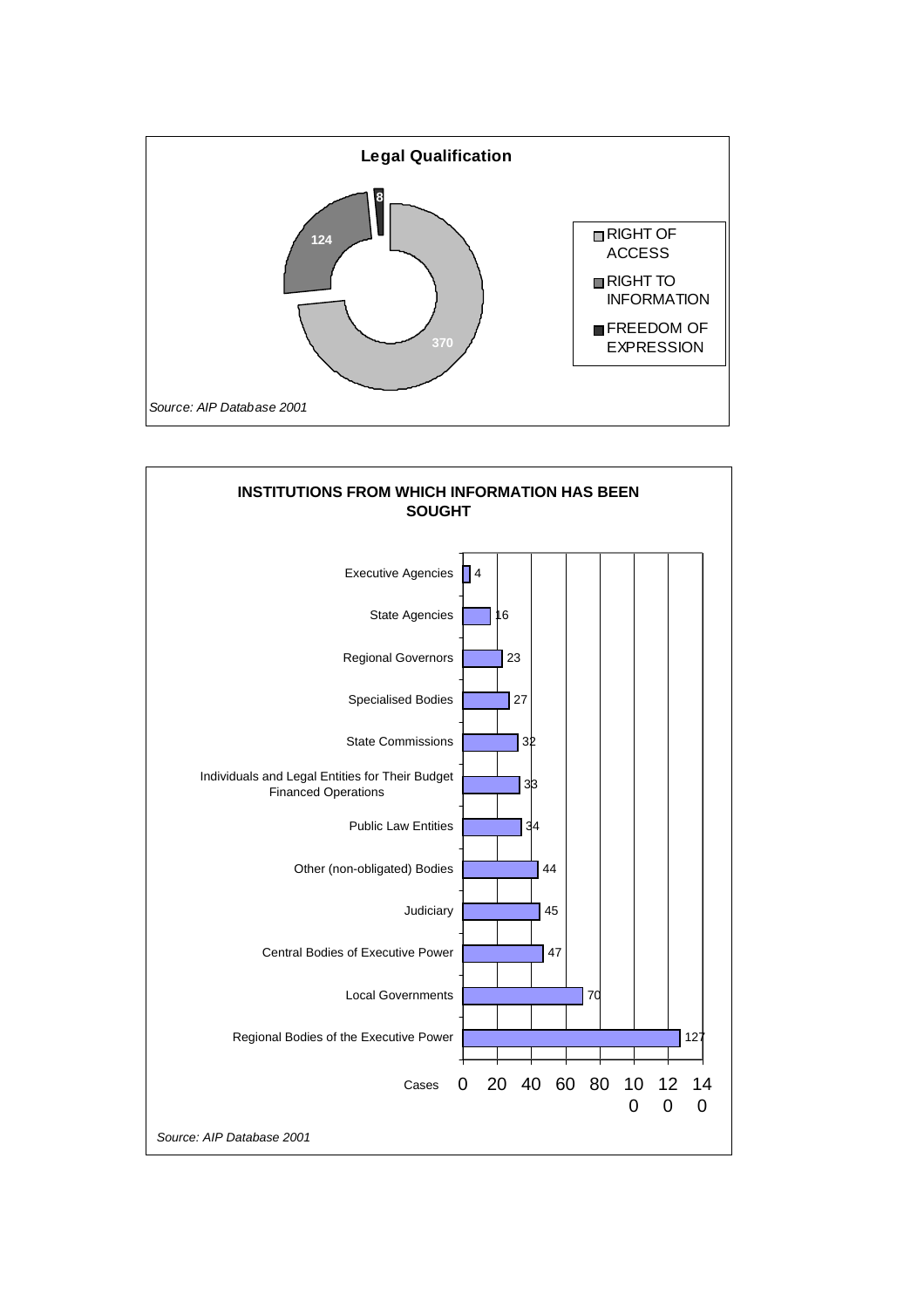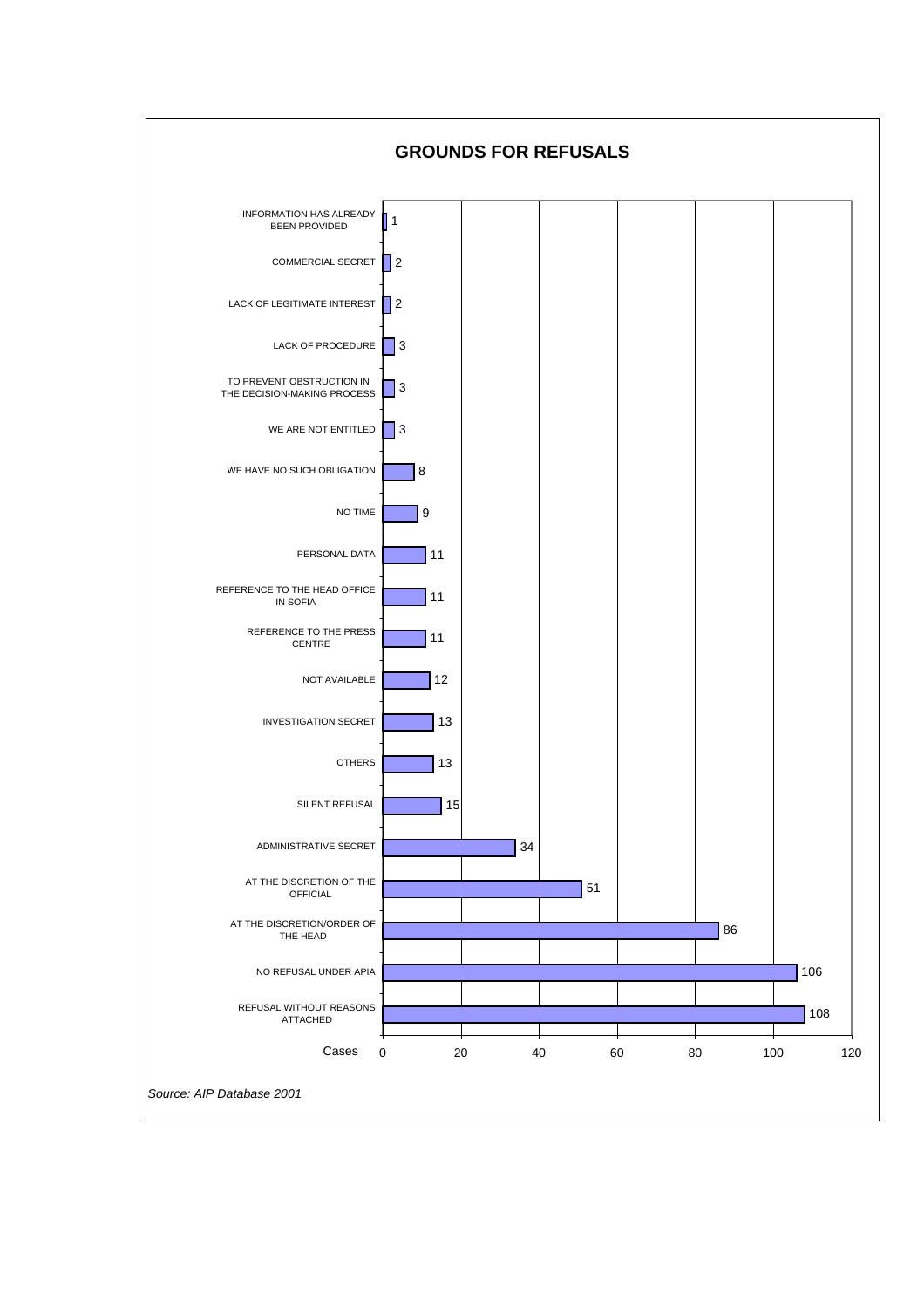#### **SCHEDULE No. 2 LITIGATION OF AIP FOR DEFENCE OF THE RIGHT OF ACCESS TO PUBLIC INFORMATION**

#### **Case No. 2167 of 2000 of 3E Division, Sofia City Court Totev versus the Ministry of Finance**

#### **Facts:**

Totev served an application in writing to the General Tax Director (GTD), requesting a copy of a letter of the GTD that contained interpretation of provisions of the Tax Procedure Code (TPC). The letter was the reply of the GTD to a question of a third party in the Q&A system of the tax administration.

Within the prescribed 14-day time limit, the GTD sent a refusal in writing to grant access to the document on grounds of Art. 2, para 1 of APIA.

An appeal was served in due course against the GTD refusal to grant access to information.

#### **Arguments of the Parties:**

The arguments of the appeal are that the information in question is public because it concerns all and gives an idea on the application of the law by the tax administration. The information is not secret because the applicant has requested that the name of the recipient of the GTD letter be deleted prior to the provision of a copy of the letter.

The defendants claim that the requested information in not public within the meaning of Art. 2, para 1 of APIA and that it is an administrative secret within the meaning of ß 1, subpara 1 of the Additional Provisions of TPC.

#### **Development of the Case:**

The first-instance court heard the case in two sessions. At the second session, the defendant raised the objection that in the case of invoking a secret APIA was inapplicable and, furthermore, the GTD letter contained instructions for the plaintiff to obtain the requested information through the Q&A system of the tax administration.

The appeal was rejected in the first-instance court.

A cassation appeal was served against the judgement of the first-instance court.

#### **Outcome:**

The first-instance court rejected the appeal because it considered the appeal to be illgrounded due to the fact that the requested information, although public within the meaning of APIA, was an *administrative secret* within the meaning of TPC. Besides, the requested information affected the interests of a third party and the consent of the latter had not been sought, which the court considered to be an obligation of the applicant.

The final judgement is still pending.

#### **Case of Bulgarian Helsinki Watch Committee versus the General Prosecutor's Office**

**Facts:**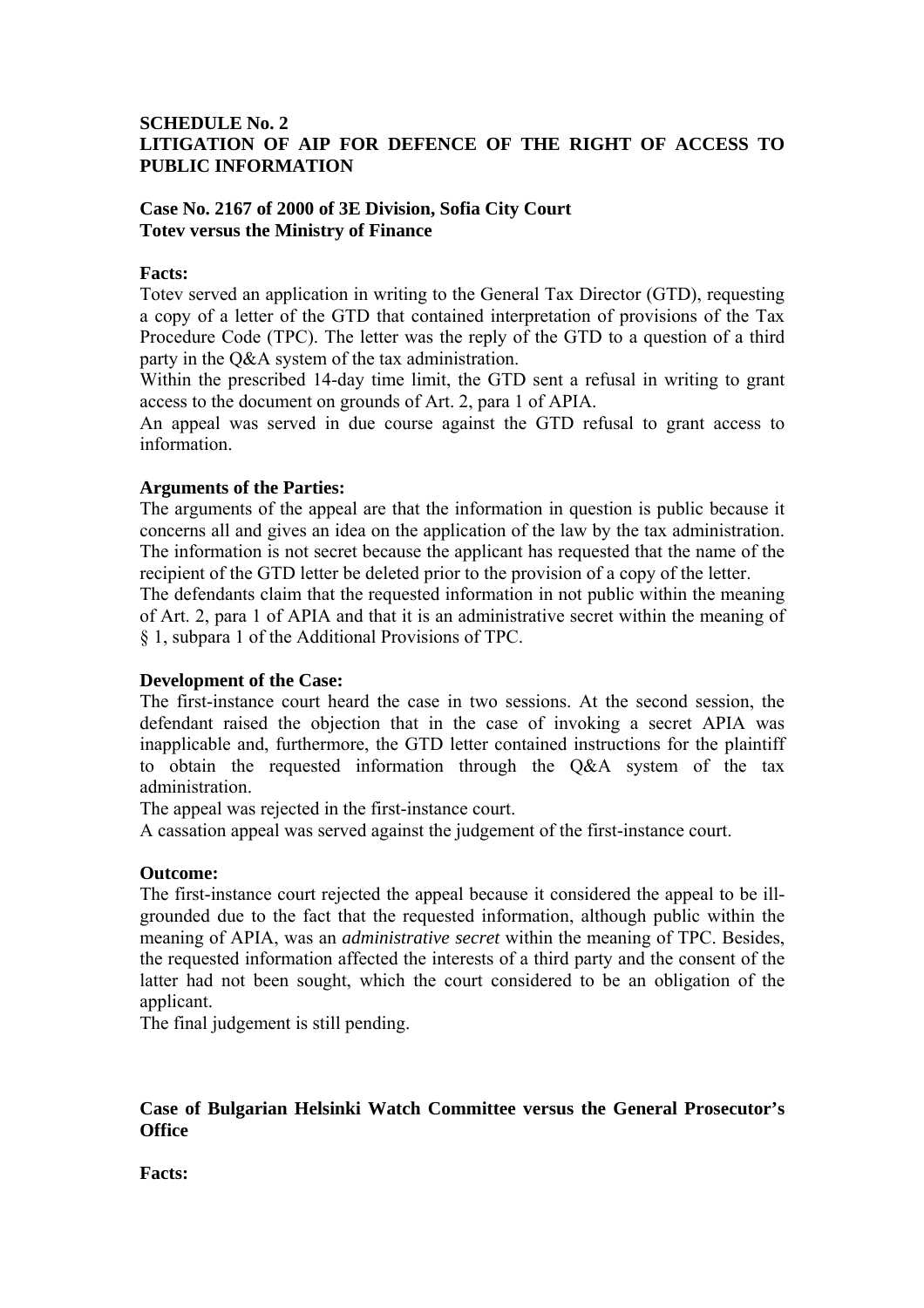The Bulgarian Helsinki Watch Committee served an application in writing to the General Prosecutor's Office with the request to obtain the number of reports and complaints of ethnic discrimination over the recent years from the General Prosecutor's Office.

The General Prosecutor's Office referred the application to the Sofia Appellate Prosecutor's Office, whereby the latter gave no reply.

An appeal was served to the Supreme Administrative Court (SAC) under APIA within the prescribed time limit.

#### **Arguments of the Parties:**

The arguments of the appeal are that decisions on refusal should be given in writing and have reasons attached and that there exist no grounds for refusal in this particular case.

#### **Development of the Case:**

After the serving of the appeal, the General Prosecutor's Office sent a letter to explain that it did not collect such information.

#### **Outcome:**

Talks were held between the NGO and representatives of the General Prosecutor's Office and an out-of-court settlement was reached, while the appeal was withdrawn.

#### **Case No. 280 of 2001 of the 4th Division, Supreme Administrative Court Kireva versus the Ministry of Environment and Waters**

#### **Facts:**

Kireva served an application for access to public information to the Minister of Environment, requesting a copy of the minutes from a session of the Higher Environmental Expert Board at the Ministry.

Within the prescribed time limit, a refusal to grant access to the information was received on grounds of Art. 37, para 1, subpara 1 of APIA, i.e. the information represented state secret or another secret protected by law or it had no significance on its own.

Kireva served another application for access to the same information with arguments in support of her right to access, stating that there existed no statutory restrictions of the access to that information.

No reply to the second application was received.

An appeal was served against the tacit refusal of the Ministry to grant access to the requested information.

#### **Arguments of the Parties:**

In the opinion of the plaintiff, the minutes contain a decision that represents public information because it affects the rights of many citizens. Besides, the minutes make it clear what the Ministry has done with respect to the issues discussed. There exist no grounds for refusal also because of the fact that the session was open to the general public.

#### **Development of the Case:**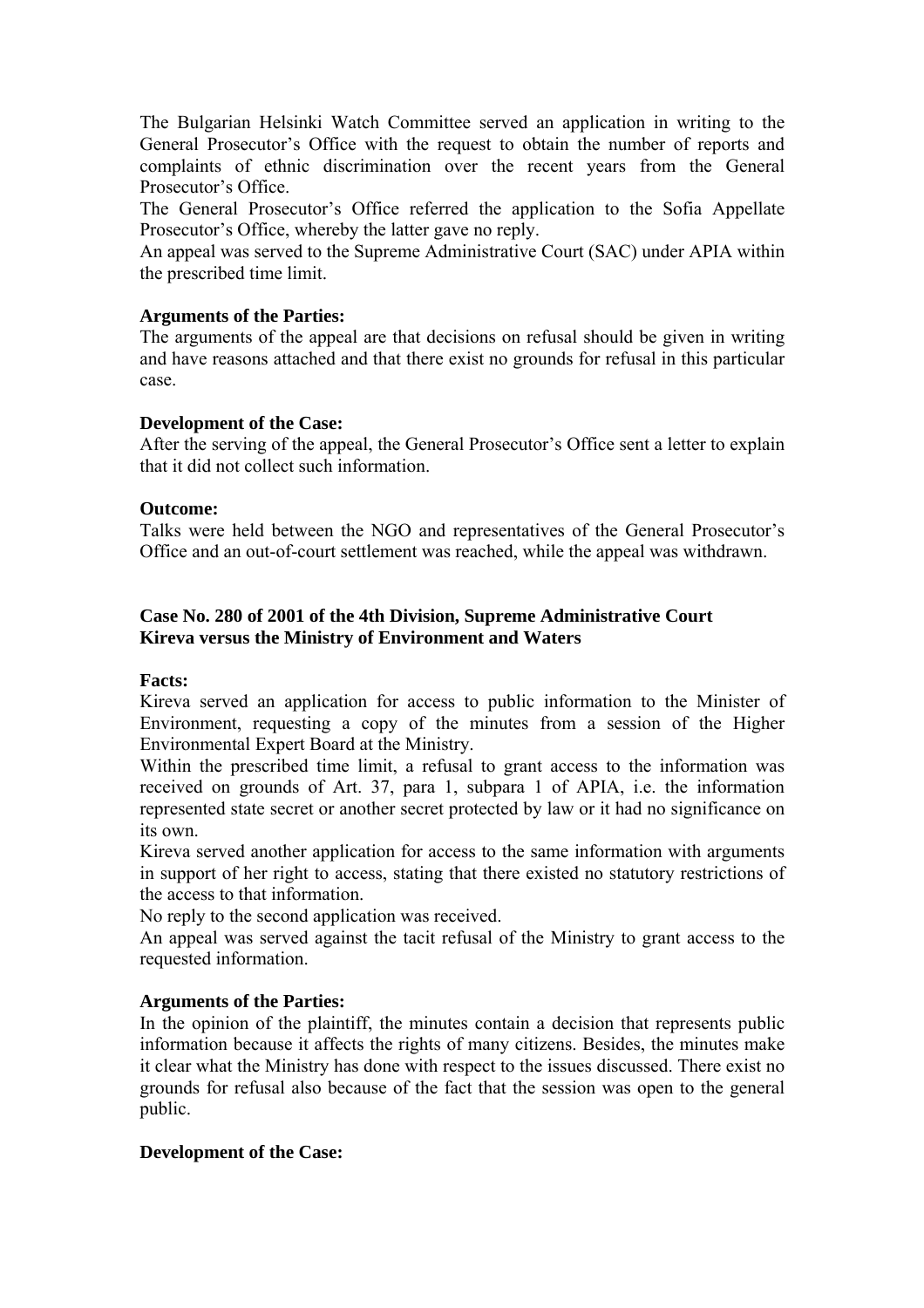The case was heard in one session. The Prosecutor expressed the opinion that the information was within the purview of Art. 13 of APIA.

#### **Outcome:**

The litigation was pending but afterwards the court issued Ruling No. 6858 of 2001 on dropping the case because the judges sitting on that panel decided that the tacit refusal was not subject to appeal.

#### **Case No. 1736 of 2000 of the 5th Division, Supreme Administrative Court Karaivanov versus the Ministry of Economy**

#### **Facts:**

Karaivanov requested a copy of the minutes taken at a meeting of the Liquidation and Insolvency Commission at the Ministry of Economy and two other documents of the Ministry. Within the prescribed time limits, the Ministry replied and provided copies of the two documents but refused to disclose the minutes. The reasons invoked the provisions of Article 13, para 2.

The refusal was appealed before SAC.

#### **Arguments of the Parties:**

The applicant indicated that the minutes contained a decision and that decisions were instruments constituting official public information within the meaning of APIA. Hence it could not be maintained that it had "no significance on its own".

The defendant objected that the refusal was issued by the Director of the Liquidation and Insolvency Commission. The Minister of Economy had not sent any reply and the tacit refusal provided no grounds for appeal.

#### **Development of the Case:**

The  $5<sup>th</sup>$  Division of SAC issued Ruling No. 3595 of 23 May 2001, stating that the case involved a refusal by the Director rather than a tacit refusal by the Minister of Economy. The court cancelled the proceedings and referred the case to the competent Sofia City Court. The ruling was attacked with a private appeal within the seven-day time limit.

#### **Outcome:**

The litigation is still pending.

#### **Case No. 1763 of 2001 of the 5th Division, Supreme Administrative Court Centre for Independent Life (CIL) Association versus the Minister of Labour and Social Policy**

#### **Facts:**

CIL served an application for access to information to the Minister of Labour and Social Policy to make available a copy of the Personal Social Worker Programme. The Ministry did not send a reply within the prescribed time limit.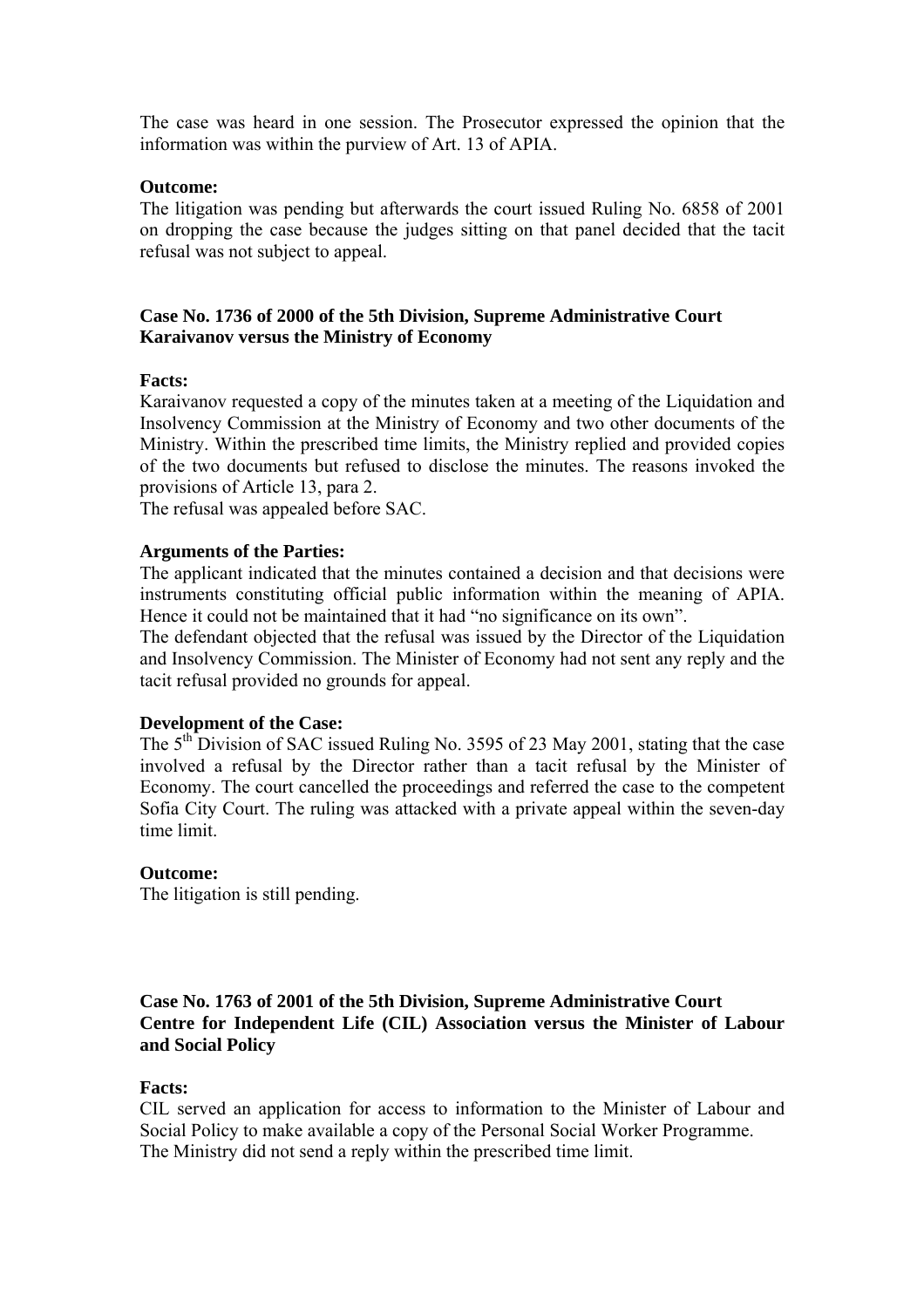An appeal was served against the tacit refusal by the Minister. The arguments were that decisions on refusals had to be given in writing and with reasons attached.

After the appeal had been filed, the Minister sent a letter with a brief outline of the Programme. The appeal was not withdrawn and the litigation is pending.

#### **Arguments of the Parties:**

The plaintiff maintained that the right of access to information was not exercised in the desired form and insisted on its protection.

The defendant objected that the information came within the purview of Art. 13 of APIA, the Programme was not finalized in a documented form and the tacit refusal was not subject to appeal.

#### **Development of the Case:**

The case was heard in one session where the parties expressed their positions. Afterwards the court issued a ruling to cancel the proceedings because the judges sitting on that panel assumed that the tacit refusal was not subject to appeal.

A private appeal was served against the ruling within the prescribed time limit.

A five-member panel of the Supreme Administrative Court ruled that tacit refusals to grant access to information were subject to appeal in court. Otherwise they would be tantamount to denial of justice. The same court ruling referred the case back for hearing on merit.

#### **Outcome:**

The litigation is still pending.

#### **Case No. 20558 of 2001 of the Sofia City Court Institute for Market Economy (IME) Foundation versus the National Health Insurance Fund (NHIF)**

#### **Facts:**

IME filed an application for access to public information, requesting several types of documents. It requested information about the 2000 budgets and reports of the Regional Health Insurance Funds (copies), the bank chosen by the NHIF to operate with its resources, the procedure applied to the selection of the bank and the amount of the resources deposited by the NHIF.

The refusal to disclose information was given in writing and the following reasons were cited<sup>-</sup>

- an official secret within the meaning of para 1 of the Code of Tax Procedure (secret of tax liable persons) was involved;
- the NHIF report could be received after its promulgation in the State Gazette;
- the information about the decision on the selection of banks to operate with the NHIF resources had to be sought from the Managing Board of the **NHIF**

After long delays, the file was referred to SAC and a case was brought. Subsequently, a resolution was adopted to refer the case to the competent Sofia City Court.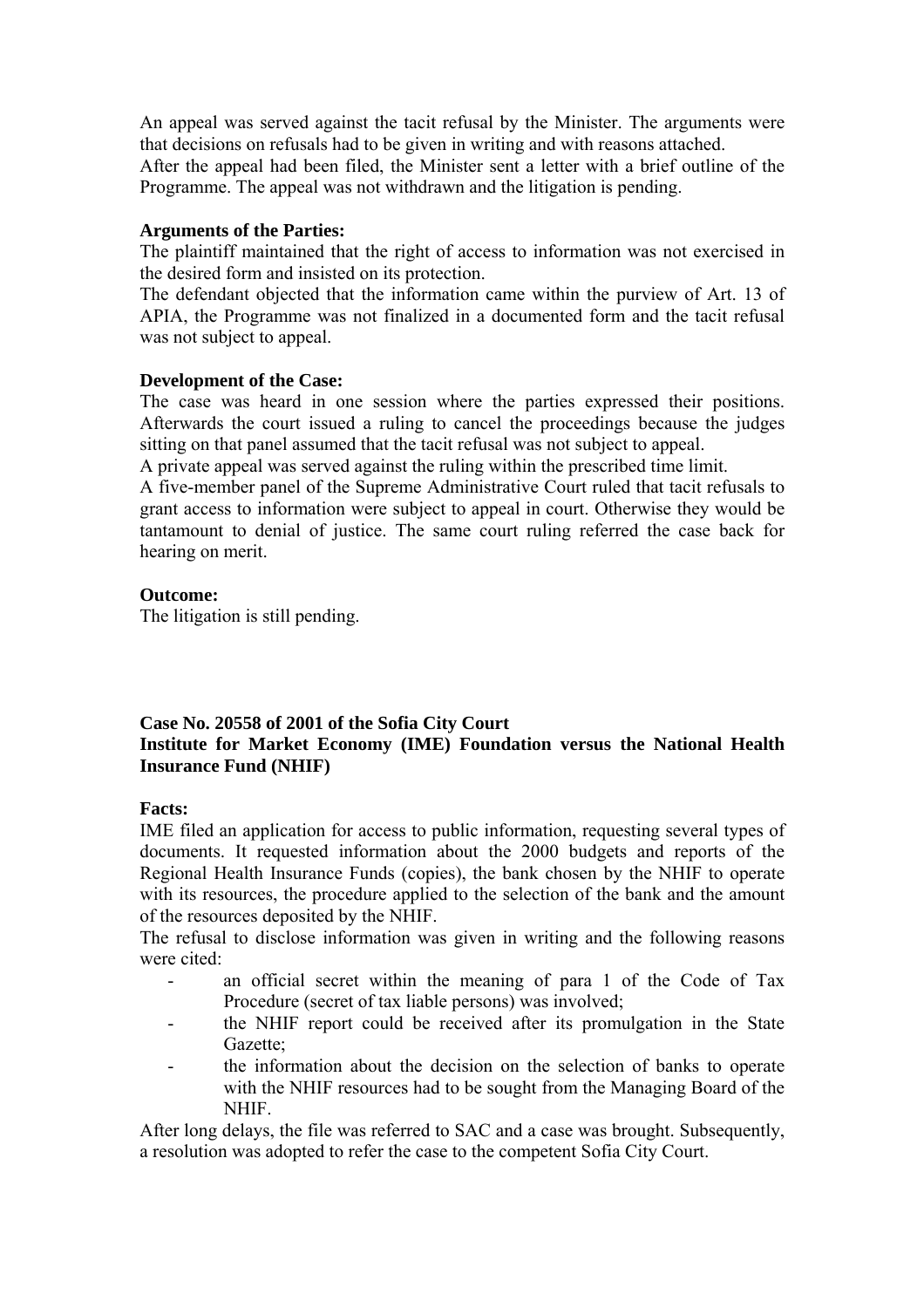#### **Arguments of the Parties:**

The arguments of the applicant are that facts have to be invoked as grounds for the refusal. It remains unclear why a secret exists within the meaning of the TPC. Paragraph 1 of the TPC makes reference to different cases and a specific case has to be invoked in the refusal. The body envisioned in APIA is the NHIF in its capacity of a public law entity and since it was represented by the Director, it is wrong to refer the request to the Managing Board.

The defendant claims that it has already provided the requested information on the NHIF annual report and therefore it is not necessary to provide the separate annual budgets and reports of RHIFs. As to the other information requested, i.e. the decision on the selection of the banks to operate with the NHIF resources, the defendant states that it is not competent to provide access to it.

#### **Development of the Case:**

At the first court session, the defendant stated that it had provided part of the requested information, i.e. the 2001 annual report of the NHIF.

The proceedings were postponed and a new session is expected to be scheduled.

#### **Outcome:**

The litigation is still pending.

#### **Case No. 7176 of 2001 of the 5th Division, Supreme Administrative Court Access to Information Programme (AIP) Foundation versus the Ministry of Education and Science**

#### **Facts:**

AIP served an application in writing for access to information to the Ministry of Education and Science, requesting copies of the acts relative to the teaching of Islam and Christianity as optional subjects at school.

The Ministry of Education and Science failed to send a reply with the time limit prescribed by law.

An appeal was served against the tacit refusal of the Ministry before the Supreme Administrative Court.

#### **Arguments of the Parties:**

The arguments of the appeal were that the decision on the refusal had to be given in writing and with reasons attached thereof. The requested information was public within the meaning of Art. 2, para 1 of APIA because it related to social life in the Republic of Bulgaria and, if made available, it would make it possible for an opinion to take shape on the work of the Minister of Education in the exercise of his statutory powers. Undoubtedly, the information on how the government performed its duty to provide education to young people, including the subject of religion, was related to social life in the country.

#### **Development of the Case:**

The case was heard in one court session, where the parties expressed their positions. The judgement was issued after the court session.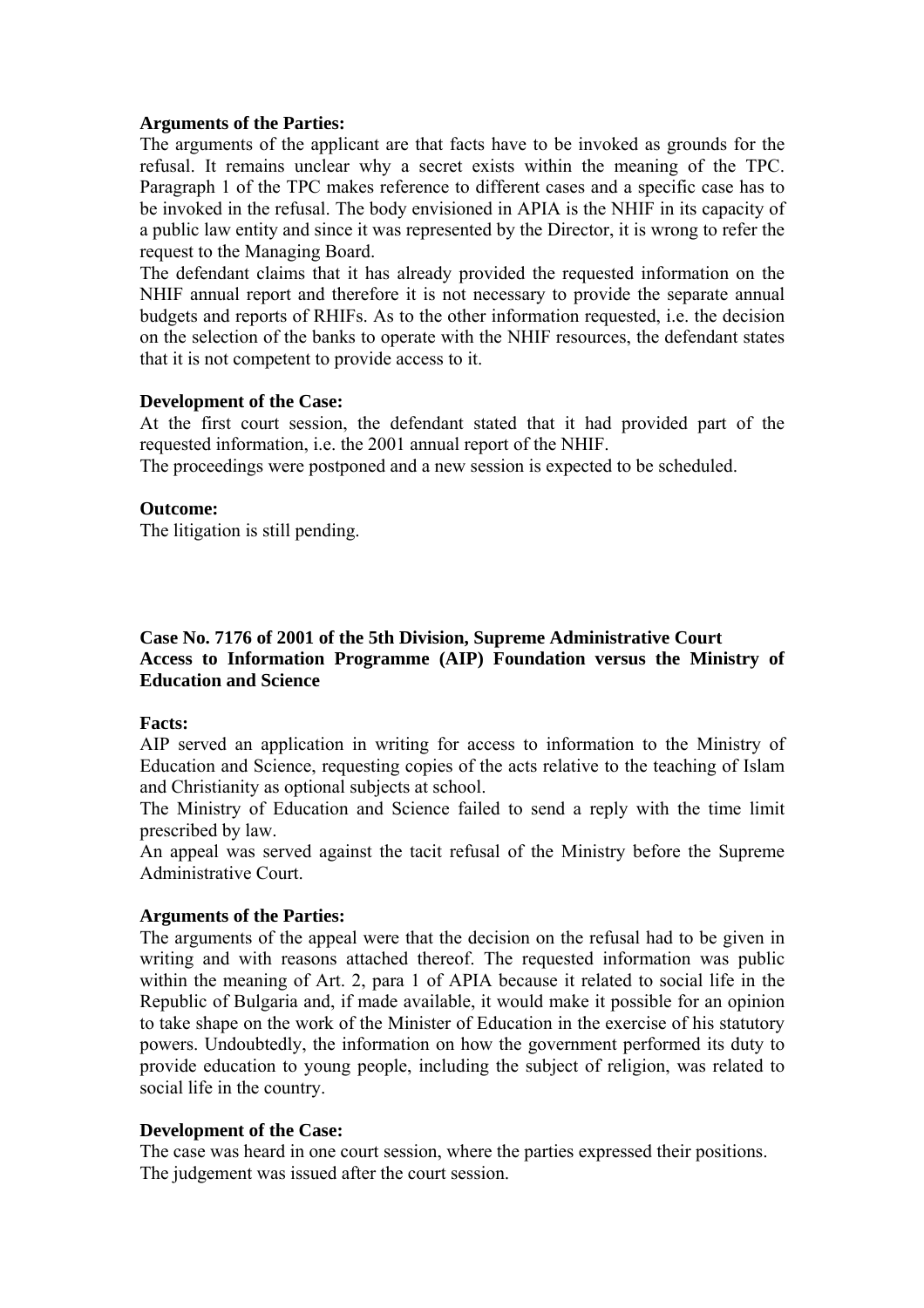#### **Outcome:**

SAC issued Judgement No. 1795 of 26 February 2002 to cancel the refusal of the Minister of Education and Science to provide information on the curricula and other documents related to Islam and Christianity as optional subjects, which had been prepared and kept at the Ministry.

#### **Case No. 5736 of 2001 of the 5th Division, Supreme Administrative Court Lazov versus the Ministry of Environment and Waters**

#### **Facts:**

Lazov filed an application in writing to get access to copies of statements of findings and penalty orders issued to sanction a municipal company in Dupnitsa within the framework of the relevant administrative procedure. Other documents were also requested.

The decision given in writing and with reasons attached thereof refused access to information, stating that the requested documents contained personal data of the persons who had signed the documents as drafters and witnesses.

An appeal was served against the refusal before the Supreme Administrative Court.

#### **Arguments of the Parties:**

The applicant indicated that the requested information did not contain any personal data within the meaning of the law and, on the other hand, even if there had been any personal data, the Ministry had to grant partial access to that information. The requested information was public within the meaning of Art. 2, para 1 of APIA. It was included in acts of government authorities and hence it was public by definition as per Art. 10 of APIA. Besides, the administrative penalty process was public and invariably related to disclosure with a view to the general preventive objective of administrative penalties (Art. 12 of the Administrative Violations and Penalties Act).

#### **Development of the Case:**

The case was heard in one court session.

#### **Outcome:**

The court cancelled the refusal by the Minister of Environment and Waters. It obligated the Minister to grant access to the information requested by the applicant. The court assumed that the requested information was official and public as per Art. 12, para 3 of APIA. The access to such information was free and compliant with that law, the grounds for refusal being specified in Art. 37, para 1 of APIA.

The court ruled that the Minister had invoked wrong grounds for the refusal under  $\frac{1}{2}$ . subpara 2 of APIA. The said provision referred to the term "personal data" but the applicant had not requested access to that type of information. It was true, however, that most of the requested documents features also personal data like names, addresses, positions and other details of the drafters and the witnesses. Still, if the Minister of Environment and Waters in her capacity of an official obligated under APIA believed that the disclosure of personal data would infringe upon the interests of third parties, the procedure under Art. 31, para 2 of APIA could be applied. There was no evidence on any effort to apply it. Besides, even in the case of explicit refusal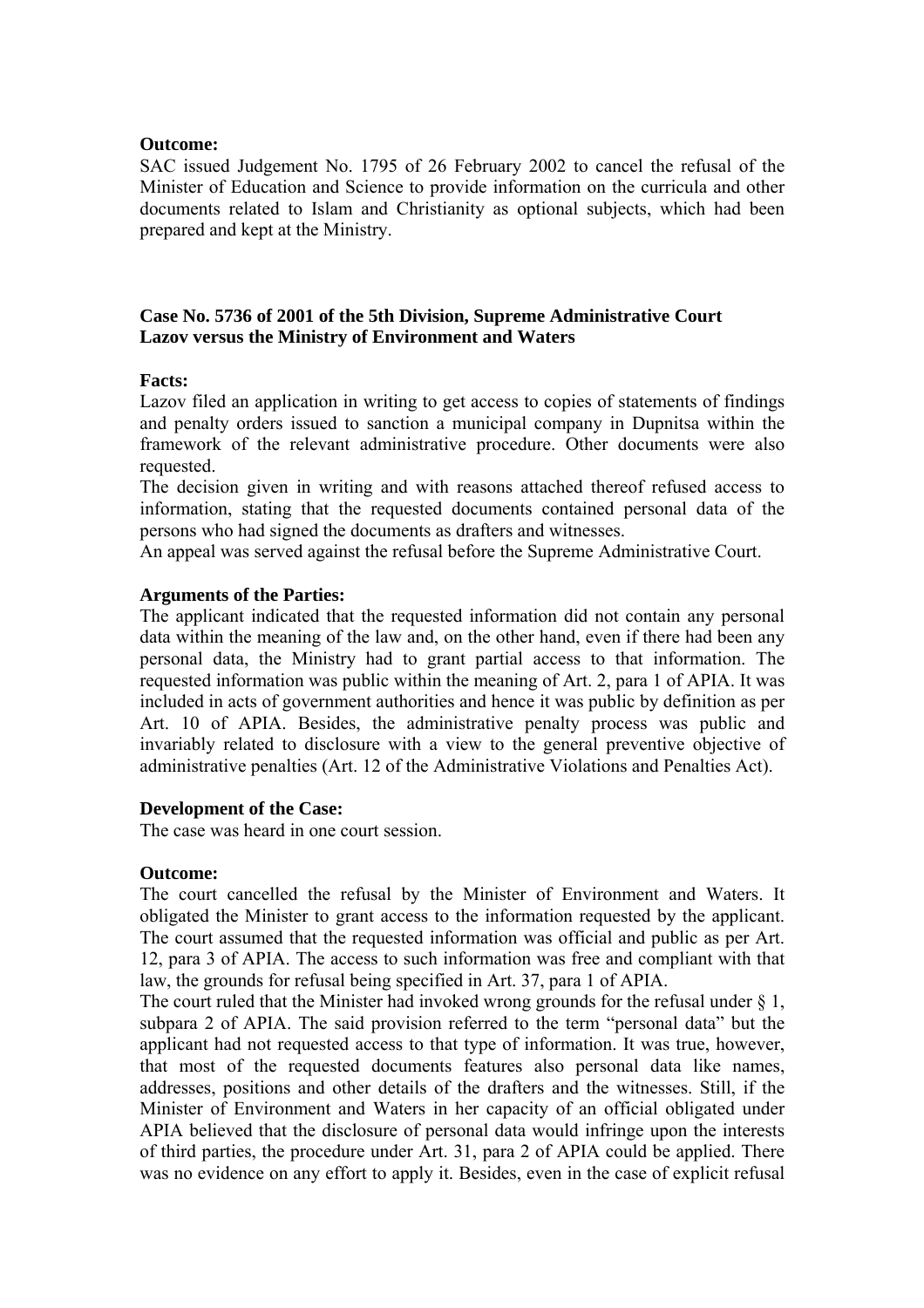of the third parties to grant access to their personal data, pursuant to Art. 31, para 4 of APIA the Minister could grant access to the requested information in a manner and amount that would not disclose the personal data of third parties. That was perfectly possible and no evidence was available to support a refusal under Art. 37, para 1, subpara 2 of APIA. Therefore the refusal was unlawful.

#### **Case No. 21048 of 2001 of the Sofia City Court Ivanov versus the Public Internal Financial Control Agency**

#### **Facts:**

Ivanov served an application in writing to the Director of the Regional PIFCA in Sliven, requesting copies of two audit reports relative to the audit conducted in the College and the Teachers Department at the Technical University, Sofia in 1999. He was refused access to that information.

#### **Arguments of the Parties:**

The plaintiff insists that the refusal of the Director of PIFCA to grant access to information was given in material breach of procedural and substantive laws and in divergence of the purpose of the law.

The PIFC Act does not state that audit reports are administrative secret. Pursuant to Art. 3, subpara 4 of the PIFC Act, PIFC authorities are required to refrain from disclosing the administrative secret that has become known to them in connection with the discharge of their duties. Hence, the information has to constitute administrative secret first and only then comes the requirement to have become known in connection with the discharge of duties. The cases when certain information is administrative secret have to be specified in a law pursuant to the imperative provisions of Art. 7, para 1 of APIA.

There is no evidence to prove that the requested audit report contains such types of information that are secret. Conversely, it is certain that it contains a lot of information that is not secret at all, e.g. the fact that the undertaking was audited on specific grounds and by specific authorities, the time of the audit, the findings of the auditing body (shortages, evidence of offence, etc.). These types of information are of the greatest public interest and this is precisely the purpose of APIA to give an opportunity to the citizens to form an informed opinion on issues related to public life and the operations of persons obligated under the law (Art. 2, para 1 of APIA).

The defendant maintains that he has been refused access to information for the following reasons: in the first place, the application did not contain any specific questions. Secondly, the PIFC Act does not include any specific provisions to regulate a mechanism for granting access of citizens to audit reports. Thirdly, there exists a statutory ban on the disclosure of such information under the PIFC Act.

#### **Development of the Case:**

The case was heard in one session.

#### **Outcome:**

The litigation is still pending.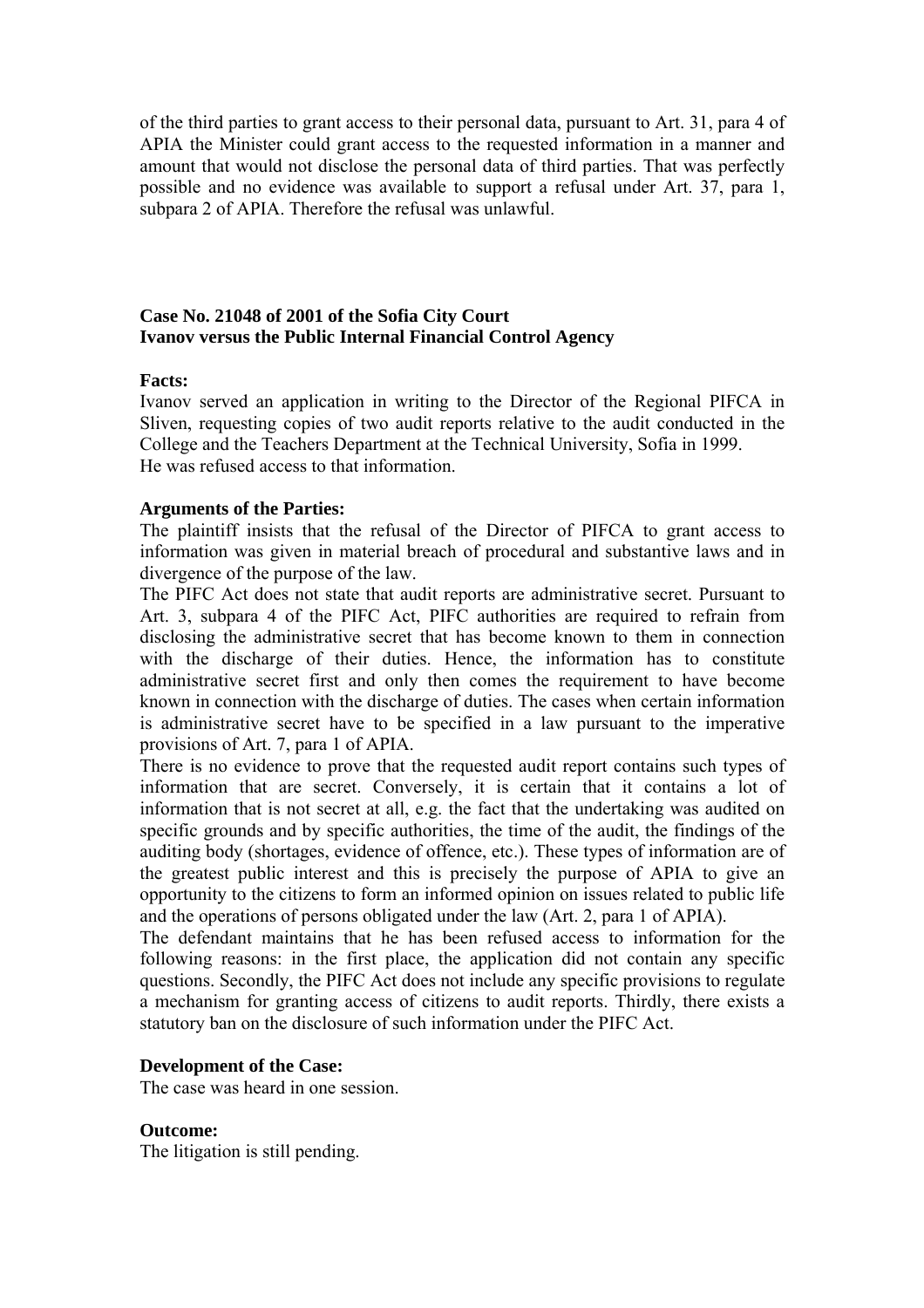#### **Case No. 6234 of 2001 of the 5th Division, Supreme Administrative Court Karaivanov versus the Public Internal Financial Control Agency**

#### **Facts:**

Karaivanov served an application in writing to the Minister of Finance, requesting a copy of an audit report of PIFCA.

The Ministry of Finance referred the application to PIFCA.

A refusal to grant access to information was signed by the Director of PIFCA and sent to the applicant.

An appeal against the refusal was served within the prescribed time limit.

#### **Arguments of the Parties:**

The applicant pointed out the following arguments: in the first place, the refusal was based on misinterpretation of Art. 13, para 2, subpara 1 of APIA since the meaning of the word "may" is to give the person the power to decide (on the basis of its operational independence), while taking into consideration the specific facts and relevant legal provisions, i.e. to carefully strike a balance between the right of each citizen of access to public information and the existence of another protected right or interest on the basis of the specifics of the case.

The defendant invoked Art. 3, subpara 4 of the PIFC Act and Art. 13, para 2, subpaa 1 of APIA in support of the refusal.

#### **Development of the Case:**

The case was heard in two court sessions.

The first-instance court rejected the appeal of Karaivanov against the tacit refusal of the Minister of Finance to grant access to public information.

The judgement was attacked with a cassation appeal before a five-member panel of the court.

#### **Outcome:**

The first-instance court assumed that pursuant to Art. 7, para 1 of APIA, the access to administrative information was restricted where such information was protected by law as secret. The copy on paper of the audit report constituted administrative secret within the meaning of Art. 37, para 1 of APIA for the following reasons: pursuant to Art. 3 of the PIFC Act, audit authorities were required to apply the principles of protection of the administrative secret in the course of exercising public internal financial control, i.e. not to disclose information that had become known to them in the discharge of their duties, unless disclosure was required by law.

Given those considerations, the court concluded that the principle of free access to administrative public information was inapplicable to that particular case. The requested information was administrative secret and that provides grounds for the refusal to grant access. It was a case of other secret protected by law (PIFC Act) within the meaning of Art. 7, para 1 of APIA.

For the above mentioned reasons, the court ruled that the refusal by the Minister of Finance was lawful and compliant with the substantive legal provisions under APIA and that the appeal was ill-grounded and subject to denial.

The judgement of the cassation instance is pending.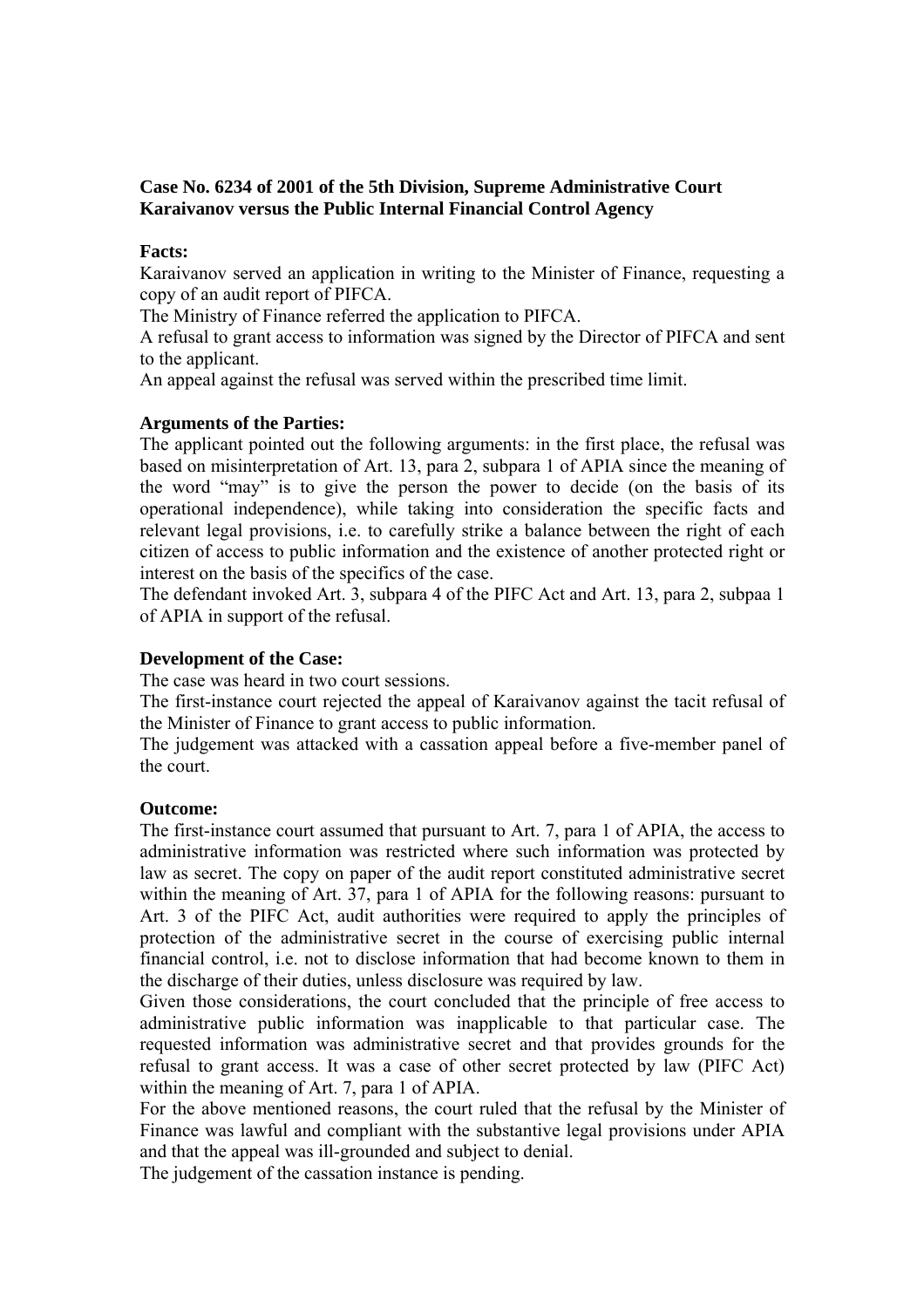#### **Case of Boyadjiev versus the Chief Architect of Sofia**

#### **Facts:**

Boyadjiev served an application in writing for access to information, requesting a copy of the general and specific schemes for the installation of movable equipment within the territory of Sofia.

No reply was received within the time limit prescribed by law.

An appeal was served against the tacit refusal by the Chief Architect of Sofia.

After the serving of the appeal, the Chief Architect issued a decision to grant access and, later on, provided copies of the requested documents.

#### **Development of the Case:**

The case was not heard in court because the information was provided after the appeal had been served.

#### **Outcome:**

The information was provided after the appeal had been served.

#### **Case No. 9080 of 2001 of the 5th Division, Supreme Administrative Court Lazarov versus the Council of Ministers**

#### **Facts:**

Lazarov served an application in writing for access to information, requesting a copy of the verbatim report of the first session of the incumbent Council of Ministers.

He was refused access to information on grounds that the verbatim report was a document of no significance on its own within the meaning of Art. 13, para 2, subpara 1 of APIA.

The refusal was attacked before the Supreme Administrative Court.

#### **Arguments of the Parties:**

The applicant maintains that the verbatim report of the session of the Council of Ministers was excluded from the groups of documents of no significance on its own within the meaning of Art. 1 3, para 2, subpara 1 of APIA because it was not mentioned expressly on the list of such types of documents. The provision of Art. 13, para 2, subpara 1 is not imperative and it authorised the relevant official to decide whether to grant access or not on the basis of the existing facts. Secondly, the sessions of the Council of Ministers are held in public (Art. 125 of the Statutes of the Council of Ministers) and hence the requested information has to be provided, unless grounds exist for restricting the access under Art. 7, para 1 of APIA.

The defendant claims that the requested information is just a preparatory document of no significance on its own and hence access should not be granted.

#### **Development of the Case:**

The case was heard in one court session. The first-instance court rejected the appeal.